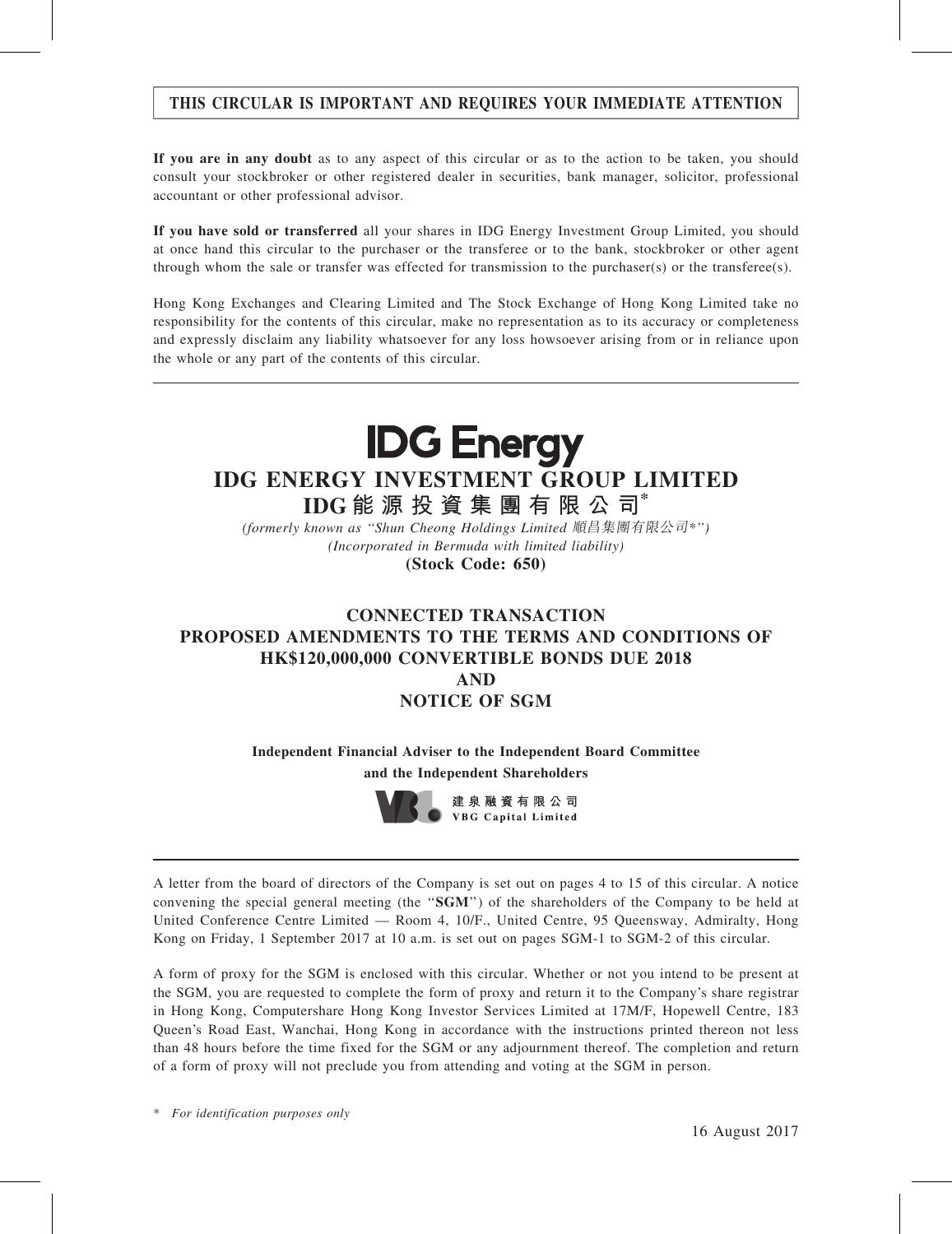### **CONTENTS**

#### Page

|                                             | $\overline{4}$ |
|---------------------------------------------|----------------|
| LETTER FROM THE INDEPENDENT BOARD COMMITTEE | 16             |
|                                             | 18             |
|                                             | $I-1$          |
|                                             |                |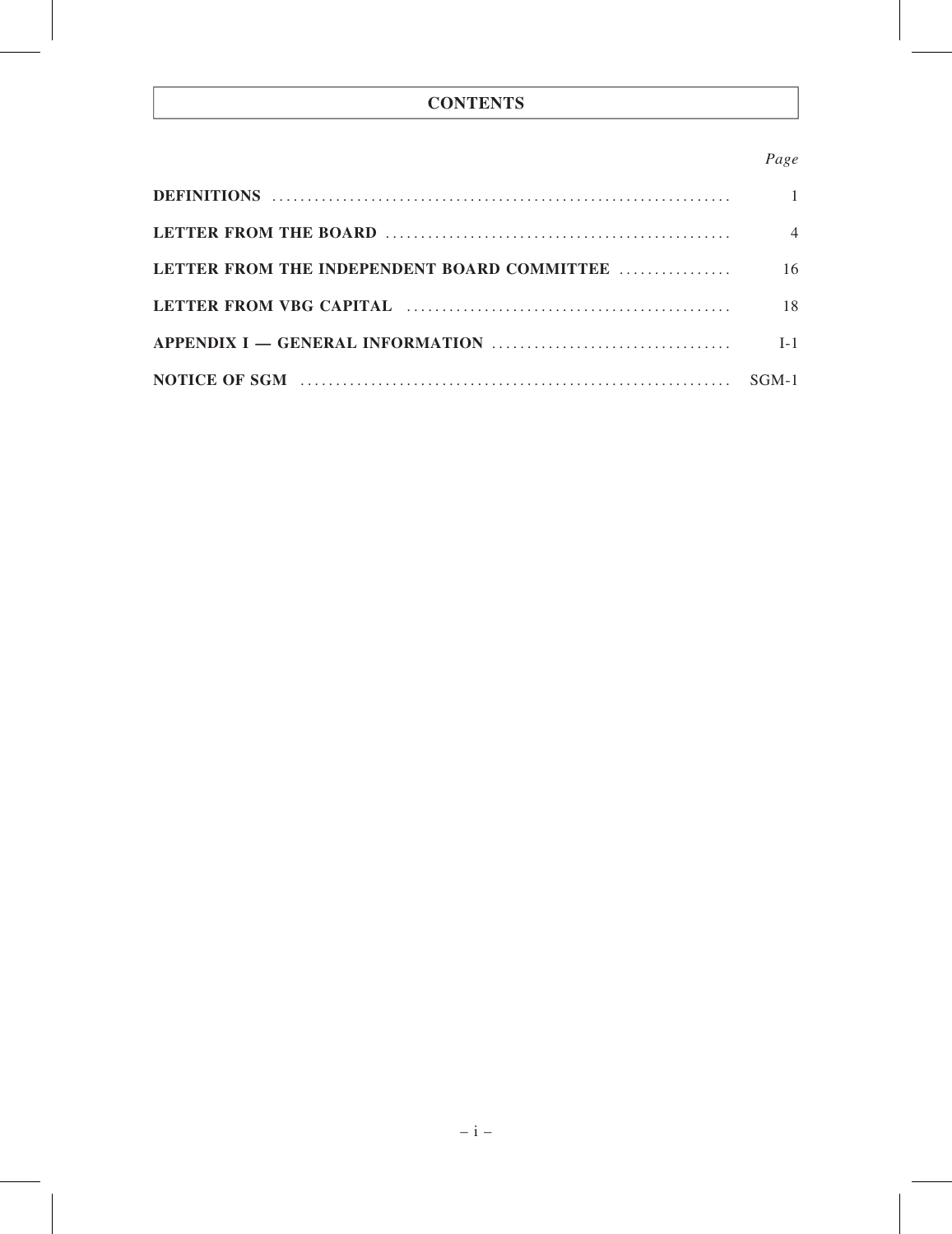#### DEFINITIONS

In this circular, unless the context otherwise requires, the following terms shall have the following meanings:

| "1st Deed of Amendment" | the deed of amendment entered into by the Company and<br>Tanisca on 28 March 2013 to extend the maturity date of<br>the Convertible Bonds to 28 March 2015                                                              |
|-------------------------|-------------------------------------------------------------------------------------------------------------------------------------------------------------------------------------------------------------------------|
| "2nd Deed of Amendment" | the deed of amendment entered into by the Company and<br>Tanisca on 3 June 2014 to extend the maturity date of the<br>Convertible Bonds to 30 April 2018                                                                |
| "3rd Deed of Amendment" | the deed of amendment entered into by the Company and<br>Titan Gas on 15 August 2017 in relation to the Proposed<br>Amendments                                                                                          |
| "Announcement"          | the announcement of the Company dated 15 August 2017 in<br>relation to, amongst others, the Proposed Amendments                                                                                                         |
| "associates"            | has the meaning ascribed to it under the Listing Rules                                                                                                                                                                  |
| "Board"                 | the board of Directors                                                                                                                                                                                                  |
| "Business Day"          | any day (other than a Saturday or Sunday) on which<br>licensed banks are open for general banking business in<br>Hong Kong                                                                                              |
| "Company"               | IDG Energy Investment Group Limited (formerly known as<br>Shun Cheong Holdings Limited), a company incorporated in<br>Bermuda with limited liability whose Shares are listed on<br>the Main Board of the Stock Exchange |
| "connected person(s)"   | has the meaning ascribed to it under the Listing Rules                                                                                                                                                                  |
| "Conversion Price"      | the price per Conversion Share at which the Convertible<br>Bonds may be converted into the Conversion Shares under<br>the Terms and Conditions                                                                          |
| "Conversion Share(s)"   | the Share $(s)$ to be issued by the Company upon conversion<br>of the Convertible Bonds pursuant to the Terms and<br>Conditions                                                                                         |
| "Convertible Bond(s)"   | the convertible bond(s) issued by the Company under the<br>Terms and Conditions                                                                                                                                         |
| "Current Maturity Date" | 30 April 2018                                                                                                                                                                                                           |
| " $Directory$ "         | director(s) of the Company                                                                                                                                                                                              |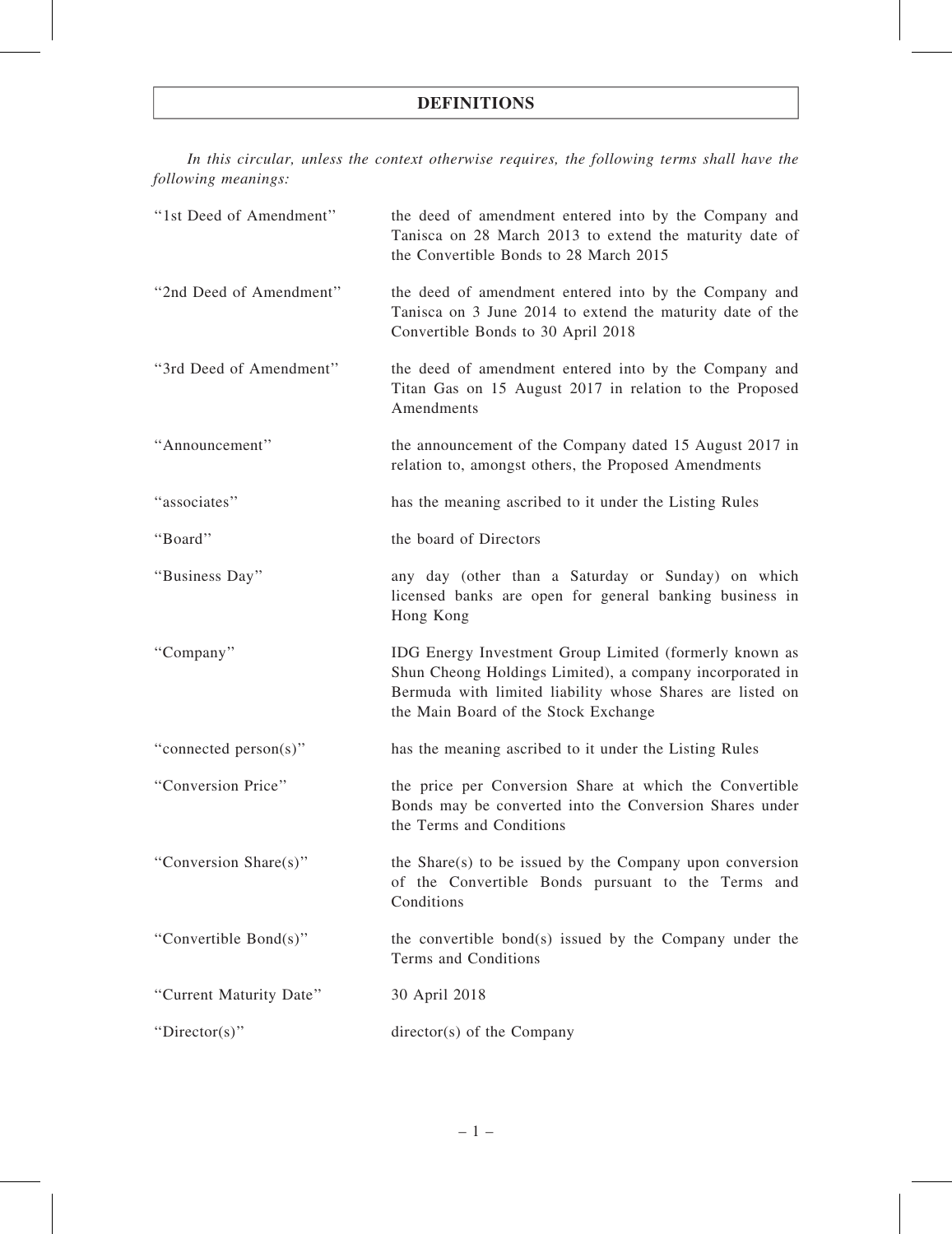### DEFINITIONS

| "Effective Date"                                    | the effective date for the Proposed Amendments, which<br>shall be the second day of (whichever is later) (i) Tanisca<br>Conversion Date; or (ii) the date obtaining the<br>Shareholders' approval on the Proposed Amendments by<br>the Company                                                                                                                              |
|-----------------------------------------------------|-----------------------------------------------------------------------------------------------------------------------------------------------------------------------------------------------------------------------------------------------------------------------------------------------------------------------------------------------------------------------------|
| "Group"                                             | the Company and its subsidiaries                                                                                                                                                                                                                                                                                                                                            |
| "HK\$"                                              | Hong Kong Dollars, the lawful currency of Hong Kong                                                                                                                                                                                                                                                                                                                         |
| "Hong Kong"                                         | Hong Kong Special Administrative Region of the People's<br>Republic of China                                                                                                                                                                                                                                                                                                |
| "Independent Board<br>Committee"                    | the independent board committee of the Board comprising<br>all the independent non-executive Directors, which has been<br>established to advise the Independent Shareholders in<br>respect of the 3rd Deed of Amendment and the Proposed<br>Amendments                                                                                                                      |
| "Independent Financial<br>Adviser" or "VBG Capital" | VBG Capital Limited, a corporation licensed to carry out<br>Type 1 (dealing in securities) and Type 6 (advising on<br>corporate finance) regulated activities as defined under the<br>SFO, which has been appointed to advise the Independent<br>Board Committee and the Independent Shareholders in<br>respect of the 3rd Deed of Amendment and the Proposed<br>Amendments |
| "Independent Shareholders"                          | Shareholders other than Titan Gas and its associates (if any)                                                                                                                                                                                                                                                                                                               |
| "Latest Practicable Date"                           | 15 August 2017, being the latest practicable date prior to<br>the printing of this circular for ascertaining certain<br>information contained in this circular                                                                                                                                                                                                              |
| "Listing Rules"                                     | the Rules Governing the Listing of Securities on the Stock<br>Exchange                                                                                                                                                                                                                                                                                                      |
| "Proposed Amendments"                               | the proposed amendments to the Subscription Agreement<br>and the Terms and Conditions as set out in the 3rd Deed of<br>Amendment                                                                                                                                                                                                                                            |
| "S&P Agreement"                                     | the conditional sale and purchase agreement dated 22 June<br>2015 (as subsequently amended) entered into among<br>Tanisca, Titan Gas, Upsky Enterprises Limited and Mr. Mo<br>Tianquan                                                                                                                                                                                      |
| "SFO"                                               | the Securities and Futures Ordinance (Chapter 571 of the<br>laws of Hong Kong)                                                                                                                                                                                                                                                                                              |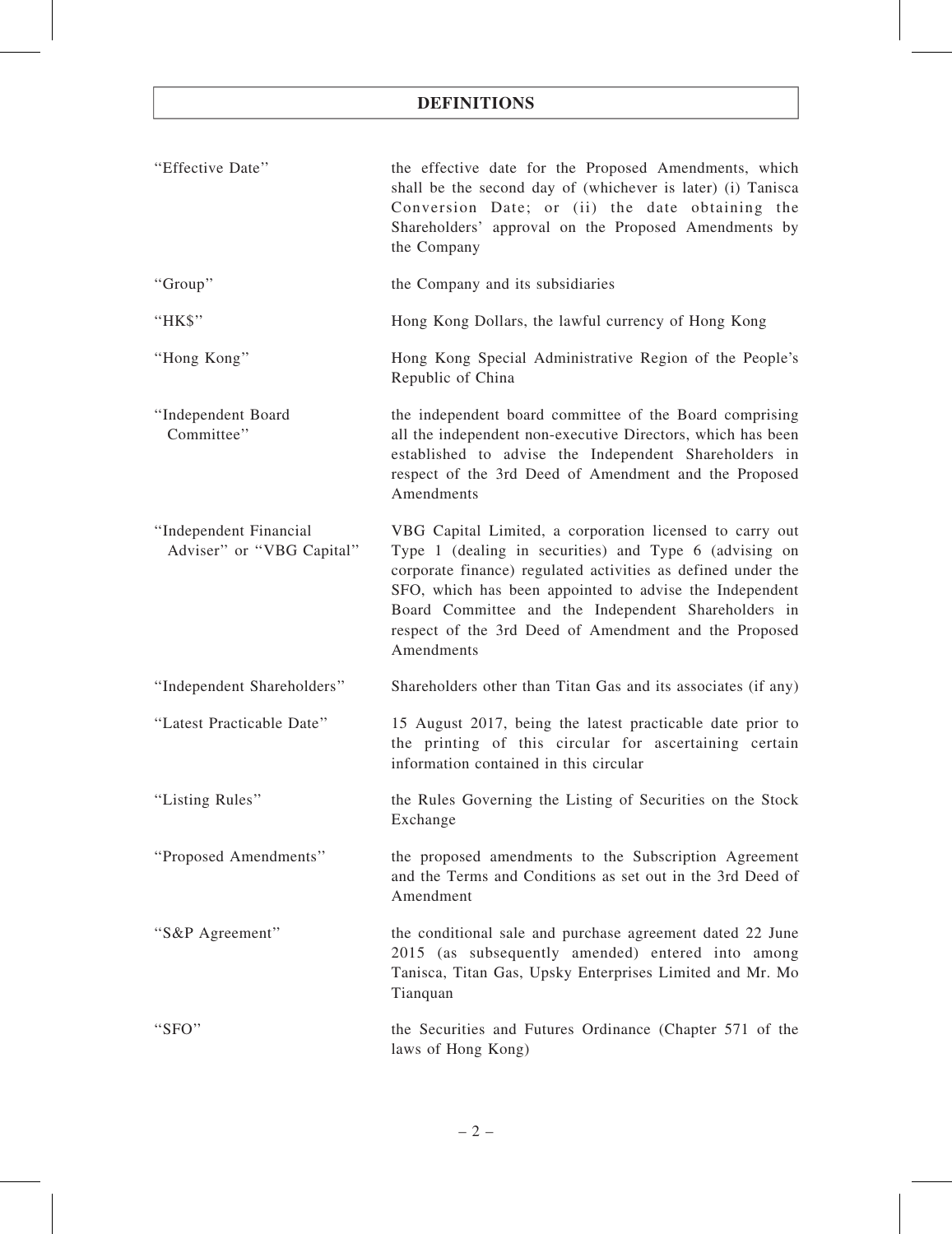### DEFINITIONS

| "SGM"                     | a special general meeting of the Company to be held at<br>United Conference Centre Limited - Room 4, 10/F.,<br>United Centre, 95 Queensway, Admiralty, Hong Kong on<br>Friday, 1 September 2017 at 10 a.m. for considering, if<br>thought fit, approving the ordinary resolution in respect of<br>the 3rd Deed of Amendment and the Proposed Amendments                                                                       |
|---------------------------|-------------------------------------------------------------------------------------------------------------------------------------------------------------------------------------------------------------------------------------------------------------------------------------------------------------------------------------------------------------------------------------------------------------------------------|
| "Shareholder(s)"          | holder(s) of the Shares                                                                                                                                                                                                                                                                                                                                                                                                       |
| "Share $(s)$ "            | ordinary share(s) of $HK$0.01$ each in the issued share<br>capital of the Company                                                                                                                                                                                                                                                                                                                                             |
| "Stock Exchange"          | The Stock Exchange of Hong Kong Limited                                                                                                                                                                                                                                                                                                                                                                                       |
| "Subscription Agreement"  | the subscription agreement dated 29 October 2007 entered<br>into between the Company and Tanisca in respect of the<br>subscription of the Convertible Bonds, and as amended by<br>the 1st Deed of Amendment and the 2nd Deed of<br>Amendment                                                                                                                                                                                  |
| "Tanisca"                 | Tanisca Investments Limited, a company wholly-owned by<br>Mr. Mo Tianquan and the subscriber of the Convertible<br>Bonds under the Subscription Agreement                                                                                                                                                                                                                                                                     |
| "Tanisca Conversion Date" | the date on which Tanisca exercises its conversion rights<br>attached to all the Convertible Bonds in the principal<br>amount of HK\$23,167,474 into Conversion Shares on or<br>prior to the Current Maturity Date, or if Tanisca does not<br>exercise its conversion rights, the Current Maturity Date on<br>which all its outstanding Convertible Bonds will be<br>converted into the Shares under the Terms and Conditions |
| "Terms and Conditions"    | terms and conditions of the Convertible Bonds (as amended<br>from time to time)                                                                                                                                                                                                                                                                                                                                               |
| "Titan Gas"               | Titan Gas Technology Investment Limited, a company<br>incorporated in the British Virgin Islands with limited<br>liability, which owns 51.32% of the issued share capital of<br>the Company as at the Latest Practicable Date                                                                                                                                                                                                 |
| $``\%"$                   | per cent                                                                                                                                                                                                                                                                                                                                                                                                                      |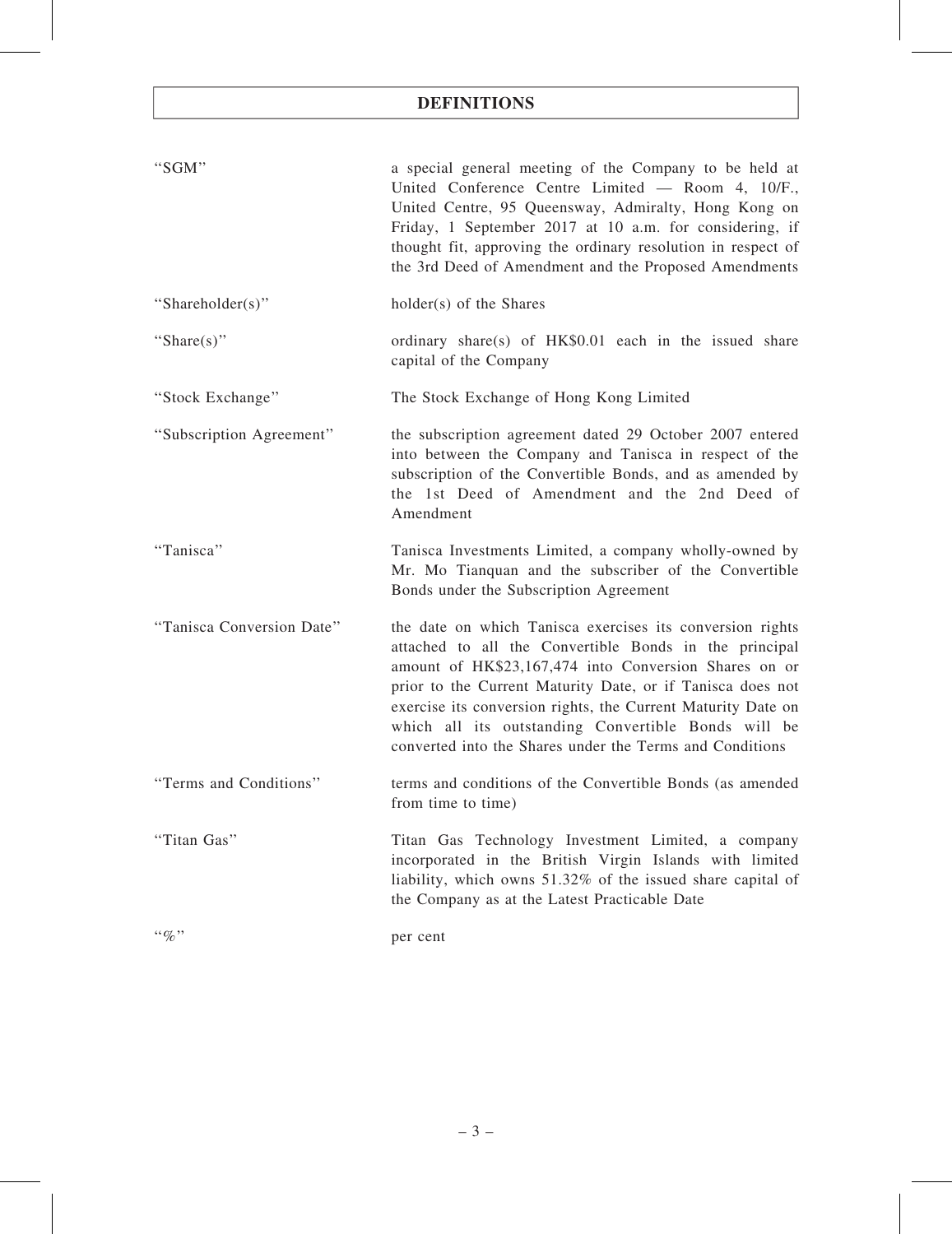# **IDG Energy** IDG ENERGY INVESTMENT GROUP LIMITED IDG 能 源 投 資 集 團 有 限 公 司\*

(formerly known as ''Shun Cheong Holdings Limited 順昌集團有限公司\*'') (Incorporated in Bermuda with limited liability) (Stock Code: 650)

Executive Directors: Wang Jingbo (Chairman and Chief Executive Officer) Lee Khay Kok

Non-executive Directors: Lin Dongliang Shong Hugo

Independent Non-executive Directors: Chen Zhiwu Shi Cen Chau Shing Yim David

Principal Place of Business in Hong Kong: Suite 2302 Wing On Centre 111 Connaught Road Central Hong Kong

Registered Office: Clarendon House 2 Church Street Hamilton HM 11 Bermuda

16 August 2017

To the Shareholders

Dear Sir or Madam,

#### CONNECTED TRANSACTION PROPOSED AMENDMENTS TO THE TERMS AND CONDITIONS OF HK\$120,000,000 CONVERTIBLE BONDS DUE 2018

#### 1. INTRODUCTION

References are made to (i) the announcement dated 31 October 2007 and the circular dated 21 November 2007 of the Company in relation to the issue of the Convertible Bonds; (ii) the announcement dated 28 March 2013 and the circular dated 29 April 2013 of the Company in relation to the extension of the maturity date; (iii) the announcement dated 3 June 2014 and the circular dated 13 June 2014 of the Company in relation to the further extension of the maturity date; (iv) the announcement dated 28 October 2015 and the circular dated 29 June 2016 of the Company in relation to the transfer of part of the Convertible Bonds from Tanisca to Titan Gas; and (v) the Announcement.

On 29 October 2007, the Company and Tanisca entered into the Subscription Agreement, pursuant to which the Company agreed to issue to Tanisca, and Tanisca agreed to subscribe for the Convertible Bonds in the principal amount of HK\$120,000,000 to be issued by the Company. The Convertible Bonds were issued on 28 March 2008. The Convertible Bonds bear

\* For identification purposes only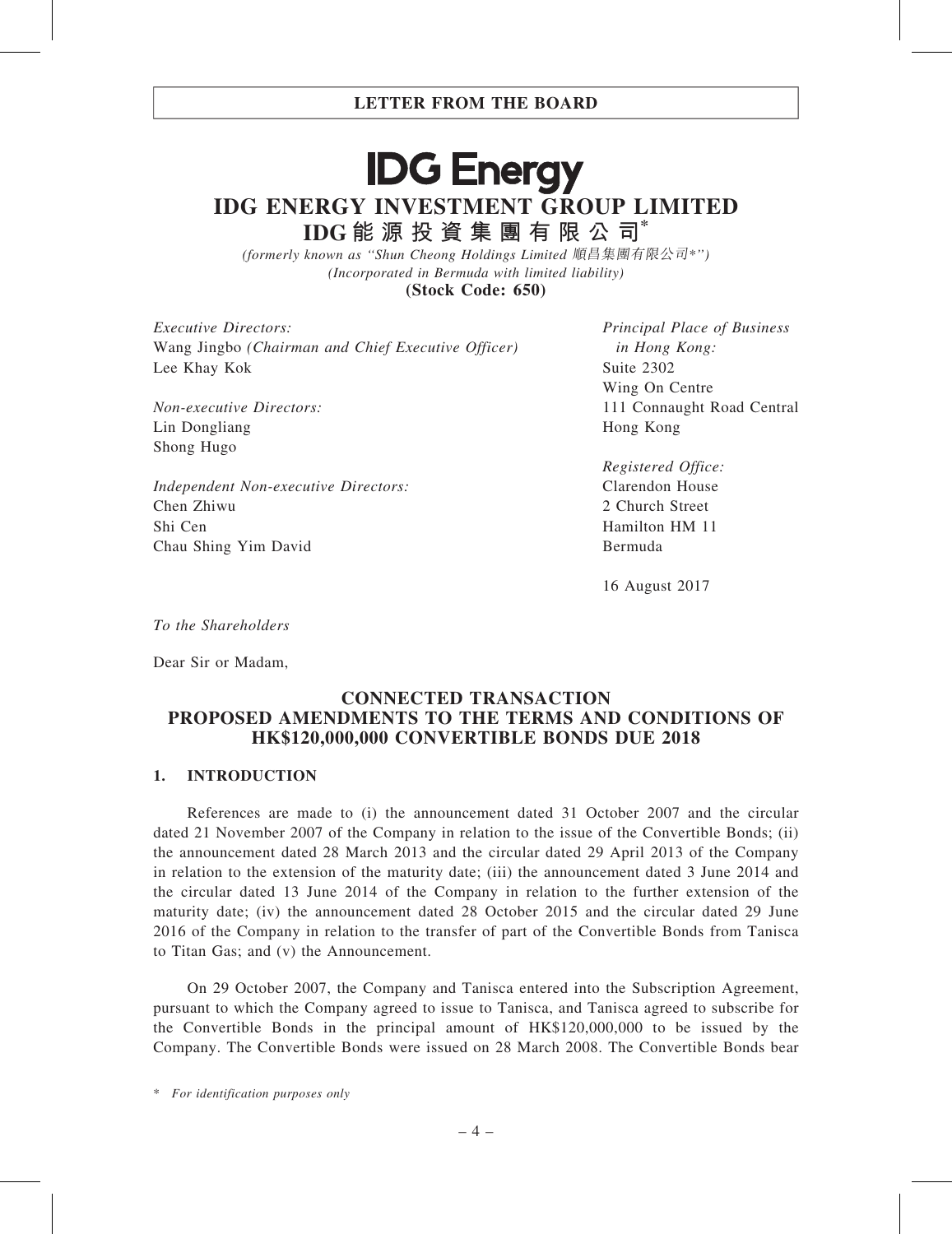1% interest per annum and are convertible into Shares. All outstanding Convertible Bonds would mature on 28 March 2013 pursuant to the then terms and conditions of the Convertible Bonds.

On 28 March 2013, the Company and Tanisca entered into the 1st Deed of Amendment for the extension of the maturity date, pursuant to which the maturity date of the Convertible Bonds shall be a date falling on 28 March 2015. Apart from the extension, all terms of the Convertible Bonds remained unchanged from the original terms.

On 3 June 2014, the Company and Tanisca entered into the 2nd Deed of Amendment for further extension of the maturity date, pursuant to which the maturity date of the Convertible Bonds shall be a date falling on 30 April 2018. Apart from the extension, all terms of the Convertible Bonds remained unchanged from the original terms.

On 22 June 2015, Tanisca, Titan Gas, Upsky Enterprises Limited and Mr. Mo Tianquan entered into the S&P Agreement, pursuant to which, among other things, Tanisca agreed to sell to Titan Gas, and Titan Gas agreed to purchase the Convertible Bonds in the principal amount of HK\$96,832,526.

As at the Latest Practicable Date, Titan Gas holds the Convertible Bonds with an aggregate principal amount of HK\$96,832,526, and Tanisca holds the Convertible Bonds with an aggregate principal amount of HK\$23,167,474. For the reasons as stated in the paragraph headed ''Reasons for the Proposed Amendments'' below in this letter, the Company proposed the extension of the maturity date and the other proposed amendments to the holders of the Convertible Bonds, which are subject to agreement from the existing bondholders of the Convertible Bonds (i.e. Tanisca and Titan Gas). However, the Company has been informed by Tanisca that Tanisca does not wish to further extend the Convertible Bonds held by it in the principal amount of HK\$23,167,474 as Tanisca may consider exercising the conversion rights attached to all the Convertible Bonds held by it into Conversion Shares before the Current Maturity Date and thus does not agree to the Proposed Amendments. Meanwhile, Titan Gas has no present intention to convert or transfer any of the Convertible Bonds held by it, and has agreed with the Proposed Amendments. Given the aforementioned situation, a bondholder meeting to approve the Proposed Amendments is not a viable option as the quorum requiring at least 2 bondholders may not be formed. Accordingly, the Company agreed to enter into the 3rd Deed of Amendment only with Titan Gas allowing the Proposed Amendments expediently becoming effective as soon as Tanisca exercises its conversion rights attached to the Convertible Bonds held by it. Although the Company may alternatively choose to later enter into a deed of amendment with Titan Gas after Tanisca exercises its conversion rights in full, the Company considers additional time and cost will be incurred to obtain the independent shareholders' approval in that case. After taking the above into account, the Company decided to make the Proposed Amendments with Titan Gas only (as the sole bondholder on the Effective Date) with effect on the Effective Date, which is not in breach of the current Terms and Conditions and is in the interests of the Shareholders and the Company as a whole.

On 15 August 2017, the Company and Titan Gas entered into the 3rd Deed of Amendment to further extend the maturity date of the Convertible Bonds, to add restriction on the exercise of conversion rights to ensure the compliance with the public float requirement of the Listing Rules, and to remove certain adjustment events to the Conversion Price, which will become effective on the Effective Date. The 3rd Deed of Amendment and the Proposed Amendments are subject to the Independent Shareholders' approval under the Listing Rules.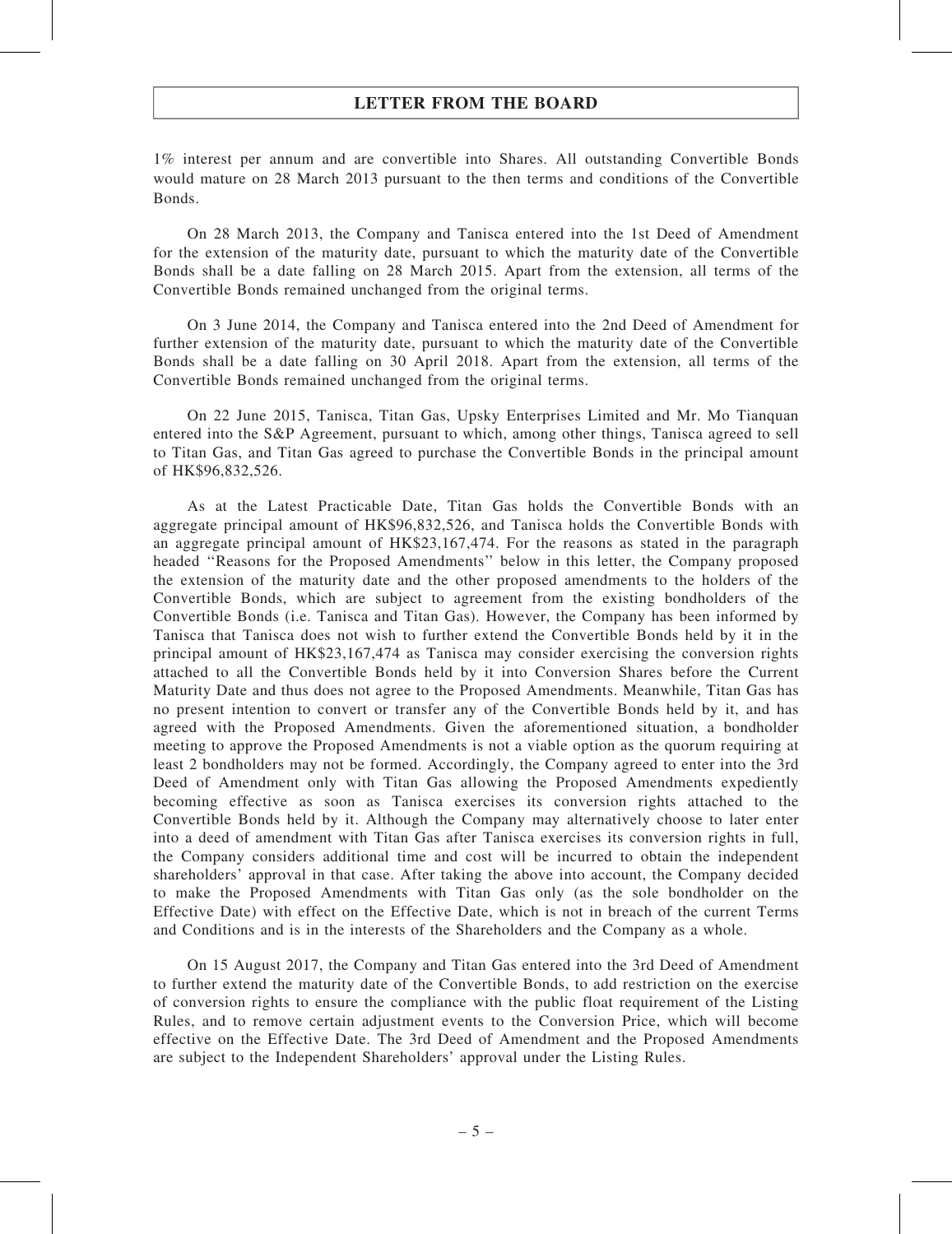As disclosed in the circular of the Company dated 13 June 2014 in relation to 2nd Deed of Amendment, the then Directors intended to partially redeem and leave the unredeemed portion of the Convertible Bonds converted into Shares upon maturity so as to allow the Company to meet the minimum public floating requirement of the Listing Rules upon conversion. During 2015 and 2016, the Company underwent a reverse takeover and the Board has been changed in August 2016 following the completion of the reverse takeover. The current Board considered that the Group should utilise its available cash resources for its business development and expansion plans on a priority basis after due consideration. As such, the Company has not redeemed any Convertible Bonds. As at the Latest Practicable Date, none of the Convertible Bonds is converted, purchased or redeemed, and the principal amount of the outstanding Convertible Bonds is HK\$120,000,000.

The current Conversion Price is HK\$0.0672 per Conversion Share, which has been adjusted in accordance with the Terms and Conditions.

The purpose of this circular is to provide you with, among other things, (i) information in relation to the Convertible Bonds, the Proposed Amendments and the 3rd Deed of Amendment; (ii) the letter of advice from the Independent Board Committee to the Independent Shareholders; (iii) the letter of advice from VBG Capital to the Independent Board Committee and the Independent Shareholders; and (iv) a notice of the SGM to consider and, if thought fit, to approve the resolution in relation to the Proposed Amendments and the 3rd Deed of Amendment.

#### 2. 3RD DEED OF AMENDMENT

On 15 August 2017, the Company and Titan Gas, as the sole bondholder of the Convertible Bonds on the Effective Date, entered into the 3rd Deed of Amendment to further extend the maturity date of the Convertible Bonds, to add restriction on the exercise of conversion rights to ensure the compliance with the public float requirement of the Listing Rules, and to remove certain adjustment events to the Conversion Price, which will become effective on the Effective Date.

Pursuant to the 3rd Deed of Amendment, on the Effective Date, (i) the maturity date of the Convertible Bonds will be extended to a date falling on 30 April 2022 and the expiry date of the conversion period will accordingly be extended to a date falling on 30 April 2022; (ii) the holder(s) of the Convertible Bonds shall not exercise the conversion rights if, immediately following the conversion, the Company would be unable to meet the public float requirement under the Listing Rules; and (iii) certain anti-dilutive adjustment events to the Conversion Price in relation to the issue of new shares and other securities (the "Anti-dilutive Adjustment Events'') will be removed, and the Conversion Price will only be subject to adjustment for consolidation or sub-division of Shares, capitalisation of profits or reserves and capital distribution to Shareholders.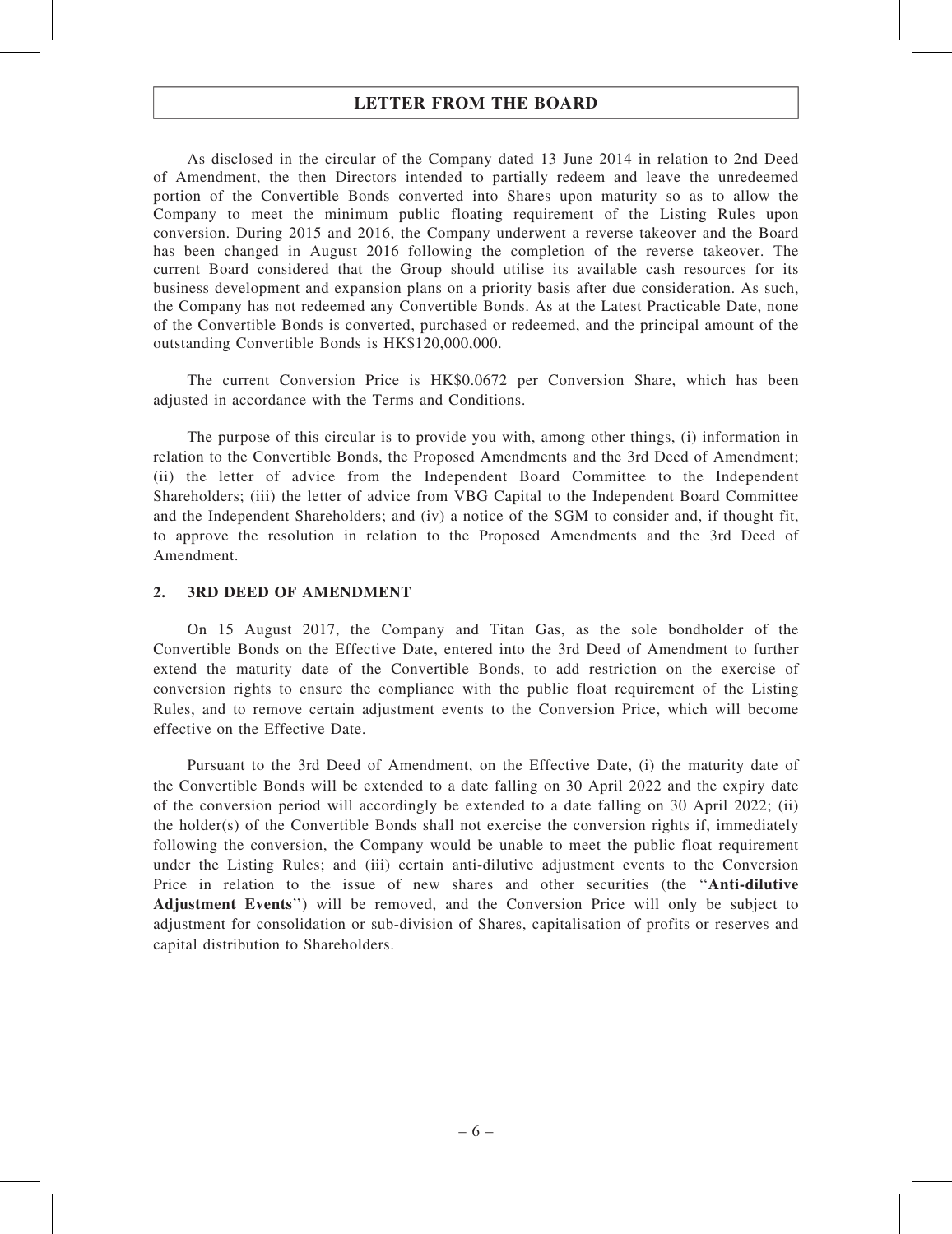Below is the comparison of major differences between the original terms of the Convertible Bonds and the Proposed Amendments:

#### Summary of the original terms of the Convertible Bonds

#### the Proposed Amendments

Maturity The date falling on the maturity date of the Bond on 28 March 2015 shall be extended to 30 April 2018 upon expiry of the same. Unless previously redeemed, purchased and cancelled or converted, all of outstanding Bond will be converted into ordinary shares of the Company on the extended maturity date. The date falling on the maturity

Public Float Requirement

- Adjustments (a) consolidation or sub-division of the Shares;
	- (b) capitalisation of profits or reserves;
	- (c) capital distribution to the Shareholders;
	- (d) offer to Shareholders new Shares for subscription by way of rights or grant to Shareholders options or warrants to subscribe for new Shares, at a price which is less than 90 per cent of the market price as at the date of the announcement of the terms of the issue or grant;

date of the Bond on 30 April 2018 shall be extended to 30 April 2022 upon expiry of the same. Unless previously redeemed, purchased and cancelled or converted, all of outstanding Bond will be converted into ordinary shares of the Company on the extended maturity date.

The conversion rights attaching to the Convertible Bonds shall not be exercised by the holder of the Convertible Bonds and the Company will not issue the Conversion Shares if, immediately following the conversion, the Company would be unable to meet the public float requirement under the Listing Rules.

- (a) consolidation or sub-division of the Shares;
- (b) capitalisation of profits or reserves; and
- (c) capital distribution to the Shareholders.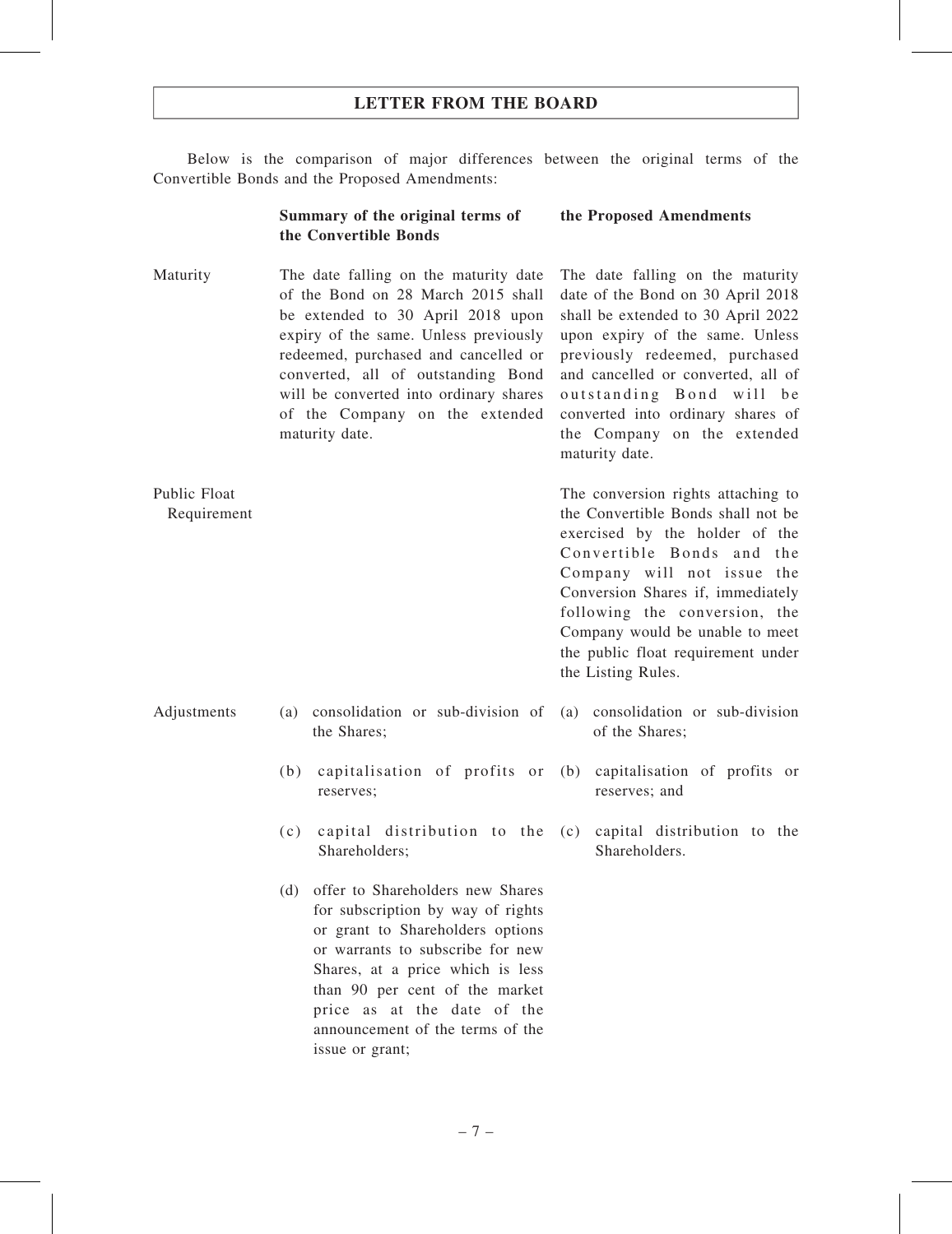#### Summary of the original terms of the Convertible Bonds

- (e) issue wholly for cash of any securities, which are convertible into or exchangeable for or carry rights of subscription for new Shares, and the total consideration initially receivable per Share is less than 90 per cent of the market price as at the date of the announcement of the terms of issue of such securities, or the modification which results that total consideration is less than 90 per cent of the market price as at the date of the proposal to modify such rights;
- (f) issue wholly for cash of any Shares at a price per Share which is less than 90 per cent of the market price as at the date of the announcement of the terms of such issue; and
- (g) issue of Shares for the acquisition of asset at an aggregate consideration per Share is less than 90 per cent of the market price as at the date of the announcement of the terms of such issue.

The 3rd Deed of Amendment will only become effective on the Effective Date subject to the fulfilment of all the following conditions:

- (a) the Company having convened a special general meeting at which a resolution shall have been duly passed by the Independent Shareholders to approve and ratify the 3rd Deed of Amendment and the Proposed Amendments;
- (b) the Stock Exchange having granted the approval for the Proposed Amendments; and
- (c) all necessary consents and approvals required to be obtained on the part of the Company in respect of the 3rd Deed of Amendment and the Proposed Amendments having been obtained.

#### the Proposed Amendments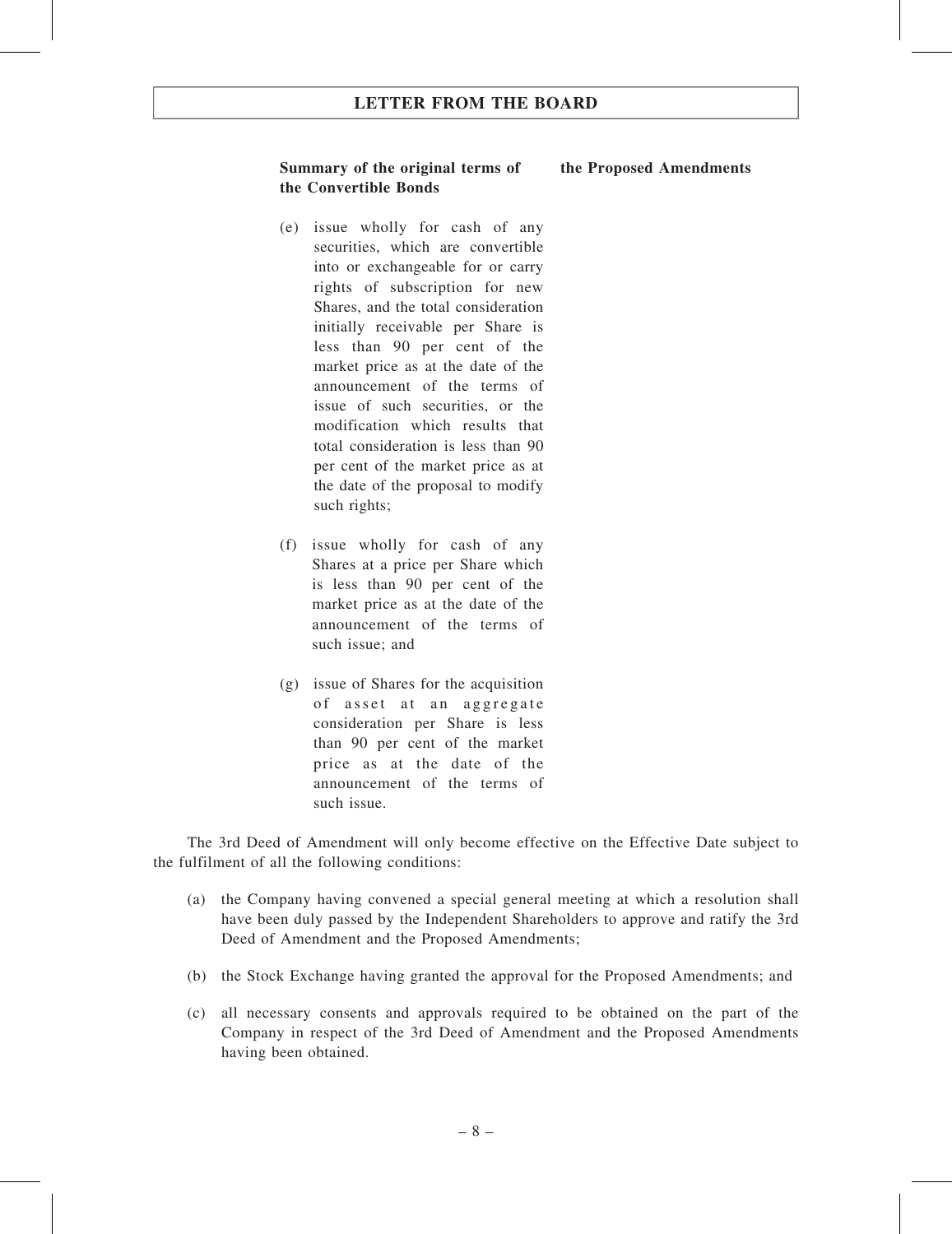Save for the Proposed Amendments, all other major Terms and Conditions shall remain in full force.

Prior to the Effective Date, the Convertible Bonds are held by Titan Gas and Tanisca (where applicable), and are subject to the current Terms and Conditions. After the Effective Date, the Convertible Bonds will be solely held by Titan Gas, and will be subject to the revised Terms and Conditions (as amended by the Proposed Amendments).

The current Conversion Price is HK\$0.0672 per Conversion Share, which is subject to adjustment events under the current Terms and Conditions (including the Anti-dilutive Adjustment Events) before the Effective Date. In the event that the current Conversion Price is adjusted pursuant to the current Terms and Conditions before the Effective Date, the Company will re-comply with the relevant applicable requirements under the Listing Rules for the Proposed Amendments, including the independent shareholders' approval (if applicable).

As Titan Gas will be the sole bondholder after the Effective Date, amending the Terms and Conditions through signing the 3rd Deed of Amendment between the Company (as the issuer) and Titan Gas (as the sole bondholder on the Effective Date) with effect on the Effective Date is not in breach of the current Terms and Conditions.

#### 3. TERMS AND CONDITIONS OF THE CONVERTIBLE BONDS

The principal terms of the Convertible Bonds after the Effective Date are as follows:

| Principal amount:  | HK\$96,832,526                                                                                                                                                                                                                                                                                                                                                                                                                                                                                                                                                                                                                                                                                        |
|--------------------|-------------------------------------------------------------------------------------------------------------------------------------------------------------------------------------------------------------------------------------------------------------------------------------------------------------------------------------------------------------------------------------------------------------------------------------------------------------------------------------------------------------------------------------------------------------------------------------------------------------------------------------------------------------------------------------------------------|
| Maturity:          | Unless previously redeemed, purchased and cancelled or<br>converted, all of the outstanding Convertible Bonds will be<br>converted into ordinary shares of the Company on 30 April<br>2022.                                                                                                                                                                                                                                                                                                                                                                                                                                                                                                           |
| Redemption:        | Upon written confirmation having been obtained from the<br>holder(s) of the Convertible Bonds, the Company has the<br>option to redeem the Convertible Bonds. Otherwise, the<br>Company is not entitled to redeem the Convertible Bonds.                                                                                                                                                                                                                                                                                                                                                                                                                                                              |
| Interest:          | The Convertible Bonds will bear interest at the rate of $1\%$ per<br>annum, payable semi-annually in arrear.                                                                                                                                                                                                                                                                                                                                                                                                                                                                                                                                                                                          |
| Conversion rights: | The holder(s) of the Convertible Bonds will have the right at<br>any time commencing on the Business Day after the date of<br>issuance of the Convertible Bonds but before 30 April 2022,<br>to convert the whole or part of the principal amount of the<br>Convertible Bonds into the Shares, provided that the principal<br>amount to be converted shall be at least HK\$1,000,000, and in<br>integral multiples of HK\$1,000,000 on each such conversion,<br>save that if at any time the outstanding principal amount of<br>the Convertible Bonds is less than HK\$1,000,000, the whole<br>(but not part only) of such outstanding principal amount of the<br>Convertible Bonds may be converted. |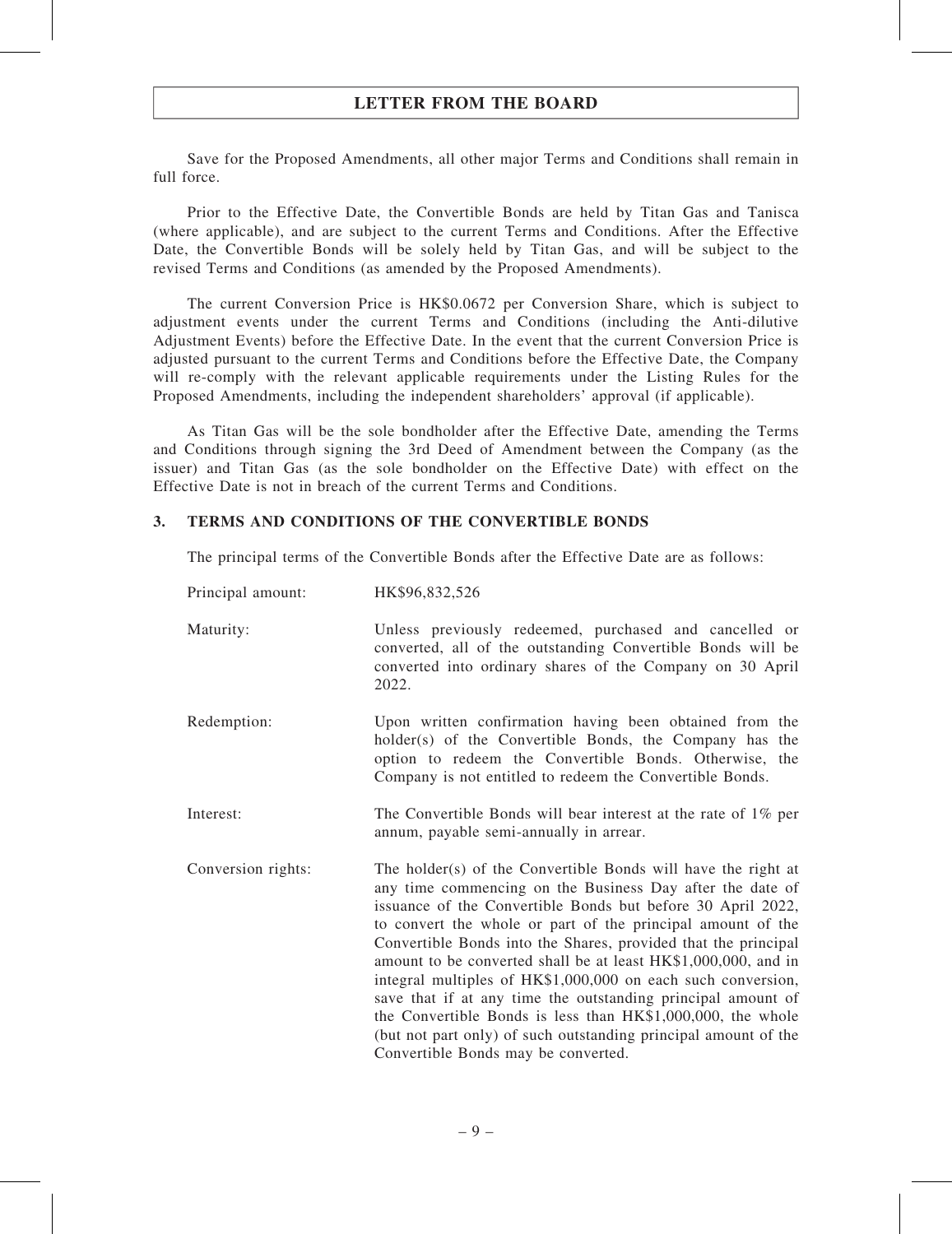- Public Float Requirement: The conversion rights attaching to the Convertible Bonds shall not be exercised by the holder of the Convertible Bonds and the Company will not issue the Conversion Shares if, immediately following the conversion, the Company would be unable to meet the public float requirement under the Listing Rules.
- Conversion Price: The current Conversion Price is HK\$0.0672 per Conversion Share (as adjusted before and as may be further adjusted before the Effective Date), subject to adjustment for consolidation or sub-division of Shares, capitalisation of profits or reserves and capital distribution to Shareholders.
- Conversion Shares: The Conversion Shares will rank pari passu in all respects with the existing Shares in issue.
- Transferability: The Convertible Bonds may be assigned or transferred to any party. The Company will undertake to the Stock Exchange that it will disclose to the Stock Exchange any dealings by any of the connected persons from time to time in the Convertible Bonds immediately upon the Company becoming aware of such dealings.
- Voting right: Holder(s) of the Convertible Bonds (or any part thereof) will not be entitled to attend or vote at any Shareholders' and/or warrant holders' meetings of the Company by reason only of it being a holder of the Convertible Bonds (or any part thereof).
- Listing and trading: No application will be made for the listing of the Convertible Bonds and permission to deal in the Convertible Bonds on the Stock Exchange or any other stock exchange.
- Undertaking: So long as the Convertible Bonds are outstanding, the Company will comply with and procure the compliance of all conditions imposed by the Stock Exchange or by any other competent authority (in Hong Kong or elsewhere) for approval of the issue of the Convertible Bonds or for the listing of and permission to deal in the Conversion Shares and to ensure the continued compliance thereof.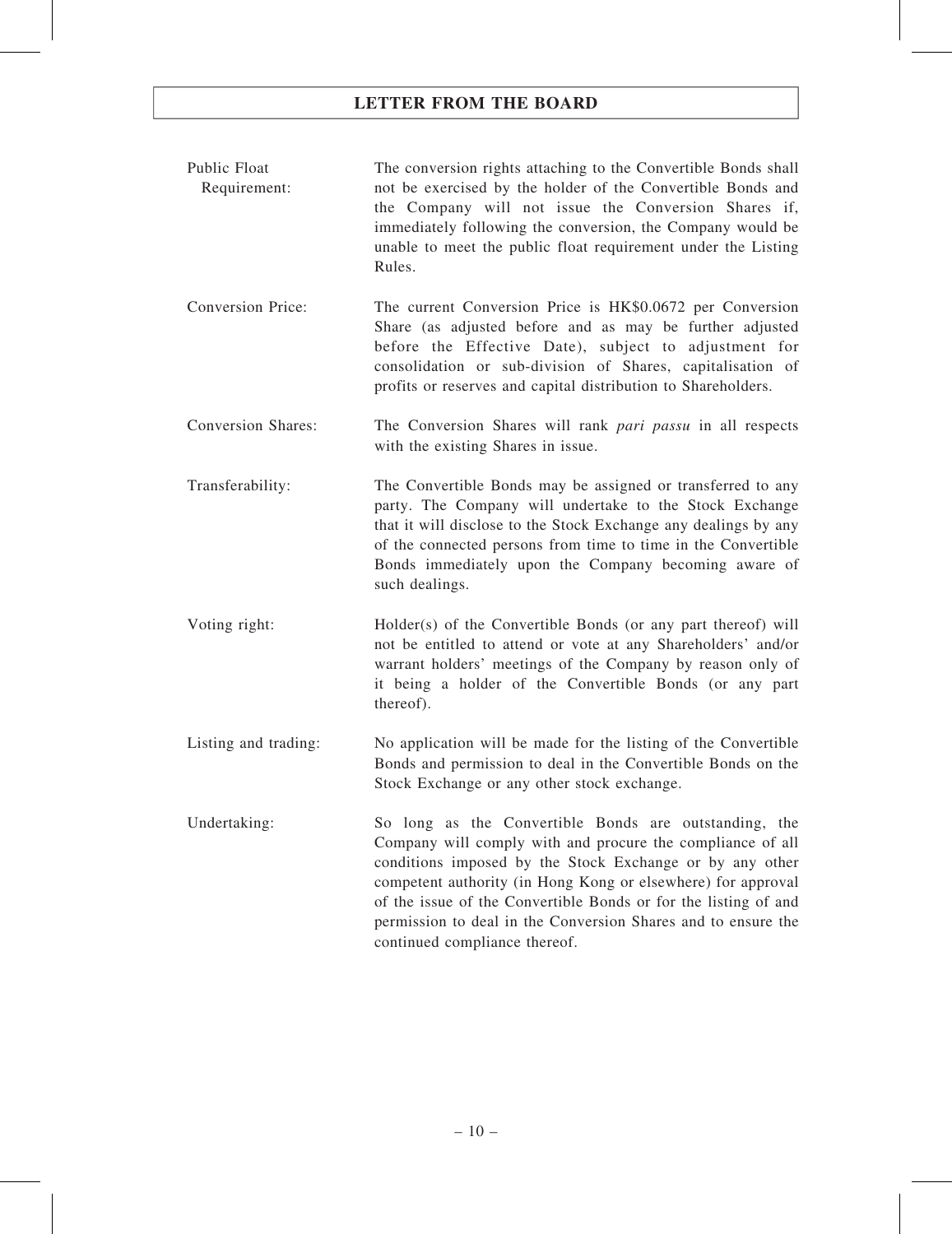#### 4. REASONS FOR THE PROPOSED AMENDMENTS

#### (1) Extension of the maturity date

Pursuant to the current Terms and Conditions, the Convertible Bonds will mature on 30 April 2018 unless further extended. Unless previously redeemed, purchased and cancelled or converted, all of the outstanding Convertible Bonds will be converted into Shares on 30 April 2018.

As at the Latest Practicable Date, Titan Gas held 829,641,578 Shares, or 51.32% of the issued share capital of the Company. In the event that all the outstanding Convertible Bonds are converted into Shares, 1,440,960,208 new Shares will be issued to Titan Gas and 344,754,077 new Shares will be issued to Tanisca. The following table illustrates the Company's existing shareholding structure and the respective shareholding structure upon full conversion of the Convertible Bonds by Tanisca and Titan Gas assuming there is no other change in the share capital of the Company and the Convertible Bonds:

| Name of<br><b>Shareholder</b> |                  | Immediately upon full<br>conversion of the Convertible<br>conversion of the Convertible<br>Bonds by Tanisca at<br>Bonds by Tanisca and Titan<br>As at the<br>conversion price of<br>Gas at conversion price of<br>HK\$0.0672<br>HK\$0.0672<br>Latest Practicable Date |                           | Immediately upon full |                           |               |
|-------------------------------|------------------|-----------------------------------------------------------------------------------------------------------------------------------------------------------------------------------------------------------------------------------------------------------------------|---------------------------|-----------------------|---------------------------|---------------|
|                               | Number of Shares | $\%$                                                                                                                                                                                                                                                                  | Number of Shares          | $\%$                  | Number of Shares          | $\%$          |
| Titan Gas                     | 829,641,578      | 51.32                                                                                                                                                                                                                                                                 | 829,641,578               | 42.30                 | 2,270,601,786             | 66.73         |
| Tanisca (Note 1)              |                  |                                                                                                                                                                                                                                                                       | 344,754,077<br>34,753,409 | 17.58<br>1.77         | 344,754,077<br>34,753,409 | 10.13<br>1.02 |
| Lin Dongliang<br>(Note 2)     | 12,910,000       | 0.80                                                                                                                                                                                                                                                                  | 12,910,000                | 0.66                  | 12,910,000                | 0.38          |
| Sub-total                     | 842,551,578      | 52.11                                                                                                                                                                                                                                                                 | 1,222,059,064             | 62.30                 | 2,663,019,272             | 78.27         |
| Public                        | 774,188,997      | 47.89                                                                                                                                                                                                                                                                 | 739,435,588               | 37.70                 | 739,435,588               | 21.73         |
| Total                         | 1,616,740,575    | 100.00                                                                                                                                                                                                                                                                | 1,961,494,652             | 100.00                | 3,402,454,860             | 100.00        |

Notes:

- 1. As at the Latest Practicable Date, Upsky Enterprises Limited held 34,753,409 Shares, representing approximately 2.15% of the issued share capital and forming part of the public shareholding. Both Tanisca and Upsky Enterprises Limited are companies wholly-owned by the same individual. The aggregate shareholding of Tanisca and Upsky Enterprises Limited will exceed 10% upon full conversion of the Convertible Bonds, and thus the Shares held by Tanisca and Upsky Enterprises Limited upon full conversion of the Convertible Bonds shall not be counted for public Shares.
- 2. As at the Latest Practicable Date, Mr. Lin Dongliang, a non-executive Director, beneficially held 12,910,000 Shares, which shall not be counted for public Shares.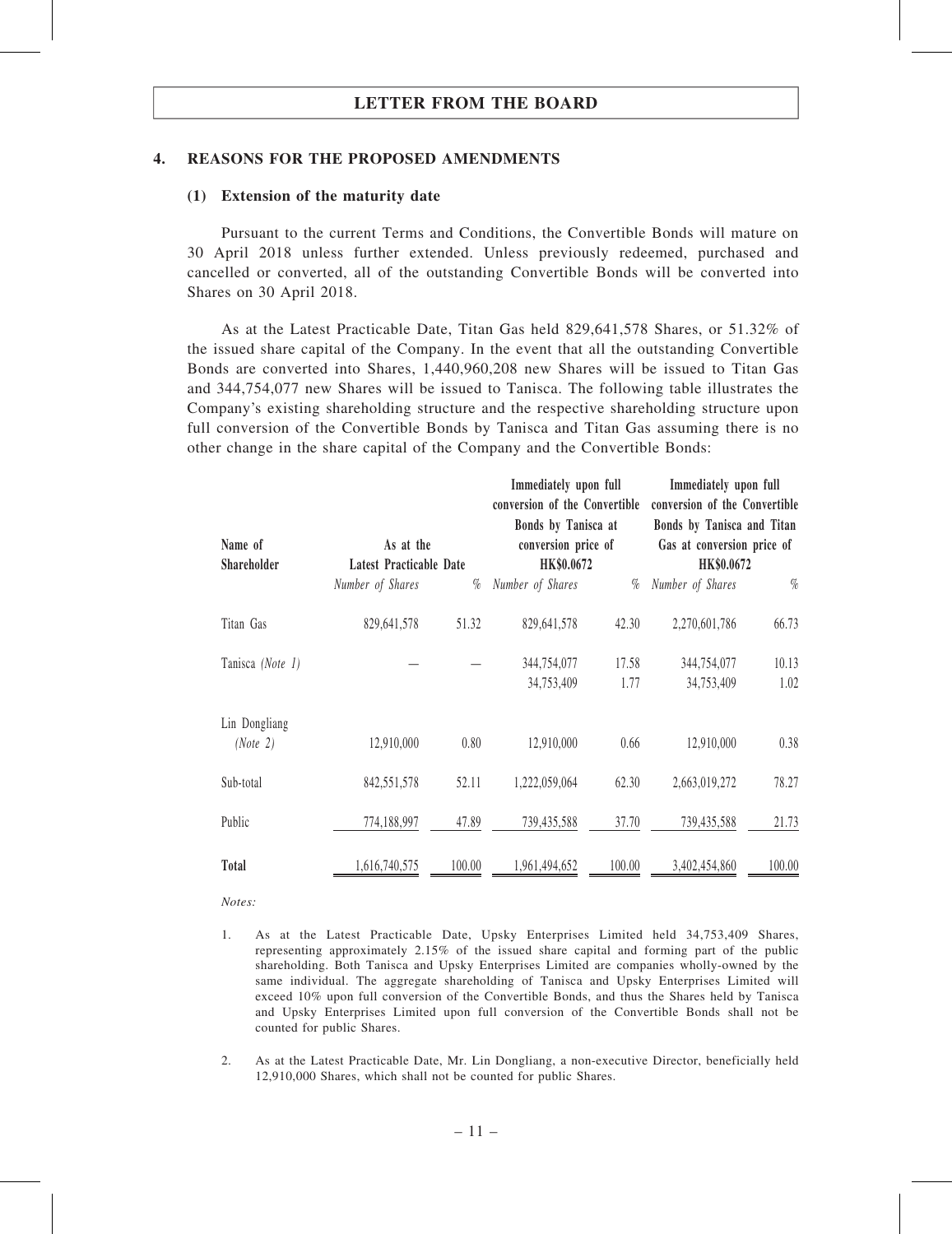In the event that Titan Gas exercises the conversion rights attaching to its Convertible Bonds in full after Tanisca Conversion Date, the Company would be in breach of the public float requirement under the Listing Rules, which normally requires that at least 25% of the Company's share capital must at all times be held by the public. Full conversion of the Convertible Bonds by Titan Gas will not be allowed in the event that it will lead to a breach of the public float requirement under the Listing Rules. If Titan Gas is to convert the Convertible Bonds in full, it would have to sell a material amount of Shares on the market. The Company considers that this may not be in the best interests of the Company and the Shareholders as this may potentially create substantial downward pressure of the market price of the Shares given the recent price performance and trading liquidity.

Furthermore, full redemption of the Convertible Bonds will reduce the available cash resources of the Group, which may impose negative impact on the Group's liquidity and negatively affect the Group's further business development and expansion plans, including the exploration and development of its existing oil project in China, and potential acquisitions of and investments in other oil and gas or energy related projects.

In November 2016, the Group entered into a sale and purchase agreement in relation to the acquisition of certain oil and gas producing assets in South Texas of the United States of America (the ''US Investment'') at the cash consideration of US\$278 million (equivalent to approximately HK\$2,156 million), subject to adjustments as set out in the agreement. Whilst on 3 August 2017, the Group terminated the US Investment, it had been actively negotiating with the sellers in relation to a transaction under an alternative structure regarding the assets of the sellers. On 14 August 2017, the Group entered into a credit agreement with an experienced investor, which entered into an acquisition agreement with one of the sellers on the even date in relation to the acquisition of part of the assets originally to be purchased by the Group under the US Investment (the ''Alternative Acquisition''). The Group agreed to grant a term loan to the investor under the credit agreement (the ''Term Loan'') for the purpose of financing the Alternative Acquisition and the subsequent operations of such assets by the investor. Please refer to the announcements of the Company dated 3 and 15 August 2017 for details. It is expected that the available cash resources of the Group will be utilised for the Term Loan, if materialised, and/or other potential oil and gas or energy related projects as elaborated above.

The proposed extension preserves the cash resources of the Group by allowing the Group to refinance the debts under the Convertible Bonds under the same terms (other than the removal of the Anti-dilutive Adjustment Events) for a further 48 months. The interest rate of the Convertible Bonds (i.e. 1% per annum) is lower than the general cost of borrowing of the Group and there is no need for any guarantee or security. As such, the proposed extension will provide the Group with flexibility in deploying its cash resources in a less costly manner.

In view of the above factors, the Company and Titan Gas entered into the 3rd Deed of Amendment to further extend the maturity date of the Convertible Bonds.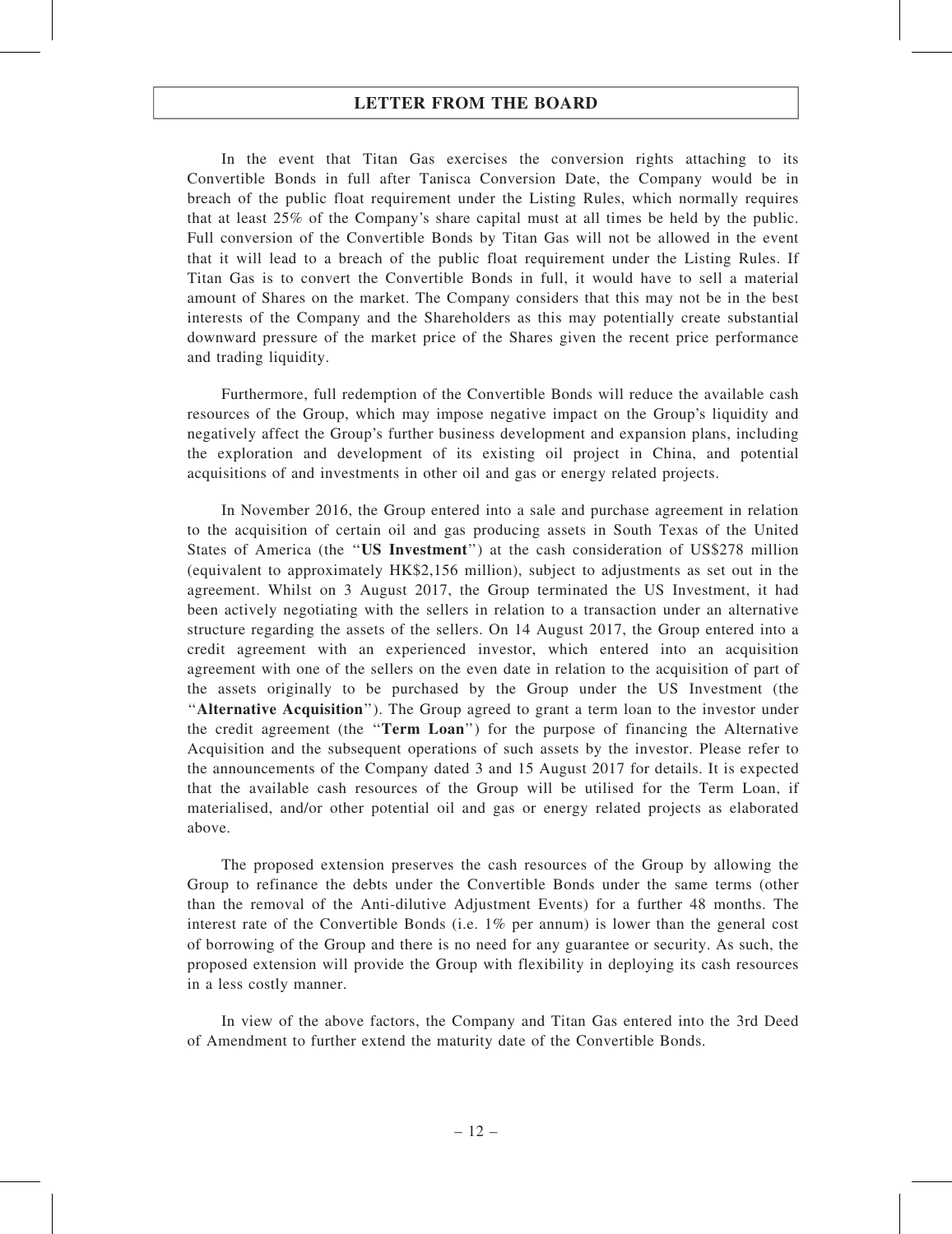#### (2) Restrictions on the exercise of the conversion rights

Considering the possible transfer of the Convertible Bonds in the future, the Company proposes that any exercise of the conversion rights attaching to the Convertible Bonds by the bondholders shall be subject to the public float requirement of the Listing Rules.

The Directors are of the view that the restrictions on the exercise of the conversion rights will put the Company in a better position to comply with the public float requirement of the Listing Rules.

#### (3) Removal of certain adjustment events

The Company also proposes to remove the Anti-dilutive Adjustment Events in order to protect the interests of the minority Shareholders.

The Anti-dilutive Adjustment Events are customary and common to many convertible bonds and notes. The proposed removal of the Anti-dilutive Adjustment Events reduces the possibility of an increase in the number of Conversion Shares which will be held by the holders of the Convertible Bonds. It represents a restriction on the holders of the Convertible Bonds by minimizing the likelihood for them to convert the Convertible Bonds into additional Shares, and a protection to the interests of the minority Shareholders from potential additional dilution as a result of any future equity fund raising during the term of the Convertible Bonds. This also gives the Company a better position in determining and negotiating the structure and terms (in particular pricing) of any potential future equity fund raising activity. For the avoidance of doubt, as at the Latest Practicable Date, no concrete plan for equity fund raising activity has been formed by the Company.

The Directors are of the view that the proposed removal of the Anti-dilutive Adjustment Events represents a waiver of rights by Titan Gas, and will not pose any significant adverse impact on the operations of the Group or the rights of the minority Shareholders.

#### 5. LISTING RULES IMPLICATIONS

As at the Latest Practicable Date, Titan Gas is the controlling Shareholder, and is a connected person of the Company under the Listing Rules. As such, the Proposed Amendments contemplated under the 3rd Deed of Amendment between the Company and Titan Gas constitute connected transactions of the Company, which are subject to the reporting, announcement and the Independent Shareholders' approval under Chapter 14A of the Listing Rules.

Given that Mr. Wang Jingbo is considered to have material interests in the 3rd Deed of Amendment, he has abstained from voting in respect of the relevant Board resolutions. Save as stated above, none of other Directors has a material interest in the 3rd Deed of Amendment nor has any of them abstained from voting in respect of the relevant Board resolutions.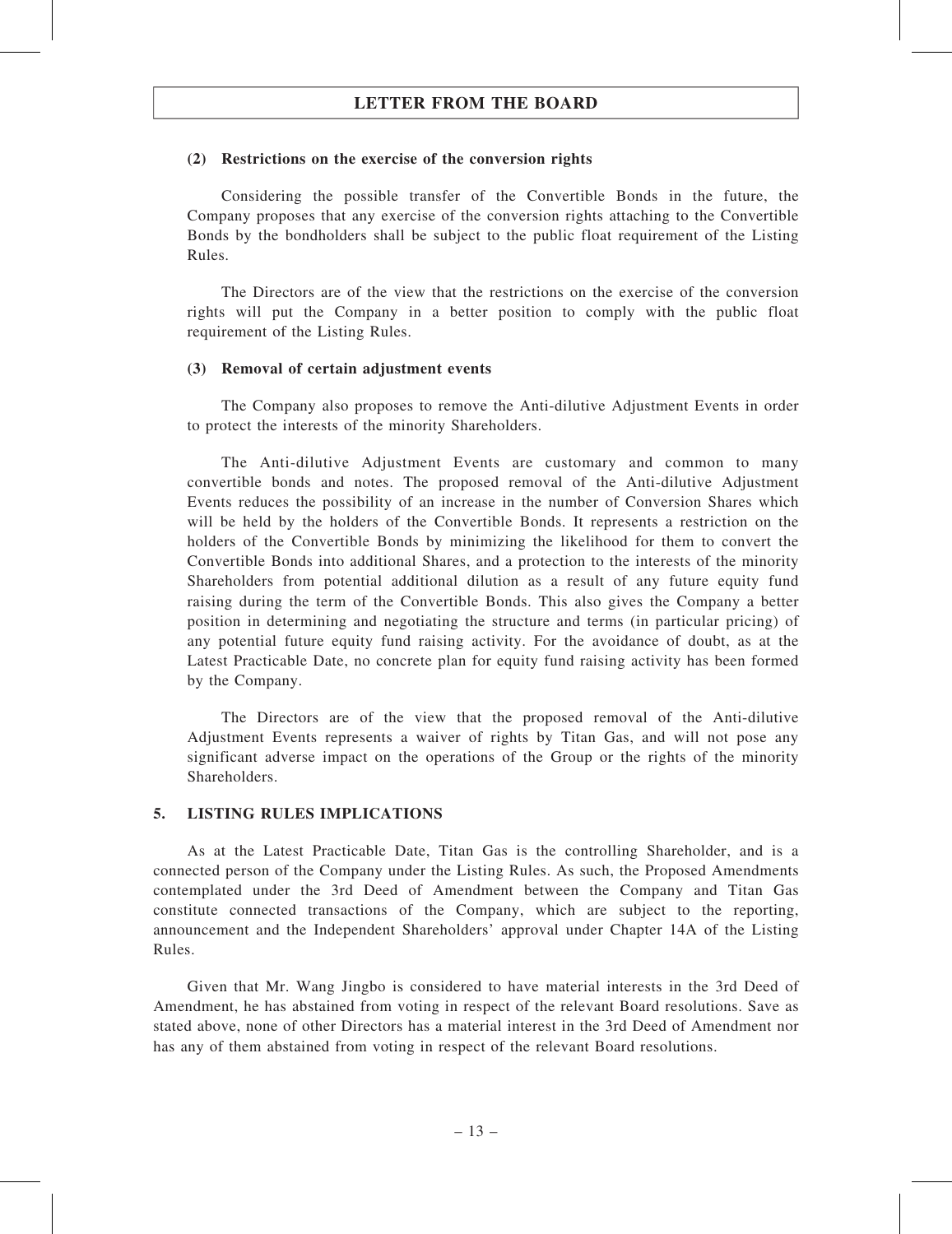As at the Latest Practicable Date, Titan Gas can exercise the voting power in respect of 829,641,578 Shares at the SGM, representing a 51.32% equity interest in the Company. In view of its interests in the 3rd Deed of Amendment and the Proposed Amendments, Titan Gas will abstain from voting in respect of the resolution approving the 3rd Deed of Amendment and the Proposed Amendments at the SGM.

#### 6. GENERAL

The principal activity of the Company is investment holding. The principal activities of the Group consist of upstream crude oil exploration, development and production.

Titan Gas is an investment holding company.

#### 7. SGM AND PROXY ARRANGEMENT

The notice convening the SGM is set out on pages SGM-1 to SGM-2 of this circular. At the SGM, a resolution will be proposed to approve the 3rd Deed of Amendment and the Proposed Amendments. Titan Gas has material interests in the transactions, and will abstain from voting at the SGM.

A form of proxy for use at the SGM is enclosed with this circular. Whether or not you intend to attend the SGM, you are requested to complete and return the form of proxy in accordance with the instructions printed thereon to the Company's share registrar in Hong Kong, Computershare Hong Kong Investor Services Limited at 17M/F, Hopewell Centre, 183 Queen's Road East, Wanchai, Hong Kong as soon as possible and in any event not less than 48 hours before the time appointed for the holding of the SGM or any adjournment thereof. Completion and return of the form of proxy will not preclude you from attending and voting at the SGM should you so wish.

Pursuant to Bye-law 66 of the bye-laws of the Company, a resolution put to the vote of a meeting shall be decided by way of a poll. Accordingly, the resolution put forward to the SGM will be voted by way of poll.

#### 8. RECOMMENDATION

The Directors (including three independent non-executive Directors, whose views are set out in the section headed ''Letter from the Independent Board Committee'' in this circular) consider that the terms of the 3rd Deed of Amendment and the Proposed Amendments are fair and reasonable and in the interests of the Shareholders and the Company as a whole. The Directors recommend that all the Independent Shareholders vote in favor of the proposed ordinary resolution set out in the notice of the SGM to approve and/or ratify the 3rd Deed of Amendment and the Proposed Amendments.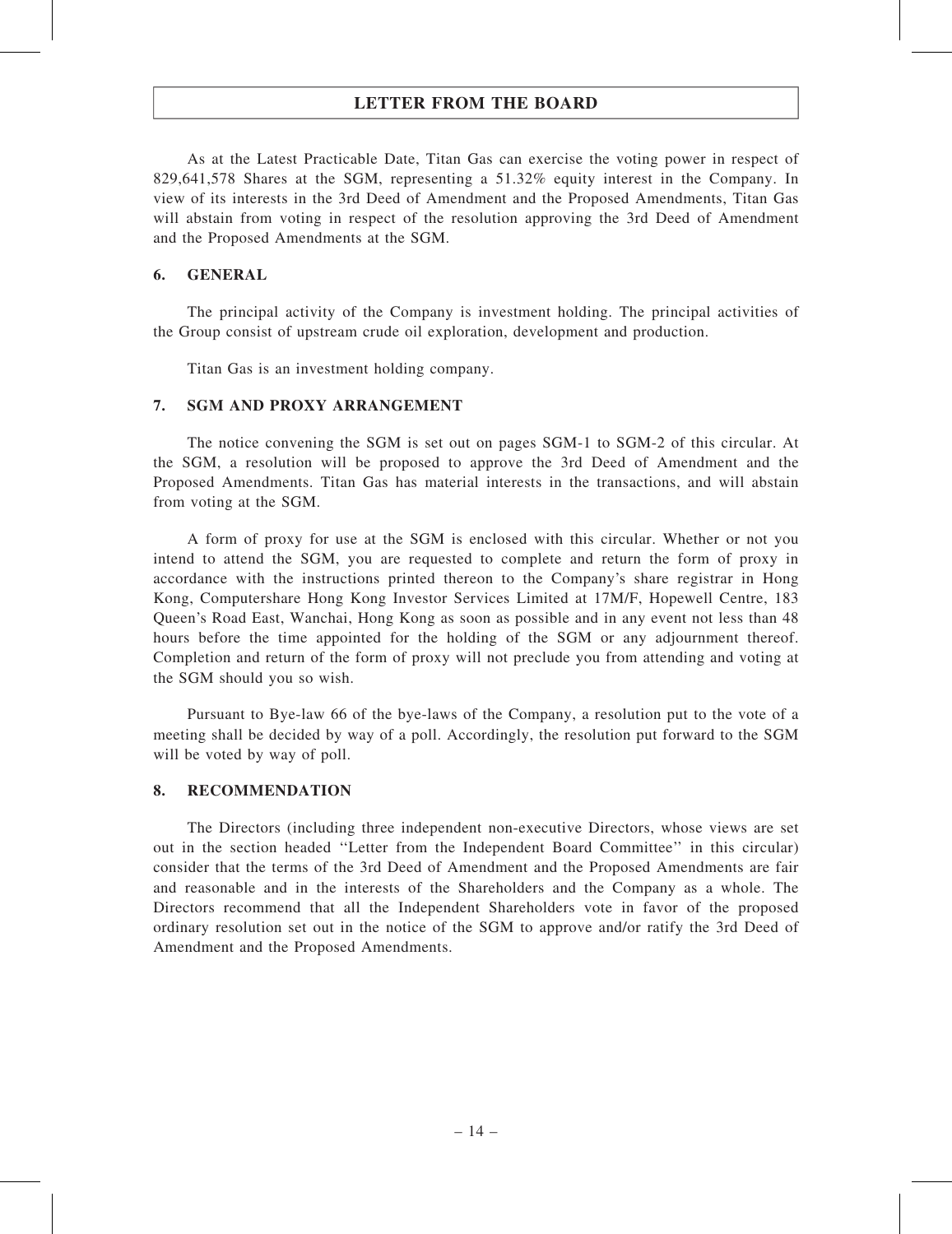#### 9. ADDITIONAL INFORMATION

Your attention is drawn to (i) the letter from the Independent Board Committee as set out on pages 16 to 17 of this circular which contains recommendations of the Independent Board Committee to the Independent Shareholders regarding the resolution to approve the transaction; and (ii) the letter from VBG Capital set out on pages 18 to 35 of this circular which contains its recommendations to the Independent Board Committee and the Independent Shareholders in respect of the transactions and the principal factors and reasons considered by VBG Capital in arriving at its recommendations.

> Yours faithfully, By Order of the Board WANG Jingbo Chairman and Chief Executive Officer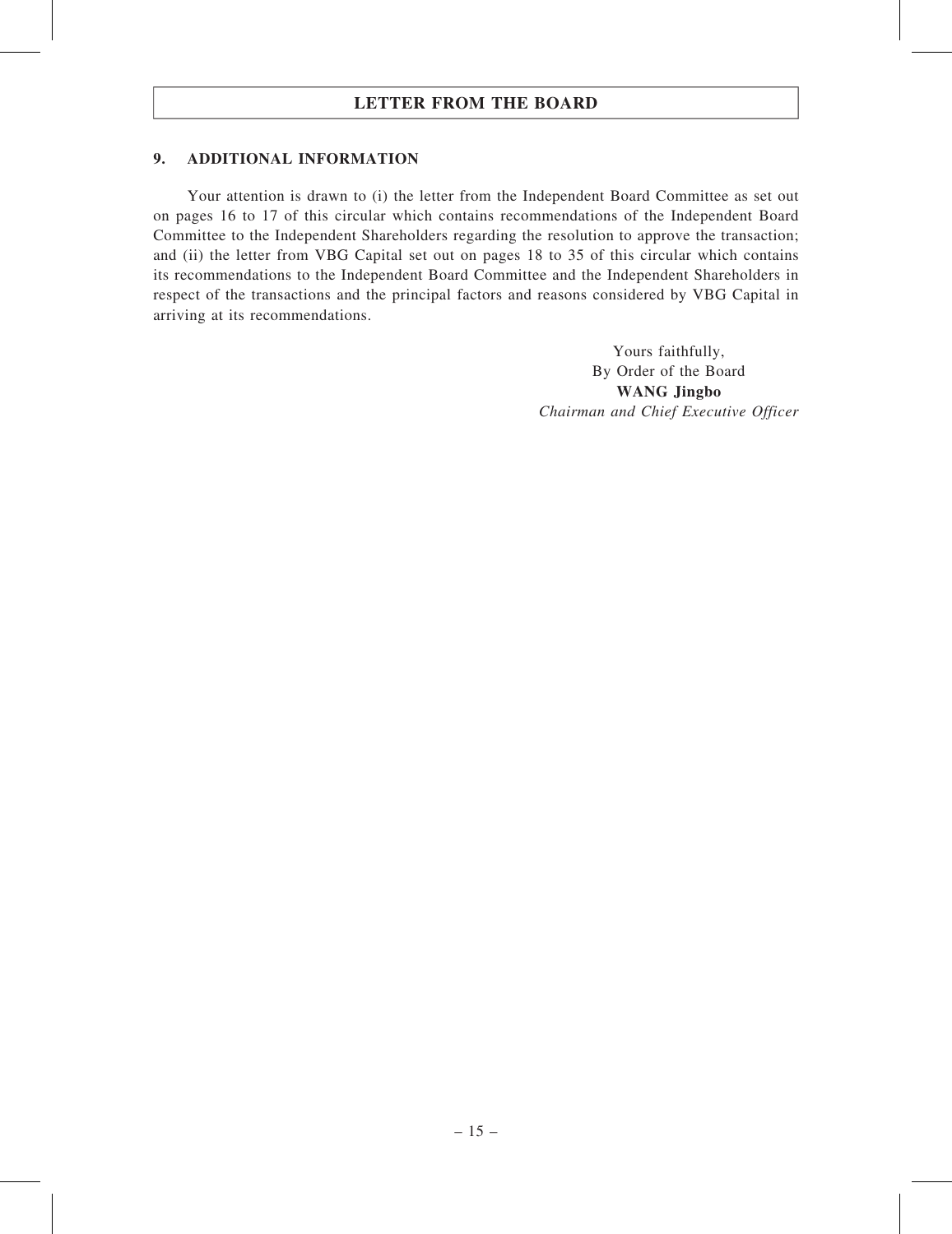# **IDG Energy**

### IDG ENERGY INVESTMENT GROUP LIMITED IDG 能 源 投 資 集 團 有 限 公 司\*

(formerly known as ''Shun Cheong Holdings Limited 順昌集團有限公司\*'') (Incorporated in Bermuda with limited liability) (Stock Code: 650)

16 August 2017

To the Independent Shareholders

Dear Sir or Madam,

#### INTRODUCTION

We refer to the circular of the Company of even date (the "Circular"), of which this letter forms part. Unless specified otherwise, capitalized terms used herein shall have the same meanings as those defined in the Circular.

We have been appointed by the Board to advise you on the terms of the 3rd Deed of Amendment and the Proposed Amendments. VBG Capital has been appointed as the independent financial adviser to advise you and us in this regard. Details of their advice, together with the principal factors and reasons they have taken into consideration in giving such advice, are set out on pages 18 to 35 of the Circular. Your attention is also drawn to the letter from the Board in the Circular and the additional information set out in the appendix thereto.

#### RECOMMENDATION

Having considered the terms of the 3rd Deed of Amendment, the Proposed Amendments and taking into account the independent advice of VBG Capital and the relevant information contained in the letter from the Board, we are of the opinion that the 3rd Deed of Amendment and the Proposed Amendments are not in the ordinary and usual course of business of the Company but are on normal commercial terms, fair and reasonable and in the interests of the Company and the Shareholders as a whole.

<sup>\*</sup> For identification purposes only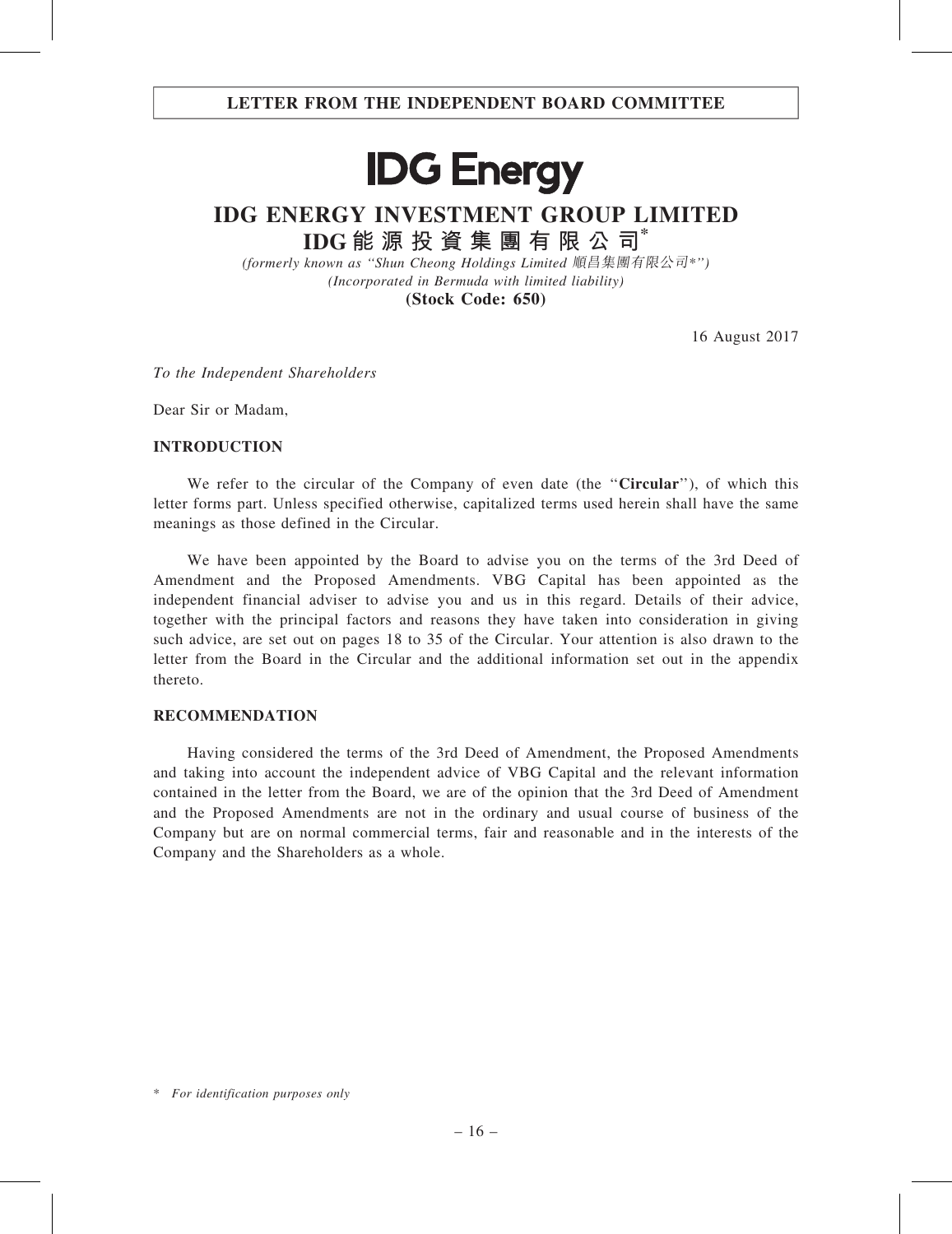#### LETTER FROM THE INDEPENDENT BOARD COMMITTEE

Accordingly, we recommend that you vote in favor of the ordinary resolution to be proposed at the SGM to approve and/or ratify the 3rd Deed of Amendment and the Proposed Amendments.

> Yours faithfully, Independent Board Committee

CHEN Zhiwu Independent Non-executive Independent Non-executive Director Independent Non-executive Director SHI Cen CHAU Shing Yim David Director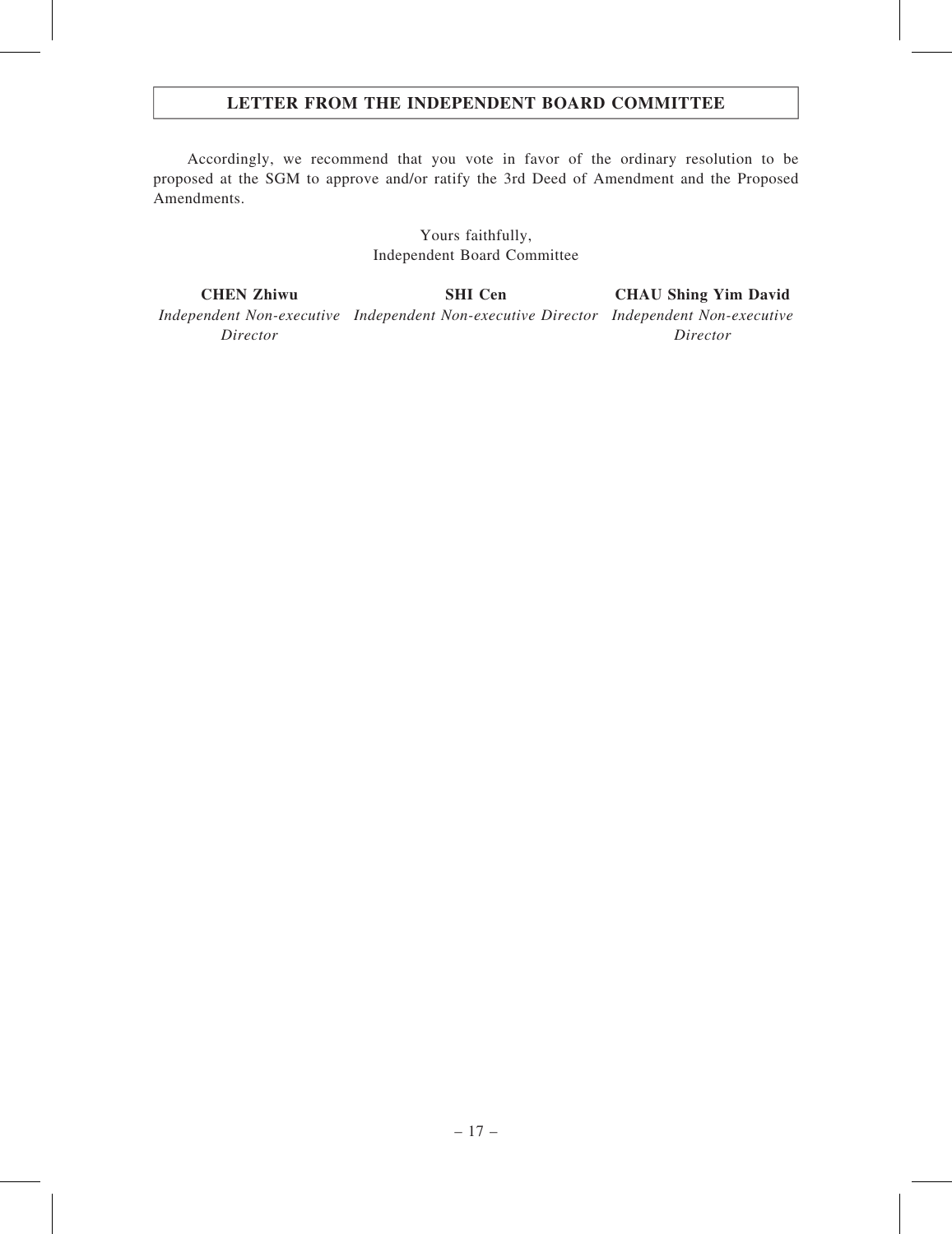Set out below is the text of a letter received from VBG Capital Limited, the Independent Financial Adviser to the Independent Board Committee and the Independent Shareholders in respect of the 3rd Deed of Amendment for the purpose of inclusion in this circular.



18/F., Prosperity Tower 39 Queen's Road Central Hong Kong

16 August 2017

To: The independent board committee and the independent shareholders of IDG Energy Investment Group Limited

Dear Sirs,

#### CONNECTED TRANSACTION PROPOSED AMENDMENTS TO THE TERMS AND CONDITIONS OF THE CONVERTIBLE BONDS

#### INTRODUCTION

We refer to our appointment as the Independent Financial Adviser to make recommendation to the Independent Board Committee and the Independent Shareholders in respect of the 3rd Deed of Amendment, details of which are set out in the letter from the Board (the ''Letter from the Board'') contained in the circular dated 16 August 2017 issued by the Company to the Shareholders (the ''Circular''), of which this letter of advice forms part. Terms used in this letter of advice shall have the same meanings as ascribed to them under the section headed ''Definitions'' in the Circular unless the context requires otherwise.

On 15 August 2017, the Company (as issuer) and Titan Gas (as the sole holder of the Convertible Bonds on the Effective Date) entered into the 3rd Deed of Amendment to further extend the Current Maturity Date of the Convertible Bonds, to add restriction on the exercise of conversion rights to ensure the compliance with the public float requirements of the Listing Rules, and to remove certain anti-dilutive adjustment events to the Conversion Price under the Terms and Conditions, which will become effective on the Effective Date.

As referred to in the Letter from the Board, Titan Gas is a controlling shareholder (as defined in the Listing Rules) and hence a connected person of the Company. Therefore, the transactions contemplated under the 3rd Deed of Amendment constitute connected transactions for the Company, and are subject to the reporting, announcement and the Independent Shareholders' approval requirements under Chapter 14A of the Listing Rules.

The Independent Board Committee comprising Professor Chen Zhiwu, Mr. Shi Cen and Mr. Chau Shing Yim David (all being independent non-executive Directors) has been established to advise the Independent Shareholders on (i) whether the 3rd Deed of Amendment is on normal commercial terms and is fair and reasonable so far as the Independent Shareholders are concerned; (ii) whether the Proposed Amendments are in the interests of the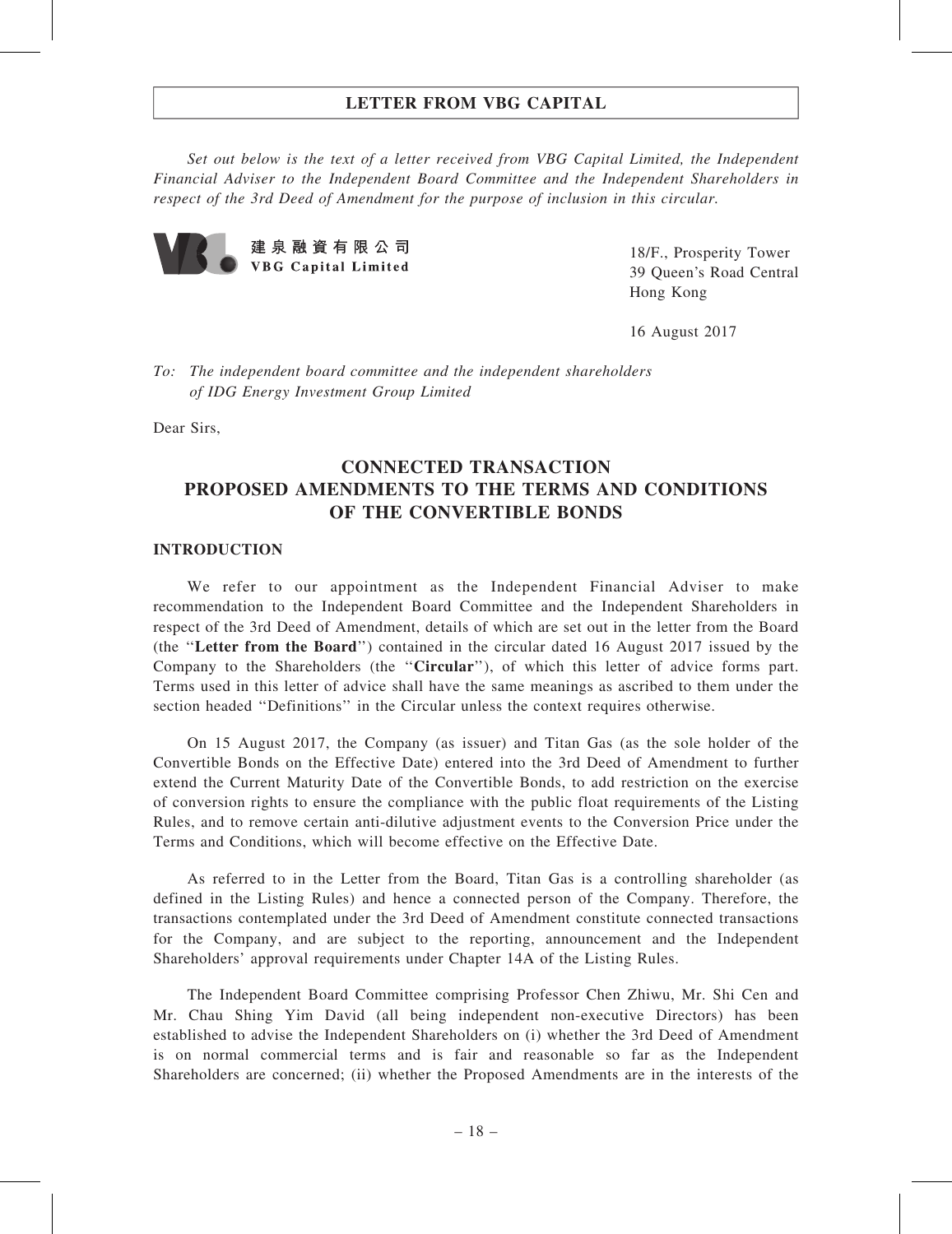Company and the Shareholders as a whole; and (iii) how the Independent Shareholders should vote in respect of the resolution to approve the 3rd Deed of Amendment at the SGM. We, VBG Capital Limited, have been appointed as the Independent Financial Adviser to make recommendation to the Independent Board Committee and the Independent Shareholders in this regard.

#### BASIS OF OUR OPINION

In formulating our opinion with regard to the 3rd Deed of Amendment, we have relied on the information and facts supplied, opinions expressed and representations made to us by the management of the Group (including but not limited to those contained or referred to in the Circular). We have assumed that the information and facts supplied, opinions expressed and representations made to us by the management of the Group were true, accurate and complete at the time they were made and continue to be true, accurate and complete in all material aspects until the date of the SGM. We have also assumed that all statements of belief, opinions, expectation and intention made by the management of the Group in the Circular were reasonably made after due enquiry and careful consideration. We have no reason to suspect that any material facts or information have been withheld or to doubt the truth, accuracy and completeness of the information and facts contained in the Circular, or the reasonableness of the opinions expressed by the Group, its management and/or advisers, which have been provided to us.

The Directors have collectively and individually accepted full responsibility for the accuracy of the information contained in the Circular and have confirmed, having made all reasonable enquiries, which to the best of their knowledge and belief, that the information contained in the Circular is accurate and complete in all material respects and not misleading or deceptive, and there are no other matters the omission of which would make any statement in the Circular or the Circular misleading. We, as the Independent Financial Adviser, take no responsibility for the contents of any part of the Circular, save and except for this letter of advice.

We consider that we have been provided with sufficient information to reach an informed view and to provide a reasonable basis for our opinion. We have not, however, conducted any independent in-depth investigation into the business and affairs or future prospects of the Group, Tanisca, Titan Gas or their respective subsidiaries or associates (as defined in the Listing Rules), nor have we considered the taxation implication on the Group or the Shareholders as a result of the 3rd Deed of Amendment. Our opinion is necessarily based on the market, financial, economic and other conditions in effect and the information made available to us as at the Latest Practicable Date. Shareholders should note that subsequent developments (including material change in market and economic conditions) may affect and/ or change our opinion and we have no obligation to update this opinion to take into account events occurring after the Latest Practicable Date or to update, revise or reaffirm our opinion. Nothing contained in this letter of advice should be construed as a recommendation to hold, sell or buy any Shares or any other securities of the Company.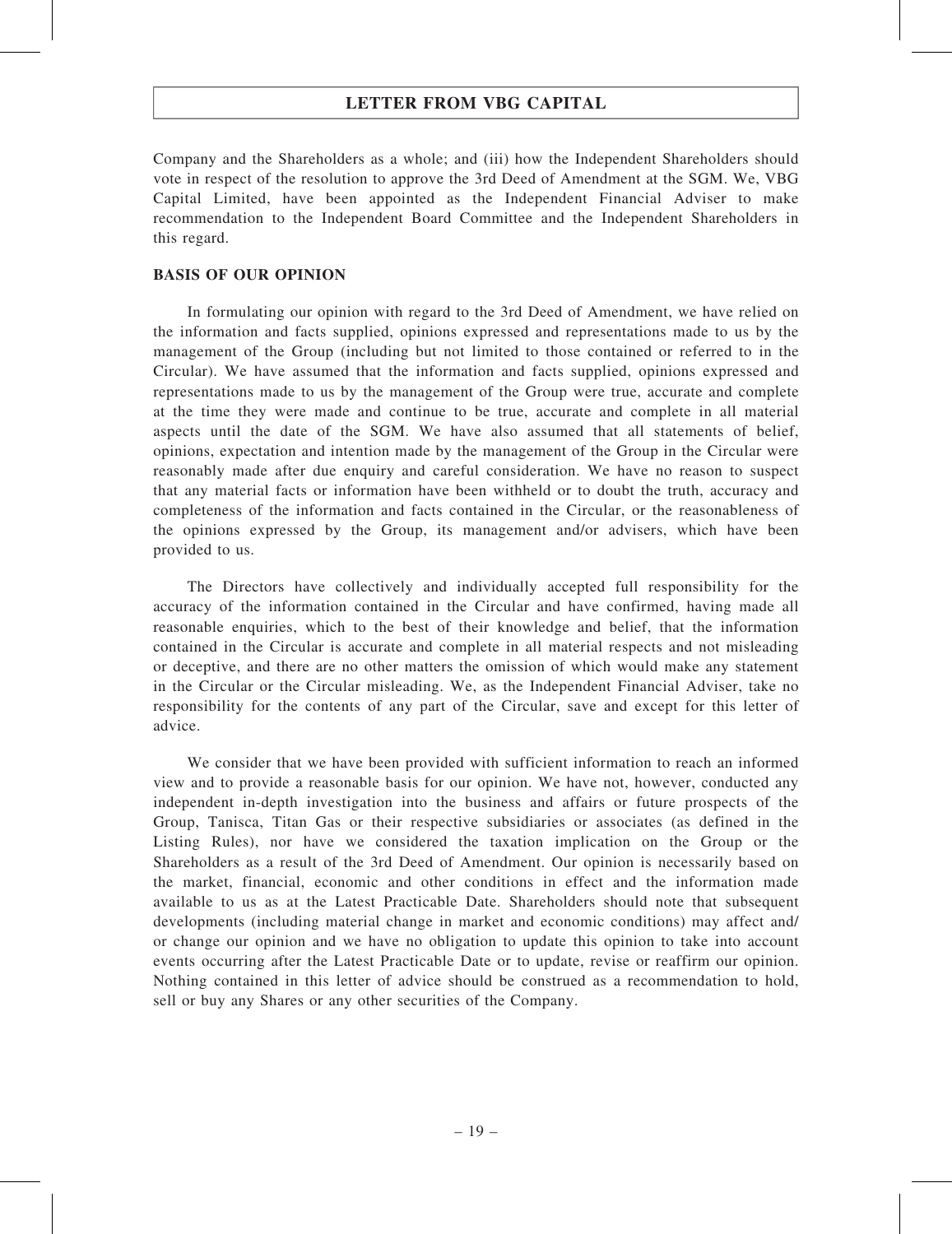Where information in this letter of advice has been extracted from published or otherwise publicly available sources, we have ensured that such information has been correctly and fairly extracted, reproduced or presented from the relevant sources while we are not obligated to conduct any independent in-depth investigation into the accuracy and completeness of such information.

#### PRINCIPAL FACTORS AND REASONS CONSIDERED

In arriving at our opinion in respect of the 3rd Deed of Amendment, we have taken into consideration the following principal factors and reasons:

#### 1. Background of and reasons for the Proposed Amendments

#### Business review of the Group

In July 2016, the Group acquired the entire equity interest in a company which engages in the exploration, development, production and sale of crude oil in Inner Mongolia of the PRC (the "PRC Acquisition") at the cash consideration of RMB558,880,000 (equivalent to approximately HK\$665 million). At the same time, the Group disposed all of its hotel and restaurant assets and operations at the consideration of HK\$1.

Following completion of the aforesaid transactions on 29 July 2016, the Group has ceased its hotel and restaurant operations and has become principally engaged in the exploration, development, production and sale of crude oil. As advised by the Directors, the Company considers that this represents an important milestone given the market opportunity in upstream oil and gas investments which opened up due to the cyclical trough of international oil and gas prices and the long term prospects of the oil and gas industry.

The Group has formulated a plan with a view to moving the development of its oil fields in the PRC to commercial production. The Group has been carrying out further exploration and development work at its oil fields in order to migrate resources into reserves and identify new reserves. Those exploration and development work requires substantial amount of capital investment. The Group currently contemplates capital expenditures of approximately HK\$800 million up to 2019 for the development of its oil fields in the PRC. According to the annual report of the Company for the financial year ended 31 March 2017 (the ''2016/17 Annual Report''), the total exploration and development expenditure incurred by the Group in the 2016/17 financial year reached approximately HK\$40 million. The Group's efforts began to take effects during the same said financial year given its achievement of a major breakthrough on a newly drilled well, which is one of the highest daily production wells at its oil fields. We understand from the Company that more development work is planned to be carried out in the financial year ended 31 March 2018 and onwards. As represented by the Directors, the Group will adopt a stable output strategy going forward and is prepared to invest a large amount of capital expenditure for further drilling and fracturing plan, based on the international oil demand.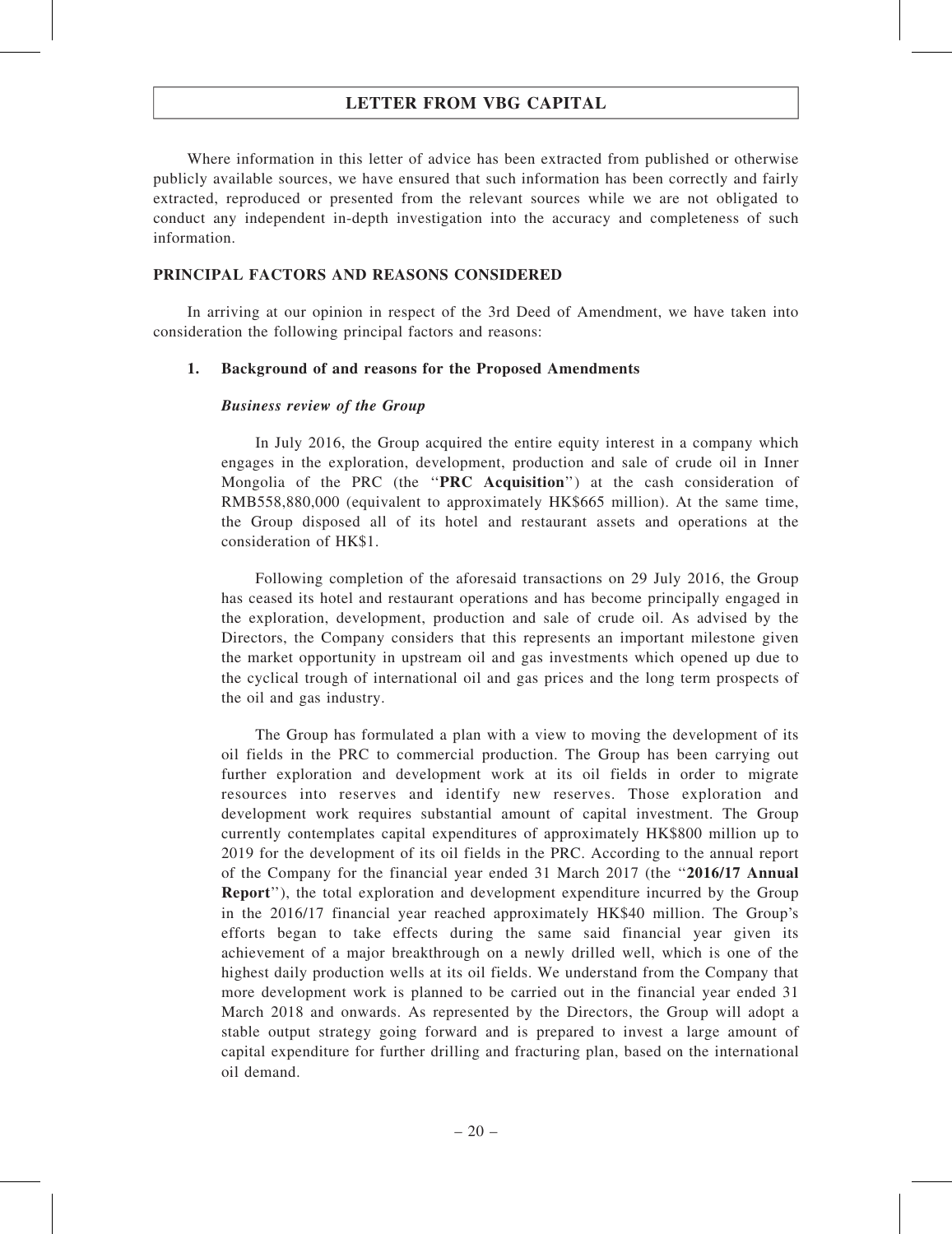In line with the Group's strategy to widen its global footprint and develop a more diversified and balanced oil and gas business portfolio, in November 2016, the Group further entered into a sale and purchase agreement in relation to the acquisition of certain oil and gas assets in South Texas of the United States of America at the cash consideration of US\$278 million (equivalent to approximately HK\$2,156 million) (the ''US Investment''). Whilst this proposed investment was terminated on 3 August 2017, the Group has been actively negotiating with the sellers in relation to a transaction under an alternative structure regarding the same assets of the sellers. On 14 August 2017, the Group entered into a credit agreement with an experienced investor, which entered into an acquisition agreement with one of the sellers on even date in relation to the acquisition of part of the assets originally to be purchased by the Group under the US Investment (the ''Alternative Acquisition''). The Group agreed to grant a term loan to the investor under the credit agreement (the ''Term Loan'') for the purpose of financing the Alternative Acquisition and the subsequent operations of such assets by the investor. Details of the Alternative Acquisition and the Term Loan are included in the announcements of the Company dated 3 August 2017 and 15 August 2017.

As natural gas is another core target investment area of the Company besides crude oil, the Group entered into a subscription agreement on 14 July 2017 to subscribe for certain new shares of a company which engages in clean energy businesses, including importing, processing and sale of the industrial products of Liquefied Petroleum Gas and Liquefied Natural Gas in the PRC (the ''July Investment''). The consideration for the July Investment is RMB100 million (equivalent to approximately HK\$115.2 million) and has been settled entirely by cash. Completion of the July Investment took place on 28 July 2017.

The Board is of the view that the investment and management of oil and gas assets is a favourable option for the Group to attain sustainable long-term growth and prosperity in the cyclic oil and gas industry. The Board expects that the Group can continue to capture investment opportunities globally by best leveraging its industry and business development expertise, establishing an investment platform, and adopting contrarian investment strategy. The Board also believes that the Group is well positioned to develop quickly when attractive assets become available, and outperform the crude oil benchmarks.

#### Past fund raising activities conducted by and future funding needs of the Group

The Directors confirmed that save for (i) the subscription of certain ordinary shares and preferred shares of the Company by Titan Gas and other subscribers (the "Subscription"); and (ii) the subscription of the Convertible Note of the Company by an Independent Third Party (the "CN Subscription"), which were both completed on 29 July 2016, the Company has not conducted any equity fund raising activities in the past two years from the Latest Practicable Date.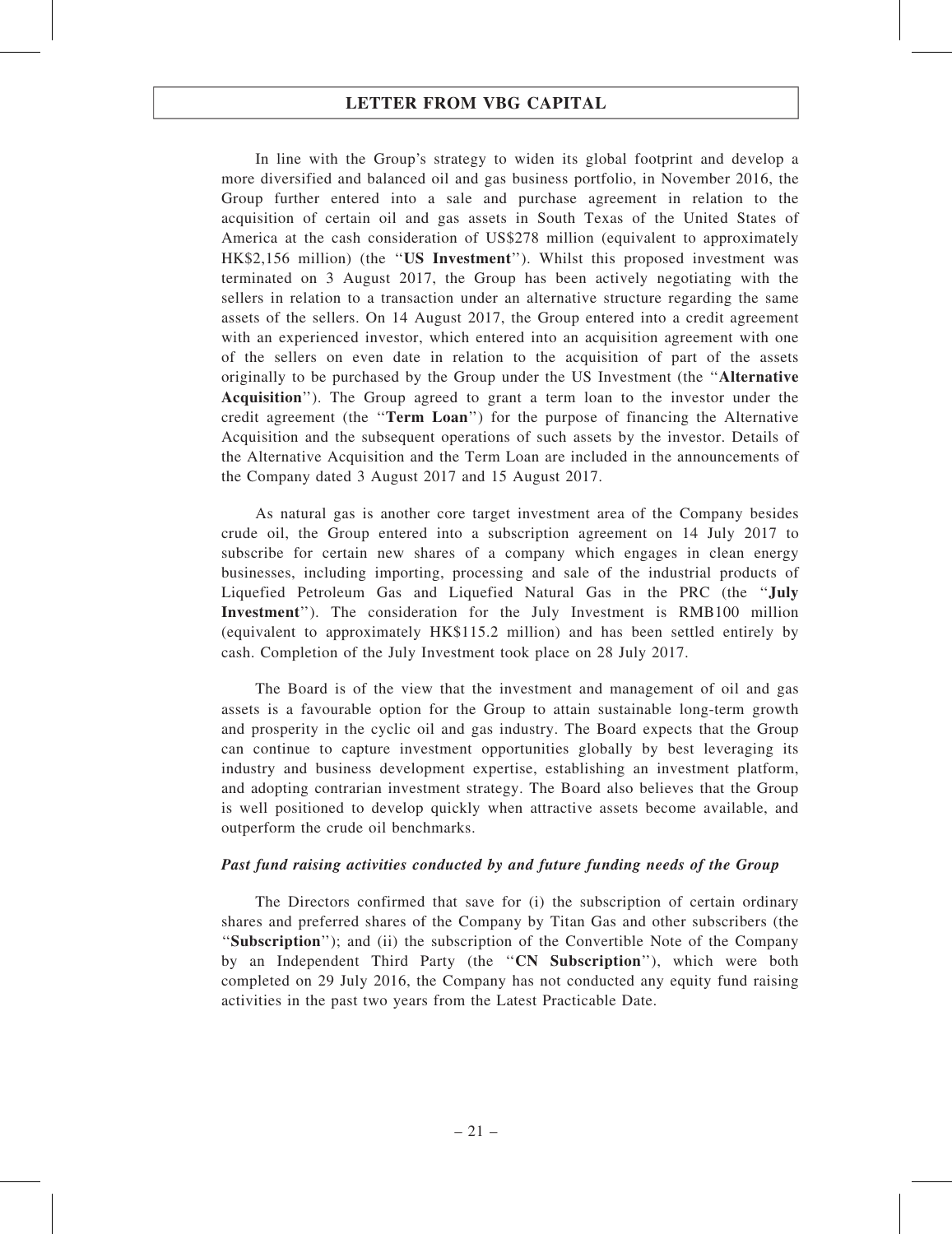The aggregate net proceeds from the Subscription and the CN Subscription amounted to approximately HK\$2,874 million. The Group has applied part of them to pay for the total cash consideration for the PRC Acquisition and the July Investment. We noted from the 2016/17 Annual Report that approximately HK\$1,113 million of such proceeds were received but not yet utilised as at 31 March 2017. The remaining proceeds have been/will be used mainly for the Group's business plans and objectives including (a) financing the development plan and operation expense of the Group's PRC oil fields; (b) provision of the Term Loan; (c) acquisition of and investment in other oil and gas or other energy related companies; and (d) further exploration, development and production of other newly acquired oil and gas projects. Shareholders may refer to the 2016/17 Annual Report for detailed breakdown of the intended and actual use of proceeds from the Subscription and the CN Subscription.

#### The Group's liquidity and financial resources

The table below summarises the Group's liquidity and financial resources as at 31 March 2017 as extracted from the Company's audited financial statements for the financial year ended 31 March 2017 set out in the 2016/17 Annual Report:

|                                                         | As at         |
|---------------------------------------------------------|---------------|
|                                                         | 31 March 2017 |
|                                                         | HK\$'000      |
| Current assets                                          |               |
| - Cash and cash equivalents                             | 1,134,521     |
| Current liabilities                                     |               |
| — Bank and other borrowings                             | 101,375       |
| Non-current liabilities                                 |               |
| — Convertible Note                                      | 222,615       |
| — Convertible Bonds                                     | 116,541       |
| Gearing ratio (ratio of the sum of total bank and other |               |
| borrowings, Convertible Bonds and Convertible Note to   |               |
| total assets)                                           | $15.5\%$      |

#### Cash and cash equivalents

As at 31 March 2017, the Group had unpledged cash and bank deposits of approximately HK\$1,134.5 million, out of which approximately HK\$1,113 million represented the aggregate amount of the unutilised proceeds from the Subscription and the CN Subscription with specific identified usages in short to medium run.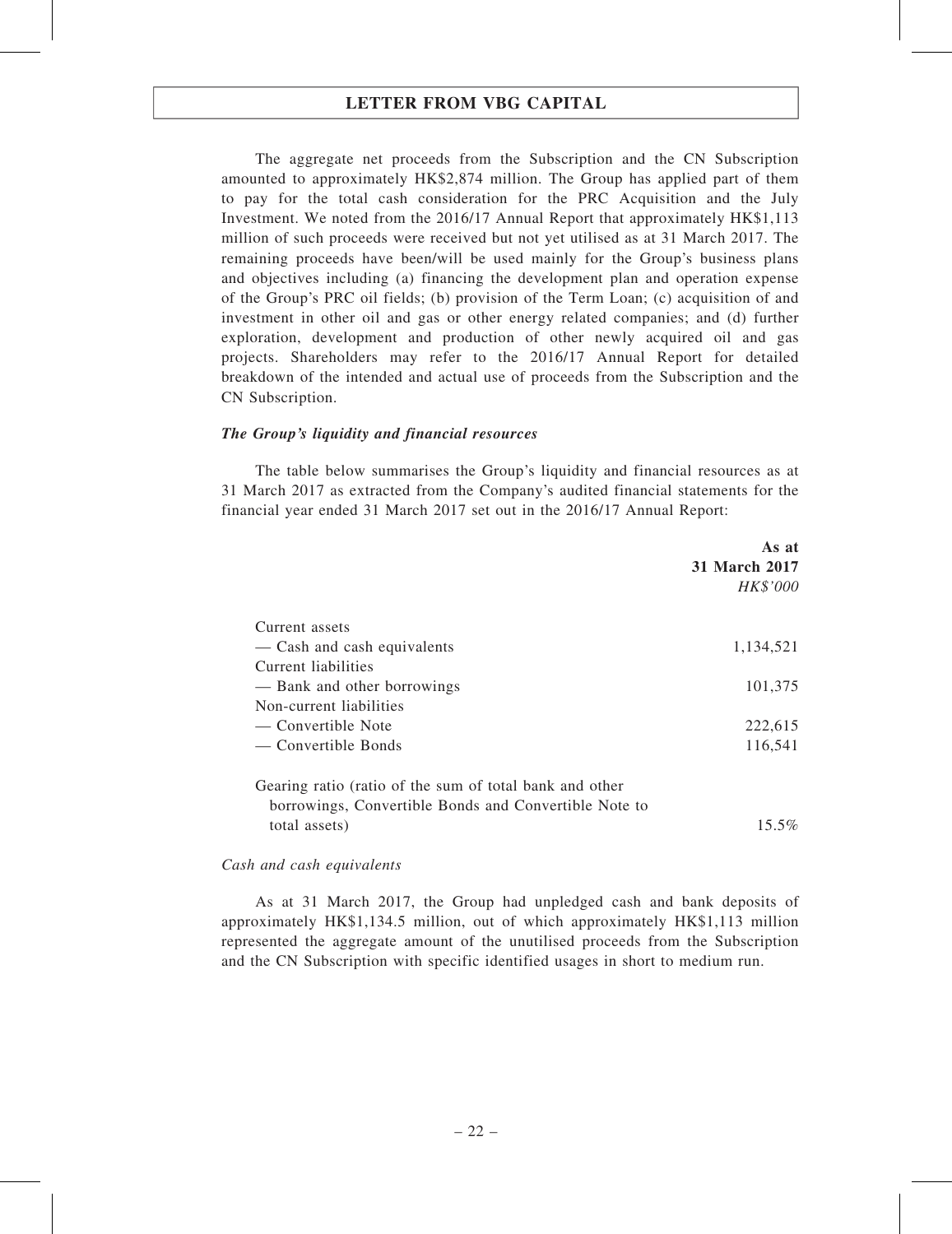#### Bank and other borrowings

As at 31 March 2017, the Group had outstanding third party unsecured entrusted loans of approximately HK\$101.4 million. According to the 2016/17 Annual Report, these short term loans carried fixed interest rates ranging from 4.35% to 4.8%.

#### The Convertible Note

As at 31 March 2017, the Group had the Convertible Note with a carrying amount of approximately HK\$222.6 million. The outstanding principal amount of the Convertible Note is HK\$250,000,000 and the Convertible Note was issued by the Company under the CN Subscription. At the current conversion price of HK\$0.6696 per conversion share, the Convertible Note is convertible into 373,357,228 new Shares upon full conversion. The Convertible Note is interest free and will mature on 29 July 2019.

#### The Convertible Bonds

As at 31 March 2017, the Group had the Convertible Bonds with an aggregate carrying amount of approximately HK\$116.5 million. Further information regarding the Convertible Bonds is being highlighted in the following sub-section.

#### Background and key terms of the Convertible Bonds

On 29 October 2007, the Company and Tanisca entered into the Subscription Agreement, pursuant to which the Company agreed to issue to Tanisca, and Tanisca agreed to subscribe for the Convertible Bonds in the principal amount of HK\$120,000,000. The Convertible Bonds were issued on 28 March 2008. The Convertible Bonds bear 1% interest per annum and are convertible into Shares. All outstanding Convertible Bonds would mature on 28 March 2013 pursuant to the then terms and conditions of the Convertible Bonds. The issue of the Convertible Bonds was approved by the then independent Shareholders at a special general meeting of the Company convened on 7 December 2007.

Subsequently on 28 March 2013, the Company and Tanisca entered into the 1st Deed of Amendment for extension of the maturity date, pursuant to which the maturity date of the Convertible Bonds shall be a date falling on 28 March 2015. Thereafter on 3 June 2014, the Company and Tanisca entered into the 2nd Deed of Amendment for further extension of the maturity date, pursuant to which the maturity date of the Convertible Bonds shall be a date falling on 30 April 2018. Apart from the extensions, all terms of the Convertible Bonds remained unchanged from the original terms.

As disclosed in the circular of the Company dated 13 June 2014 in relation to 2nd Deed of Amendment, the then Directors intended to partially redeem and leave the unredeemed portion of the Convertible Bonds converted into Shares upon maturity so as to allow the Company to meet the minimum public float requirements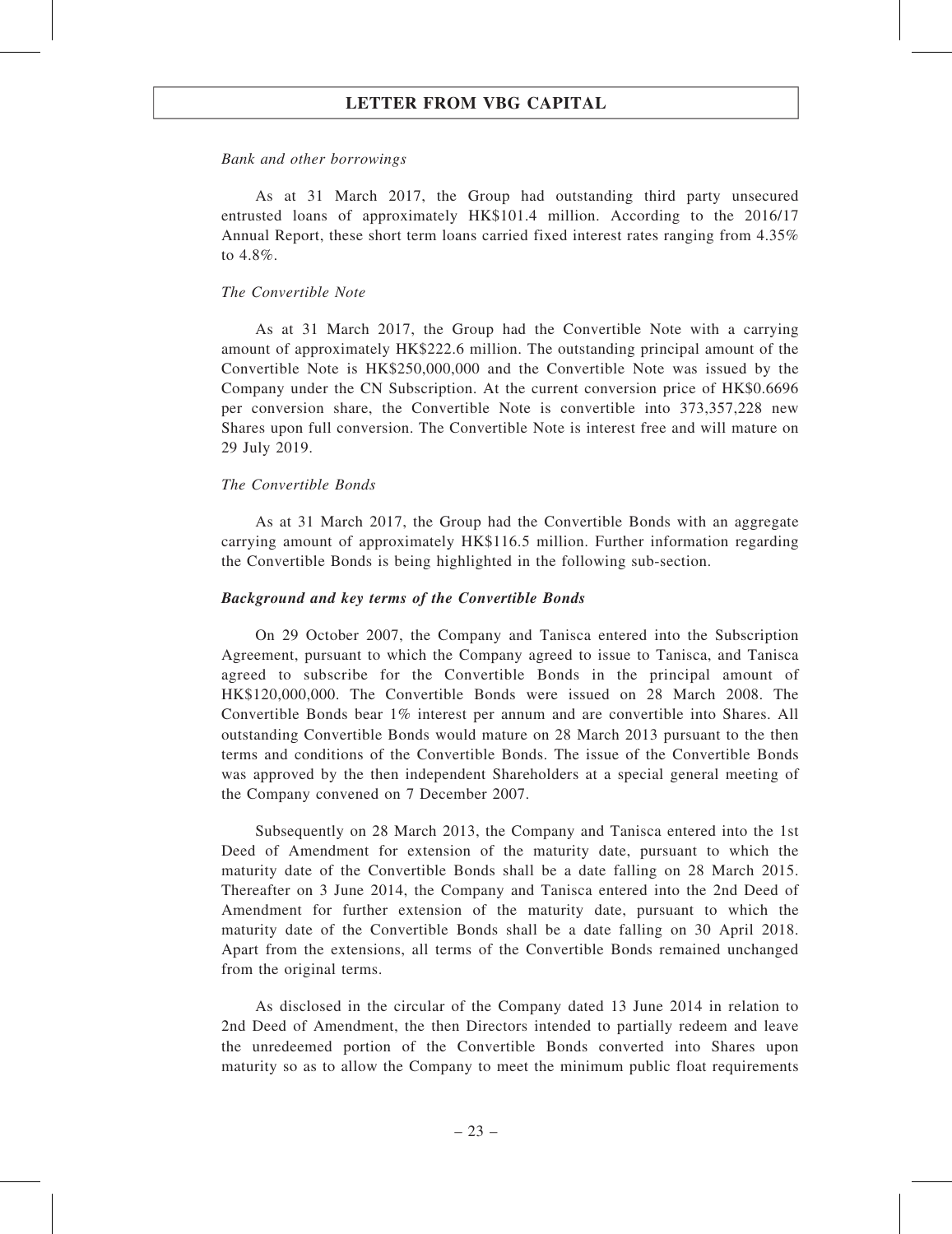of the Listing Rules upon conversion. During 2015 and 2016, the Company underwent a reverse takeover and the Board has been changed in August 2016 following the completion of the reverse takeover. The current Board considered that the Group should utilise its available cash resources for its business development and expansion plans on a priority basis after due consideration. As such, the Company has not redeemed any Convertible Bonds.

On 22 June 2015, Tanisca, Titan Gas and other relevant parties entered into the S&P Agreement, pursuant to which, among other things, Tanisca agreed to sell to Titan Gas, and Titan Gas agreed to purchase the Convertible Bonds in the principal amount of HK\$96,832,526.

As at the Latest Practicable Date, none of the Convertible Bonds had been purchased, cancelled, converted or redeemed. Titan Gas and Tanisca remained the only two holders of the Convertible Bonds and held Convertible Bonds with principal amounts of HK\$96,832,526 and HK\$23,167,474 respectively. Based on the current Conversion Price of HK\$0.0672 per Conversion Share (which has been adjusted in accordance with the Terms and Conditions), the outstanding Convertible Bonds in the aggregate principal amount of HK\$120,000,000 are convertible into 1,785,714,285 Conversion Shares upon full conversion. For the reasons as stated in the section headed ''Reasons for the Proposed Amendments'' in the Letter from the Board, the Company proposed the extension of the Current Maturity Date and the other proposed amendments to holders of the Convertible Bonds, which are subject to agreement from the existing holders of the Convertible Bonds (i.e. Tanisca and Titan Gas). The Company has been informed by Tanisca that Tanisca does not wish to further extend the Convertible Bonds held by it in the principal amount of HK\$23,167,474 as Tanisca may consider exercising the conversion rights attaching to all its Convertible Bonds into Conversion Shares before the Current Maturity Date and thus does not agree to the Proposed Amendments. After the Tanisca Conversion Date, assuming that there is no other change in the Convertible Bonds, Titan Gas will be the sole bondholder under the Terms and Conditions, holding the Convertible Bonds with principal amount of HK\$96,832,526. The Company understands that Titan Gas has no present intention to convert or transfer any of the Convertible Bonds held by it, and has agreed to the Proposed Amendments. Given the aforementioned situation, a bondholder meeting to approve the Proposed Amendments is not a viable option as the quorum requiring at least two bondholders may not be formed. Accordingly, the Company agreed to enter into the 3rd Deed of Amendment only with Titan Gas allowing the Proposed Amendments expediently becoming effective as soon as Tanisca exercises the conversion rights attaching to the Convertible Bonds held by it. Although the Company may alternatively choose to later enter into a deed of amendment with Titan Gas after Tanisca exercises its conversion rights in full, the Company considers additional time and cost will be incurred to obtain the independent Shareholders' approval in that case. After taking the above into account, the Company decided to make the Proposed Amendments with Titan Gas only (as the sole bondholder on the Effective Date) with effect on the Effective Date, which is not in breach of the current Terms and Conditions and is in the interests of the Company and the Shareholders as a whole.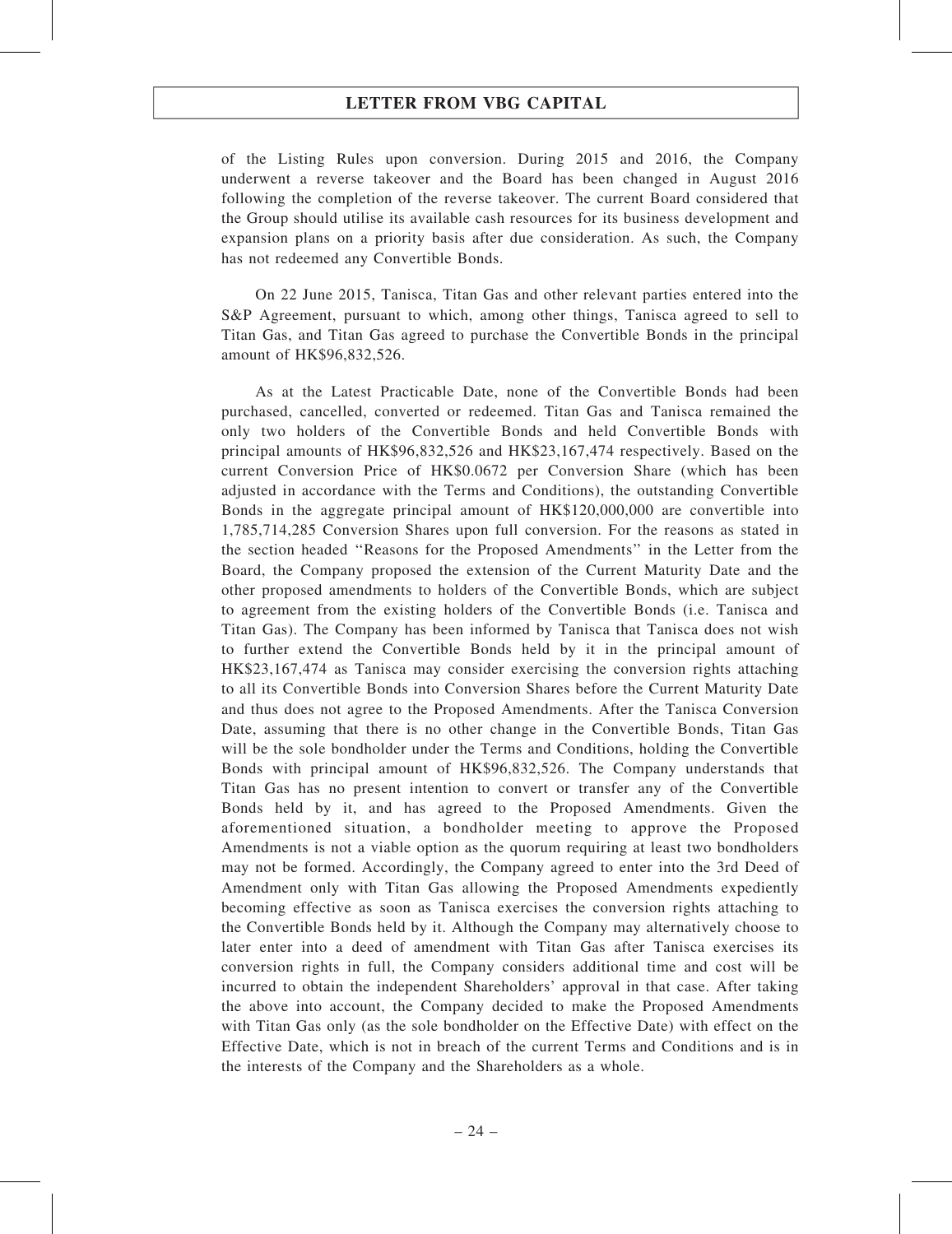#### Reasons for the Proposed Amendments

The Proposed Amendments include the extension of the Current Maturity Date of the Convertible Bonds (the ''Extension''), adding restriction on the exercise of conversion rights as well as the removal of certain anti-dilutive adjustment events to the Conversion Price in relation to the issue of new Shares and other securities (the ''Anti-dilutive Adjustment Events''). Set forth below are the reasons for the Proposed Amendments as extracted from the Letter from the Board:

#### The Extension

Pursuant to the Terms and Conditions, the Convertible Bonds would mature on 30 April 2018 unless further extended. Unless previously redeemed, purchased and cancelled or converted, all the outstanding Convertible Bonds will be converted into Shares on 30 April 2018.

As at the Latest Practicable Date, Titan Gas held 829,641,578 Shares, or approximately 51.32% of the issued share capital of the Company; whereas Tanisca did not hold any Shares. Referring to the simplified shareholding structure of the Company as illustrated in the section headed ''Reasons for the Proposed Amendments'' in the Letter from the Board, in the event that all the outstanding Convertible Bonds are converted into Shares at the current Conversion Price, 1,440,960,208 new Shares will be issued to Titan Gas and 344,754,077 new Shares will be issued to Tanisca.

In the event that Titan Gas exercises the conversion rights attaching to its Convertible Bonds in full after the Tanisca Conversion Date, the Company would be in breach of the public float requirements under the Listing Rules, which normally requires that at least 25% of the Company's share capital must at all times be held by the public. Full conversion of the Convertible Bonds by Titan Gas will not be allowed in the event that this will lead to a breach of the public float requirements under the Listing Rules. If Titan Gas is to convert the Convertible Bonds in full, it would have to sell a material amount of Shares on the market. The Company considers that this may not be in the best interests of the Company and the Shareholders as this may potentially create substantial downward pressure on the market price of the Shares given the recent price performance and trading liquidity.

Furthermore, redemption of the Convertible Bonds will reduce the available cash resources of the Group which may impose negative impact on the Group's liquidity and negatively affect the Group's further business development and expansion plans, including the exploration and development of its existing oil projects in the PRC, and potential acquisition of and investment in other oil and gas or energy related projects. The proposed Extension preserves the cash resources of the Group by allowing the Group to refinance the debts under the Convertible Bonds under the same terms (other than the removal of the Anti-dilutive Adjustment Events) for a further 48 months. The interest rate of the Convertible Bonds (i.e. 1%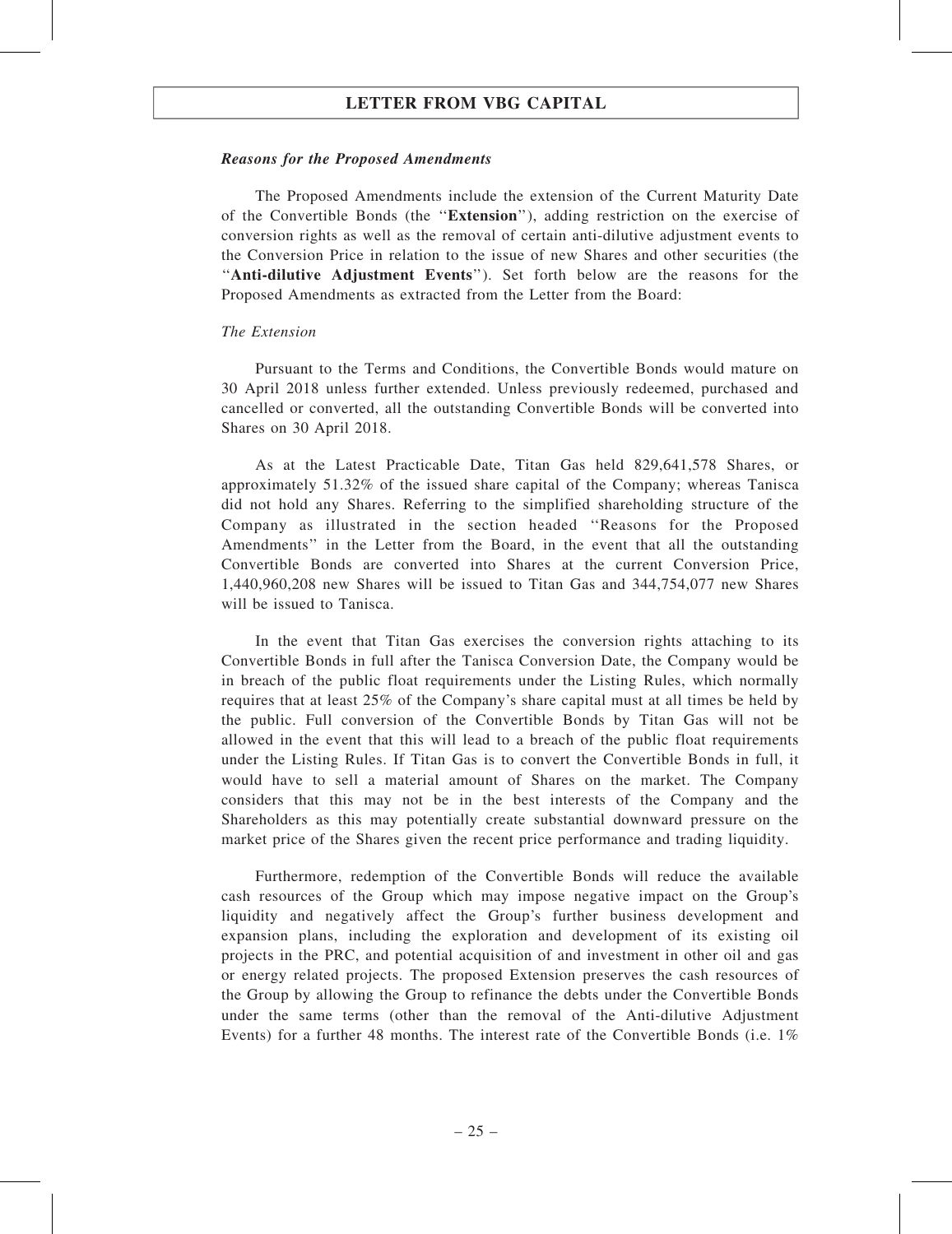per annum) is lower than the general cost of borrowing of the Group and there is no need for any guarantee or security. As such, the proposed Extension will provide the Group with flexibility in deploying its cash resources in a less costly manner.

#### Restrictions on the exercise of the conversion rights

Considering the possible transfer of the Convertible Bonds in the future, the Company proposes that any exercise of the conversion rights attaching to the Convertible Bonds by the bondholder shall be subject to the public float requirements of the Listing Rules.

The Directors are of the view that the restrictions on the exercise of the conversion rights will put the Company in a better position to comply with the public float requirements of the Listing Rules.

#### Removal of the Anti-dilutive Adjustment Events

The Company also proposes to remove the Anti-dilutive Adjustment Events in order to protect the interest of the minority Shareholders.

Anti-dilutive adjustment events are customary and common to many convertible bonds and notes. The proposed removal of the Anti-dilutive Adjustment Events reduces the possibility of an increase in the number of Conversion Shares which will be held by holder of the Convertible Bonds. It represents a restriction on holder of the Convertible Bonds by minimising the likelihood of conversion of the Convertible Bonds into additional Shares, and a protection to the interests of the independent minority Shareholders from potential additional dilution as a result of any future equity fund raising during the term of the Convertible Bonds. This also gives the Company a better position in determining and negotiating structure and terms (in particular pricing) of any potential future equity fund raising.

The Directors are of the view that the removal of the Anti-dilutive Adjustment Events represents a waiver of rights by Titan Gas, and will not pose any significant adverse impact on the operations of the Group or the rights of the minority Shareholders.

#### 2. Principal terms of the 3rd Deed of Amendment

The table below illustrates the principal terms of the 3rd Deed of Amendment dated 15 August 2017, which will only become effective on the Effective Date:

**Parties:** The Company (as issuer of the Convertible Bonds); and Titan Gas (as the sole holder of the Convertible Bonds on the Effective Date)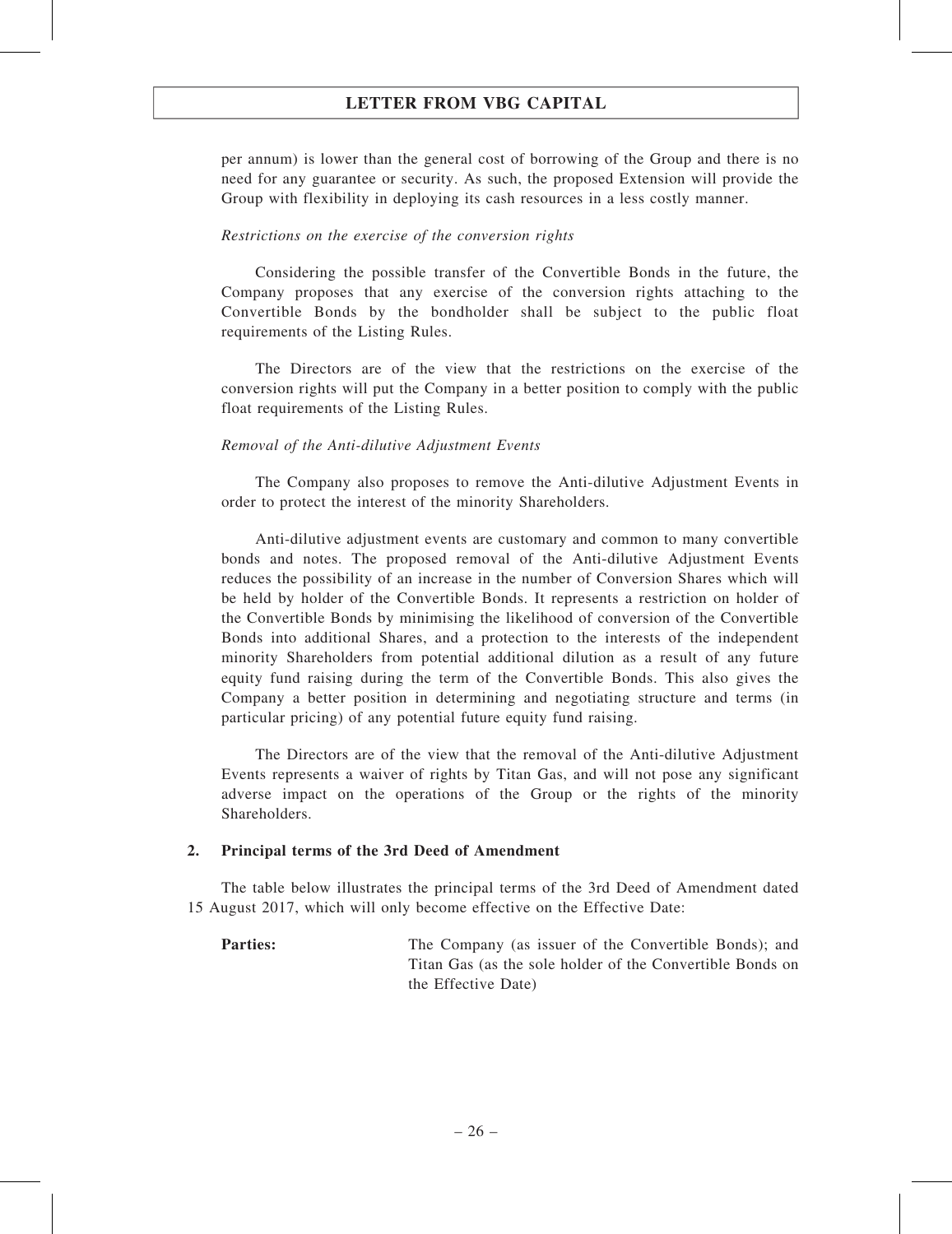#### The Proposed Amendments:

- (i) The Current Maturity Date of the Convertible Bonds will be extended to a date falling on 30 April 2022 and the expiry date of the conversion period will accordingly be extended to a date falling on 30 April 2022.
- (ii) The conversion rights attaching to the Convertible Bonds shall not be exercised by holder of the Convertible Bonds and the Company will not issue the Conversion Shares if, immediately following the conversion, the Company would be unable to meet the public float requirements under the Listing Rules.
- (iii) The Anti-dilutive Adjustment Events will be removed, and the Conversion Price will only be subject to customary adjustments relating to capital reorganisation such as consolidation or sub-division of Shares and bonus issue of new Shares, capitalisation of profits or reserves and capital distribution to Shareholders.

Saved for the Proposed Amendments, all other major Terms and Conditions shall remain in full force.

The current Conversion Price is HK\$0.0672 per Conversion Share, which is subject to adjustment events under the current Terms and Conditions (including the Anti-dilutive Adjustment Events) before the Effective Date. In the event that the current Conversion Price is adjusted pursuant to the current Terms and Conditions before the Effective Date, the Directors confirmed that the Company will re-comply with the relevant applicable requirements under the Listing Rules for the Proposed Amendments, including the independent Shareholders' approval (if applicable).

Prior to the Effective Date, the Convertible Bonds are held by Titan Gas and Tanisca (where applicable), and are subject to the current Terms and Conditions. After the Effective Date, the Convertible Bonds will be solely held by Titan Gas, and will be subject to the revised Terms and Conditions (as amended by the Proposed Amendments).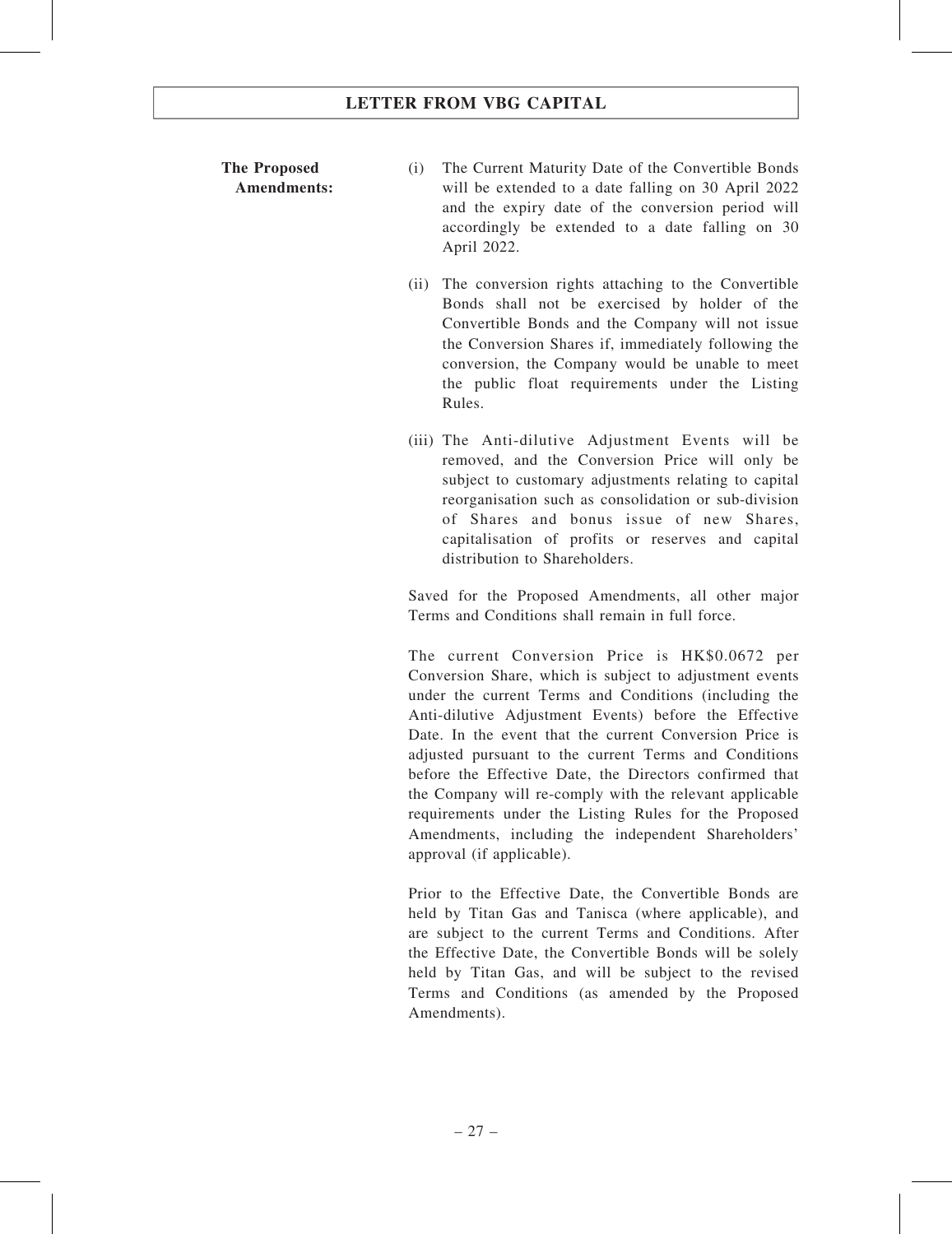Based on our review of the Subscription Agreement, we noted that the Anti-dilutive Adjustment Events include the followings:

- (i) If and whenever the Company shall offer to the Shareholders new Shares for subscription by way of rights, or shall grant to Shareholders any options or warrants to subscribe for new Shares, at a price which is less than 90% of the market price at the date of the announcement of the terms of the offer or grant.
- (ii) If and whenever the Company shall issue wholly for cash any securities which by their terms are convertible into or exchangeable for or carry rights of subscription for new Shares, and the total consideration initially receivable per Share is less than 90% of the market price at the date of the announcement of the terms of issue of such securities or the modification which results that the total consideration is less than 90% of the market price as at the date of the proposal to modify such rights.
- (iii) If and whenever the Company issue wholly for cash of any Shares a price per Share which is less than 90% of the market price as at the date of the announcement of the terms of such issue.
- (iv) If and whenever the Company issue Shares for the acquisition of asset at an aggregate consideration per Share which is less than 90% of the market price as at the date of the announcement of the terms of such issue.

Consequently, the Conversion Price shall not be subject to further adjustment of the occurrence of the Anti-dilutive Adjustment Events as set forth above after the 3rd Deed of Amendment becomes effective.

#### 3. Impact of the Proposed Amendments

#### Prevention of possible adverse impact on the Share price

Without the proposed Extension, the Convertible Bonds will mature less than one year from now on 30 April 2018. In the event that none of the Convertible Bonds are purchased or cancelled or converted (save for Tanisca which chooses to convert all of its Convertible Bonds), with prior written confirmation from Titan Gas, the Company can pay HK\$96,832,526 for full redemption of the Convertible Bonds or else all the outstanding Convertible Bonds will be converted into Shares on 28 April 2018.

Assuming that Titan Gas refuses to provide written confirmation to the Company agreeing cash redemption (as the market price of the Shares is higher than the Conversion Price) and prefers to convert the Convertible Bonds into Shares. In this relation, we noted that as discussed in details in the sub-section headed ''Reasons for the Proposed Amendments'' of this letter of advice, the Company would not be able to issue all the required Conversion Shares to Titan Gas in breach of the public float requirements under the Listing Rules without Titan Gas selling a significant amount of its holding in Shares on the market. Given the recent sliding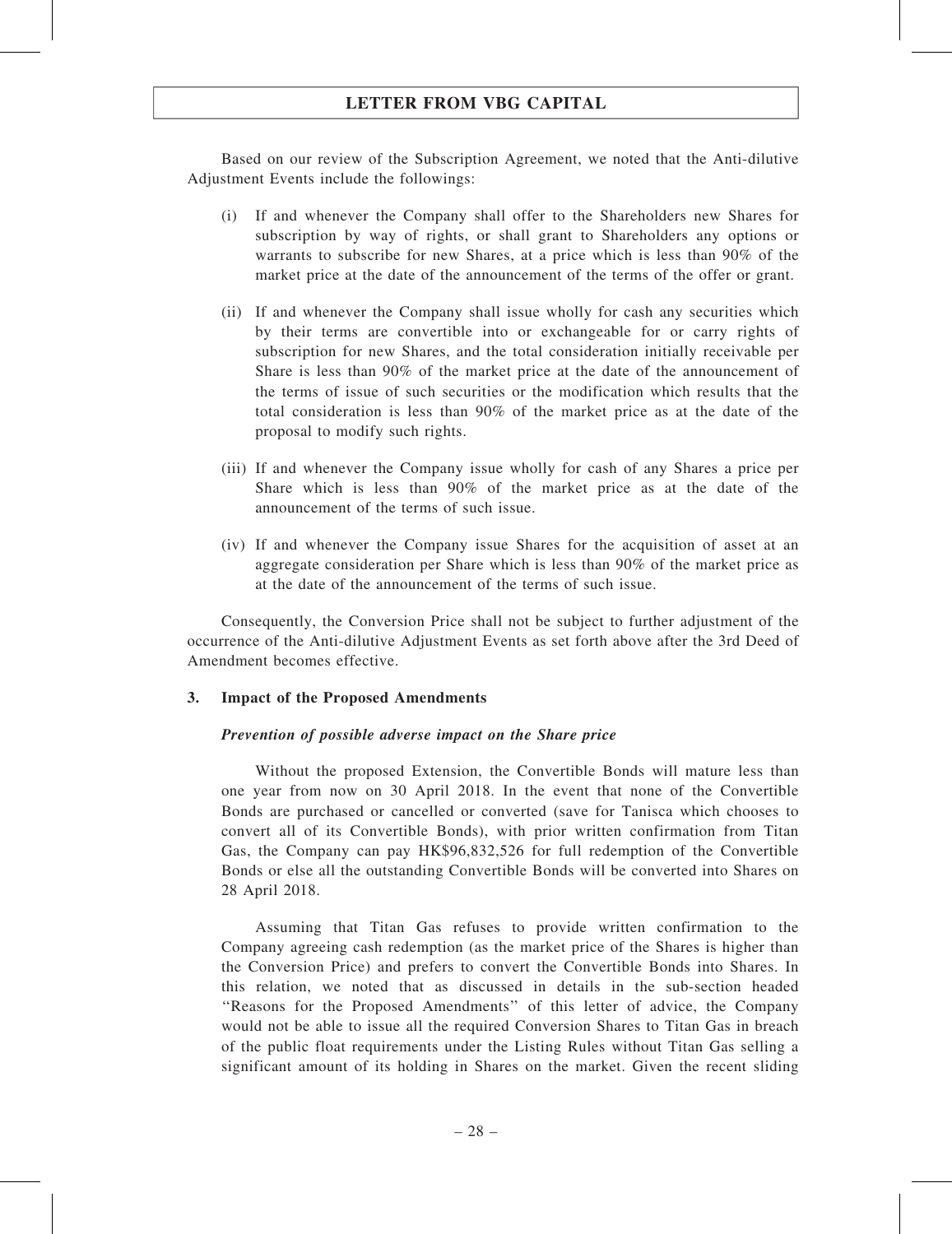price performance and low trading liquidity of the Shares (for details, please refer to the sub-section headed ''Flexibility in future funding'' of this letter of advice), this may create substantial downward pressure on the market price of the Shares.

#### Relieving liquidity pressure and better use of cash resources

Although the Company can choose to redeem the Convertible Bonds should it be able to obtain written confirmation from Titan Gas after the Tanisca Conversion Date, we noted that the Group had approximately HK\$1,134.5 million of unpledged cash and bank deposits as at 31 March 2017 but nearly the entire sum of the unutilised proceeds from the Subscription and the CN Subscription has specific identified usages in short to medium run. As presented in the sub-section headed ''Business review of the Group'' of this letter of advice, the Group has newly tapped into the oil and gas industry since July 2016 and is in the process of conducting further exploration and development work at its oil fields in the PRC. Those exploration and development work requires substantial amount of capital investment. In addition, to grasp market opportunities in oil and gas and energy related investments, the Group targets to capture investments globally as and when suitable opportunities arise. In light of the above, the Directors advised us that the Group will have persistent funding needs in short to medium run. In the event that the Company deploys its cash resources to redeem the Convertible Bonds, the Group may miss valuable investment opportunities which would arise anytime and/or this may cause delay to the exploration and development work at the Group's oil fields, either case is likely to be detrimental to the future business growth and prospects of the Group.

Upon our further enquiry with the Directors, we were given to understand that they consider the Extension to be preferable having considered that (i) the  $1\%$  annual interest rate of the Convertible Bonds is much lower than the fixed interest rates of 4.35% to 4.8% borne by the Group's short term loans for the financial year ended 31 March 2017 and there is no need for any guarantee or security; and (ii) the Extension is relatively simple, less costly and less time consuming.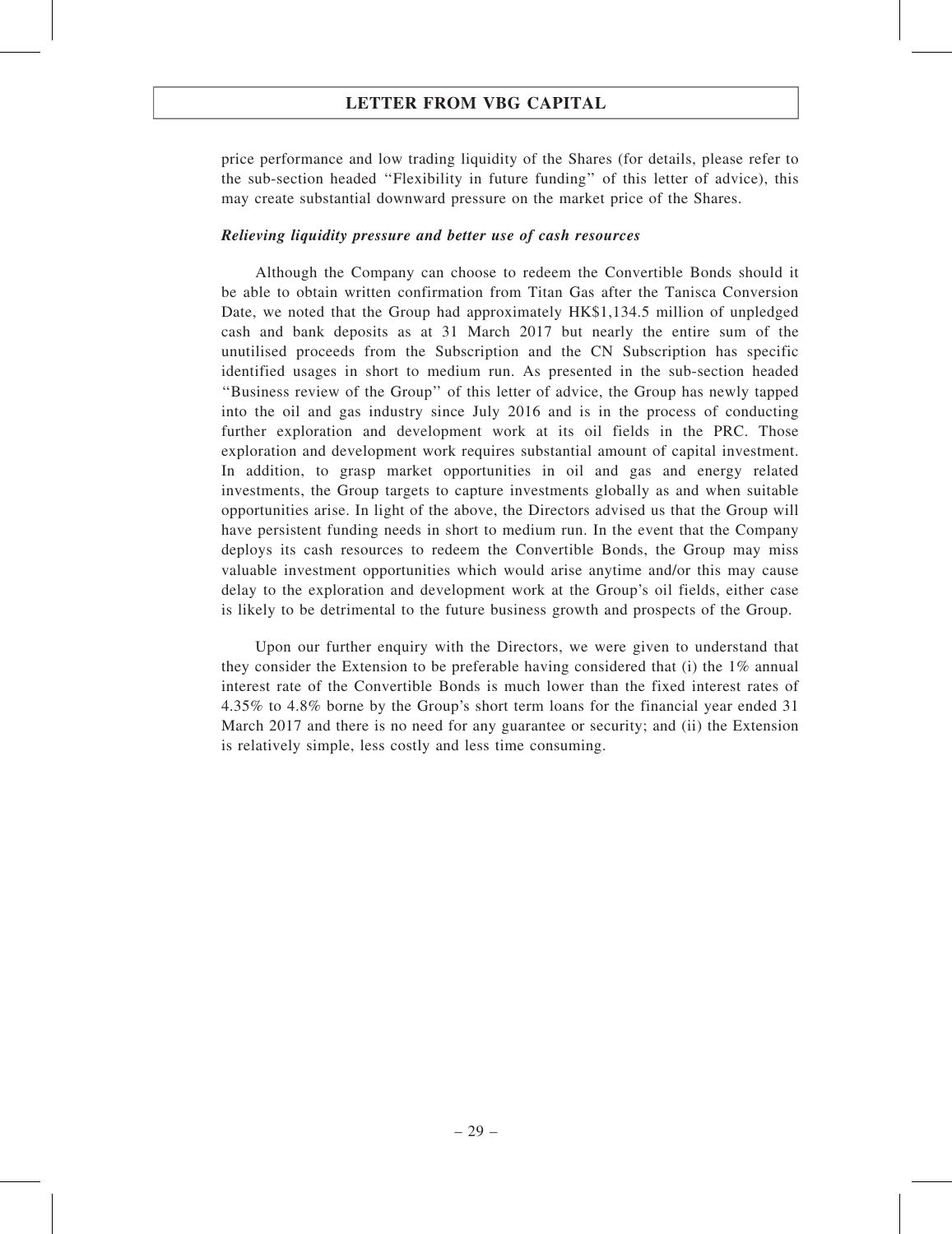#### Flexibility in future funding and better protection of minority Shareholders' interest

The chart below demonstrates the daily closing prices of the Shares as quoted on the Stock Exchange against (i) the Conversion Price; and (ii) the net asset value per Share as at 31 March 2017 during the period commencing from 1 August 2016 up to and including the Latest Practicable Date (the ''Review Period''):



As depicted by the above chart, the open market prices of the Shares have followed a general sliding trend since April 2017. The closing prices of the Shares were within the range of HK\$1.50 per Share to HK\$2.95 per Share during the Review Period, with the average Share closing price being HK\$2.27 per Share.

The net asset value per Share of approximately HK\$1.28 is calculated based on the total net assets of approximately HK\$2,077.4 million as disclosed in the 2016/17 Annual Report divided by the total number of issued Shares as at the Latest Practicable Date.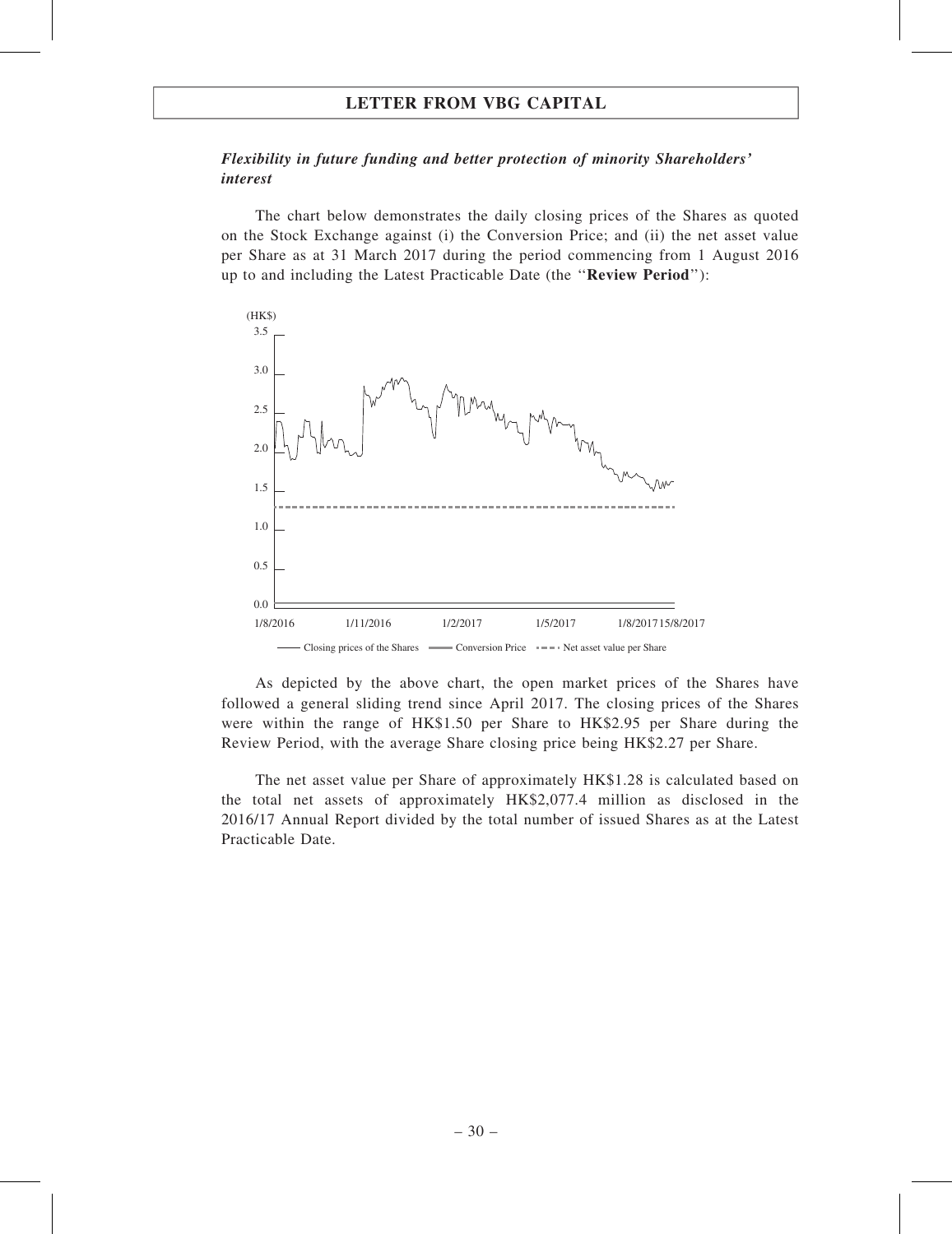The number of trading days, average daily number of the Shares traded per month, and the respective percentages of the Shares' monthly trading volume as compared to (i) the total number of issued Shares held by the public as at the Latest Practicable Date; and (ii) the total number of issued Shares as at the Latest Practicable Date, during the Review Period are tabulated as below:

|                    |         |                | % of the Average        |                         |
|--------------------|---------|----------------|-------------------------|-------------------------|
|                    |         |                | Volume to total         | % of the Average        |
|                    |         |                | number of issued        | Volume to total         |
|                    |         |                | Shares held by          | number of issued        |
|                    |         | Average daily  | the public as at        | Shares as at            |
|                    | No. of  | trading volume | the Latest              | the Latest              |
|                    | trading | (the "Average" | <b>Practicable Date</b> | <b>Practicable Date</b> |
| <b>Month</b>       | days    | Volume")       | (Note 1)                | (Note 2)                |
|                    |         | <b>Shares</b>  | $\%$                    | $\%$                    |
| 2016               |         |                |                         |                         |
| August             | 22      | 49,091         | 0.006                   | 0.0030                  |
| September          | 21      | 108,095        | 0.014                   | 0.0067                  |
| October            | 19      | 540,630        | 0.071                   | 0.0334                  |
| November           | 22      | 399,795        | 0.052                   | 0.0247                  |
| December           | 20      | 197,375        | 0.026                   | 0.0122                  |
| 2017               |         |                |                         |                         |
| January            | 19      | 69,263         | 0.009                   | 0.0043                  |
| February           | 20      | 90,305         | 0.012                   | 0.0056                  |
| March              | 23      | 75,217         | 0.010                   | 0.0047                  |
| April              | 17      | 180,059        | 0.024                   | 0.0111                  |
| May                | 20      | 90,800         | 0.012                   | 0.0056                  |
| June               | 22      | 199,950        | 0.026                   | 0.0124                  |
| July               | 21      | 92,095         | 0.012                   | 0.0057                  |
| August (up to and  |         |                |                         |                         |
| including the      |         |                |                         |                         |
| Latest Practicable |         |                |                         |                         |
| Date)              | 11      | 117,636        | 0.015                   | 0.0073                  |
|                    |         |                |                         |                         |

Source: the Stock Exchange web-site (www.hkex.com.hk)

#### Notes:

1. Based on 762,688,997 Shares held in public hands as at the Latest Practicable Date.

2. Based on 1,616,740,575 Shares in issue as at the Latest Practicable Date.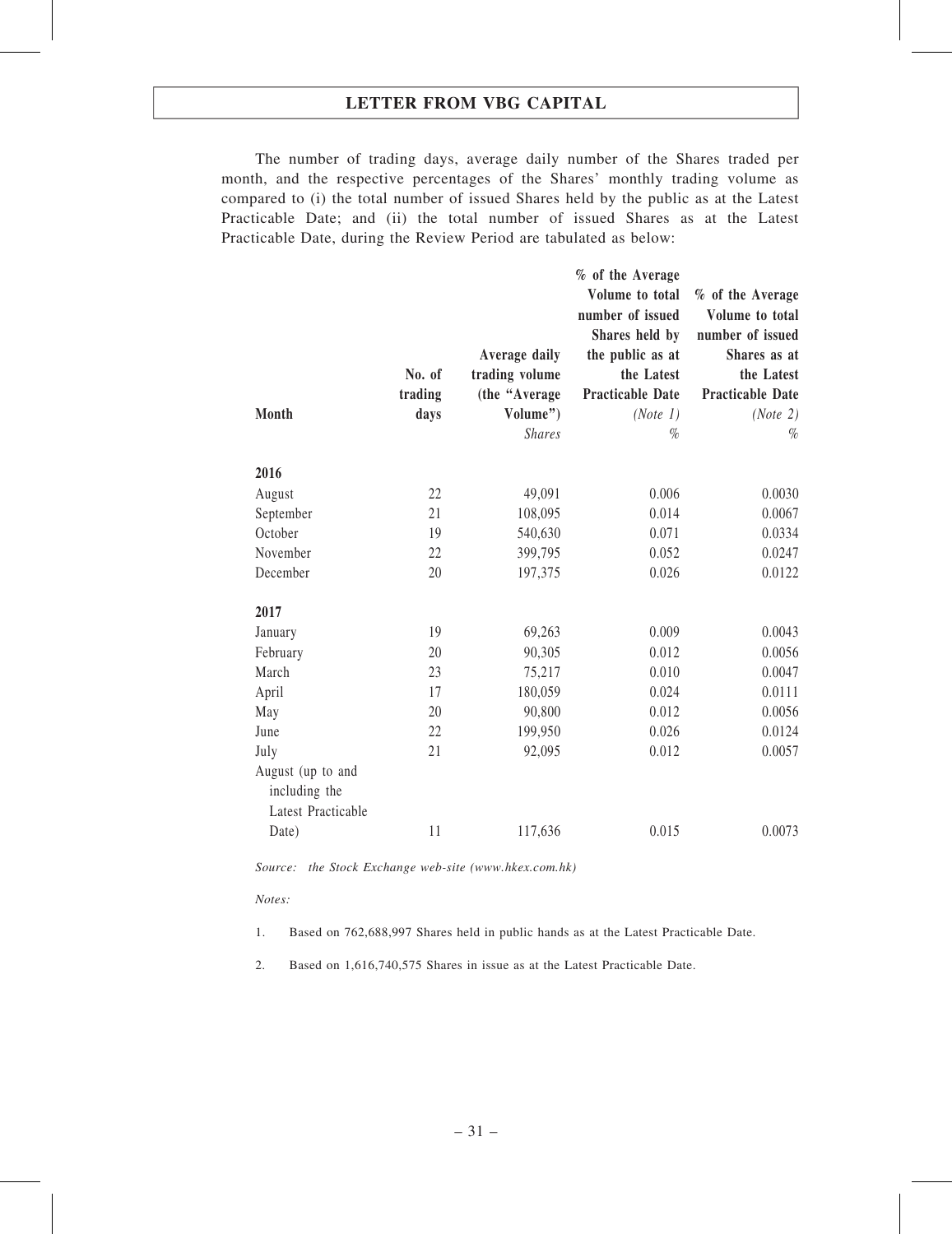The above table illustrates that the average daily trading volume of the Shares per month was thin throughout the Review Period, with ranges of approximately 0.006% to 0.071% and approximately 0.0030% to 0.0334% of the total number of issued Shares held by the public as at the Latest Practicable Date and the total number of issued Shares as at the Latest Practicable Date, respectively. Thus, the Shares had not been actively traded historically, indicating a generally low liquidity of the Shares.

As presented in the section headed ''Principal terms of the 3rd Deed of Amendment'' of this letter of advice, the Anti-dilutive Adjustment Events would occur when the price per Share issued is less than 90% of the market price on the date of announcement of the terms of the offer or grant or issue.

Given the current market prices of the Shares, the net asset value per Share of HK\$1.28 as at 31 March 2017, and the thin trading liquidity of the Shares, we are of the opinion that a future equity fund raising is likely to trigger an Anti-dilutive Adjustment Event. The removal of the Anti-dilutive Adjustment Events in connection with the proposed Extension will eliminate the pricing limitation on possible future equity fund raising exercises that can be conducted by the Company without triggering potential further downward adjustment to the Conversion Price, and in turn the possibility of an increase in the number of Conversion Shares which will be held by holder of the Convertible Bonds causing further dilution to the other Shareholders. In this regard, it will effectively protect the interests of the minority Shareholders from potential additional dilution (in terms of equity value and net asset value).

#### Possible financial effect of the Proposed Amendments

Dividing the total net assets of approximately HK\$2,077.4 million as disclosed in the 2016/17 Annual Report by the total number of issued Shares as at the Latest Practicable Date, we calculated the net asset value per Share to be approximately HK\$1.28. In the event of full conversion of the outstanding Convertible Bonds, 1,785,714,285 new Shares will be issued. With reference to the enlarged number of issued Shares, the net asset value per Share would be reduced by more than 50% to approximately HK\$0.61 per Share. The mere Extension does not give rise to further dilution due to conversion of the Convertible Bonds by Titan Gas, in particular in view of the proposed removal of the Anti-dilutive Adjustment Events.

We have also discussed with the Directors regarding the possible effect to the financial statements of the Group as a result of the Proposed Amendments. As confirmed by the Directors, the Proposed Amendments do not have impact on the accounting treatments in respect of the conversion option embedded in the Convertible Bonds in meeting the fixed-to-fixed criterion (i.e. delivering a fixed number of its own equity instruments in exchange for a fixed amount of cash or another financial assets) under the Hong Kong Accounting Standard 32, therefore the Convertible Bonds would continue to be classified as a compound financial instrument with the conversion option being an equity component in accordance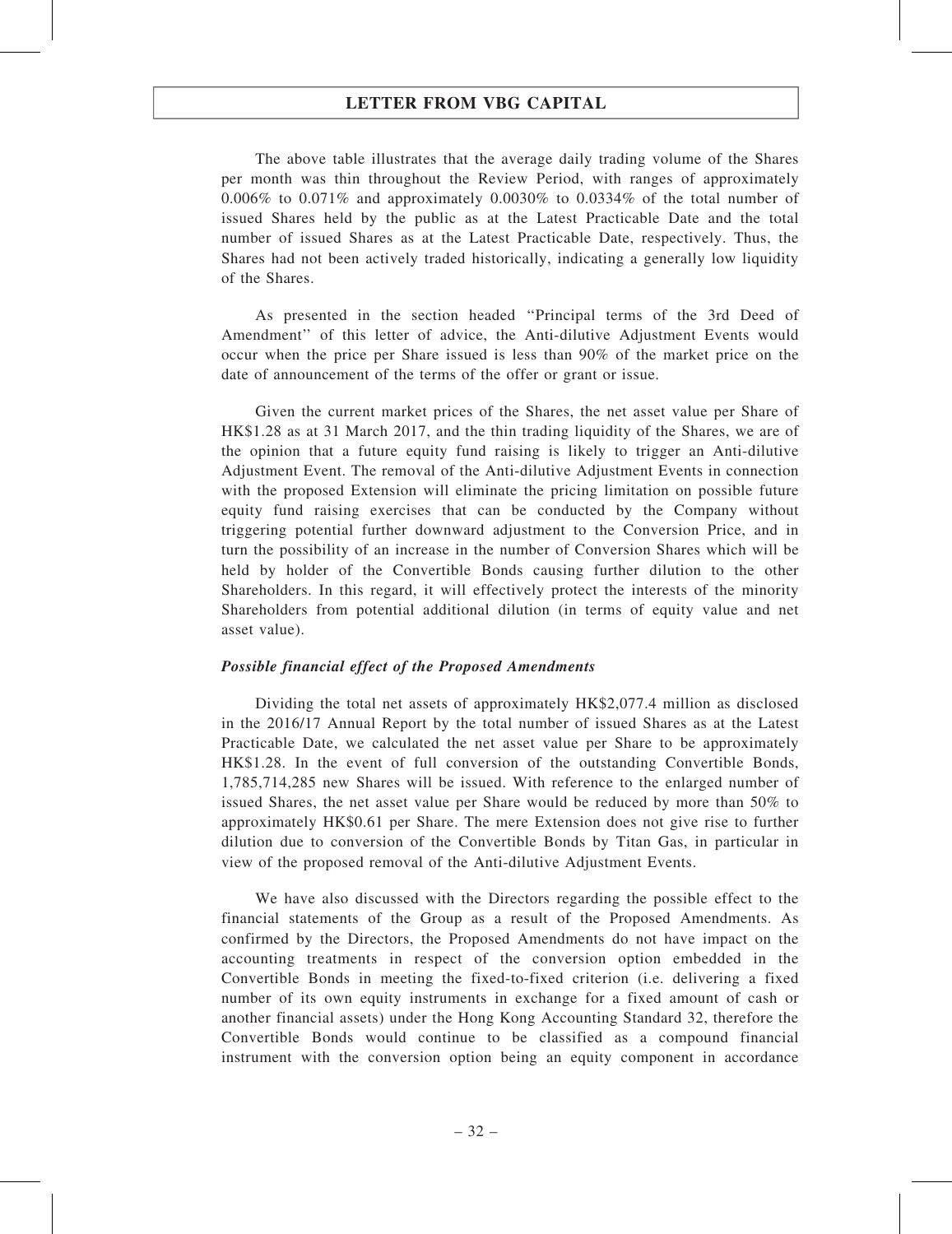with the Company's accounting policies. The Proposed Amendments shall be accounted for as an extinguishment of the original Convertible Bonds and the recognition of the new ones. For this reason, the difference between the fair value of the liability component of the new Convertible Bonds and the carrying amount of the original liability together with the change in the fair value of the conversion option resulting from the Proposed Amendments shall be recognised in the Company's profit or loss.

Based on the above, the Company currently estimates that as a result of the extension of the term of maturity, the decrease in the fair value of the liability component of the Convertible Bonds would be more than the estimated increase in the fair value of the conversion option resulting from the Proposed Amendments. This would lead to an improvement on the net asset position as well as a gain in the profit and loss of the Company. Nevertheless, Shareholders should note that the aforesaid possible financial effect of the Proposed Amendments will be based on the fair value of the Convertible Bonds on the effective date of the Proposed Amendments.

#### No material change on operations of the Group

Titan Gas has become the controlling shareholder of the Company from around July 2016 onwards. Since then, Titan Gas has shown a strong commitment to assist the Group in business transformation from a hotel and restaurant operator to a company which principally engages in the exploration, development, production and sale of crude oil. After the 3rd Deed of Amendment becomes effective and assuming that there is no other change in the share capital of the Company (save for the possible conversion of the Convertible Bonds by Tanisca), Titan Gas would remain as the controlling shareholder of the Company. The Directors are of the view that the removal of the Anti-dilutive Adjustment Events merely represent waiver of rights by Titan Gas, as such, they expected that neither the daily business operations of the Group nor the right of the public Shareholders would be affected.

#### Conclusion on the Proposed Amendments

Taking into account that:

- (i) the Extension can prevent the possible adverse impact on the Share price due to the public float requirements under the Listing Rules;
- (ii) the Group will have persistent funding needs in short to medium run given that it has newly tapped into the oil and gas industry and that the exploration and development of oil fields and other further investments require substantial amount of capital, full redemption of the Convertible Bonds will reduce the cash resources available to the Group which may impose negative impact on the Group's liquidity and negatively affect the Group's business development and expansion plans;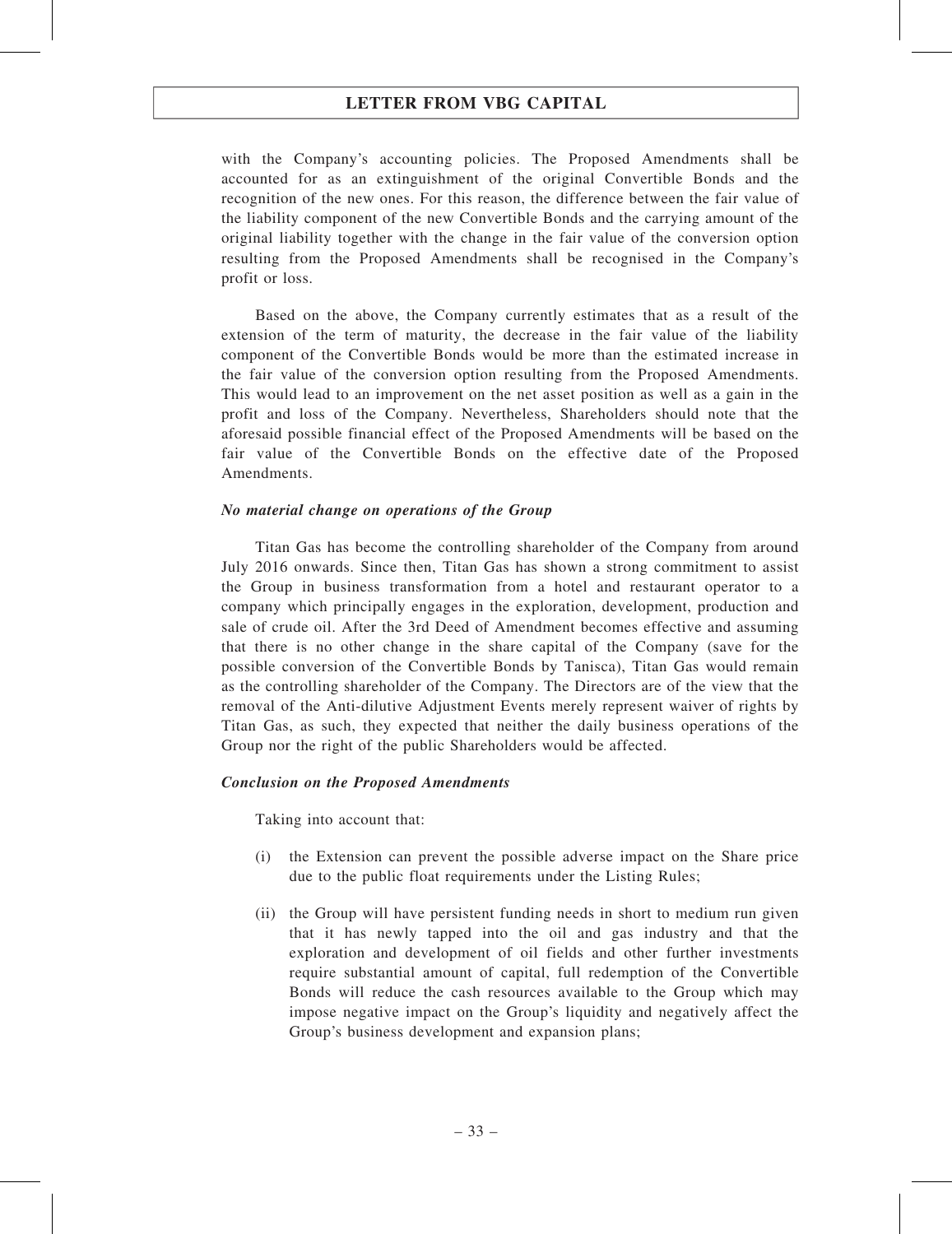- (iii) the Extension would delay the cash outflow from redemption of the Convertible Bonds on maturity and hence provide the Group with flexibility in deploying its cash resources to fund its business development;
- (iv) the Extension would effectively allow the Group to refinance its debts under the Convertible Bonds based on the same terms for a further 48 months at comparatively low interest cost without requiring any guarantee or security and the Extension is a relatively simple, less costly and less time consuming;
- (v) the Anti-dilutive Adjustment Events have limited the pricing options and timing of fund raising exercises that can be conducted by the Company, and the removal of the Anti-dilutive Adjustment Events would give the Company a better position in determining and negotiating structure and terms (in particular pricing) of any potential future fund raising;
- (vi) the removal of the Anti-dilutive Adjustment Events would reduce the possibility of the increase in the number of Conversion Shares which will be held by holder of the Convertible Bonds, thereby better protecting the public Shareholders from further excessive dilution resulting from any equity fund raising;
- (vii) subject to the actual estimated fair value of the Convertible Bonds on the effective date of the Proposed Amendments, the Proposed Amendments would bring positive financial effect to the Group by way of improving its net asset position as well as profit and loss;
- (viii) it is expected that the removal of the Proposed Amendments would neither affect the daily business operations of the Group nor the right of the public Shareholders;
- (ix) the restrictions on the exercise of the conversion rights will put the Company in a better position to comply with the public float requirements of the Listing Rules; and
- (x) in the event that the current Conversion Price is adjusted pursuant to the current Terms and Conditions before the Effective Date, the Directors confirmed that the Company will re-comply with the relevant applicable requirements under the Listing Rules for the Proposed Amendments, including the independent Shareholders' approval (if applicable),

we are of the view that the Proposed Amendments are fair and reasonable so far as the Independent Shareholders are concerned and are in the interests of the Company and the Shareholders as a whole even though they are not conducted in the ordinary and usual course of business of the Group.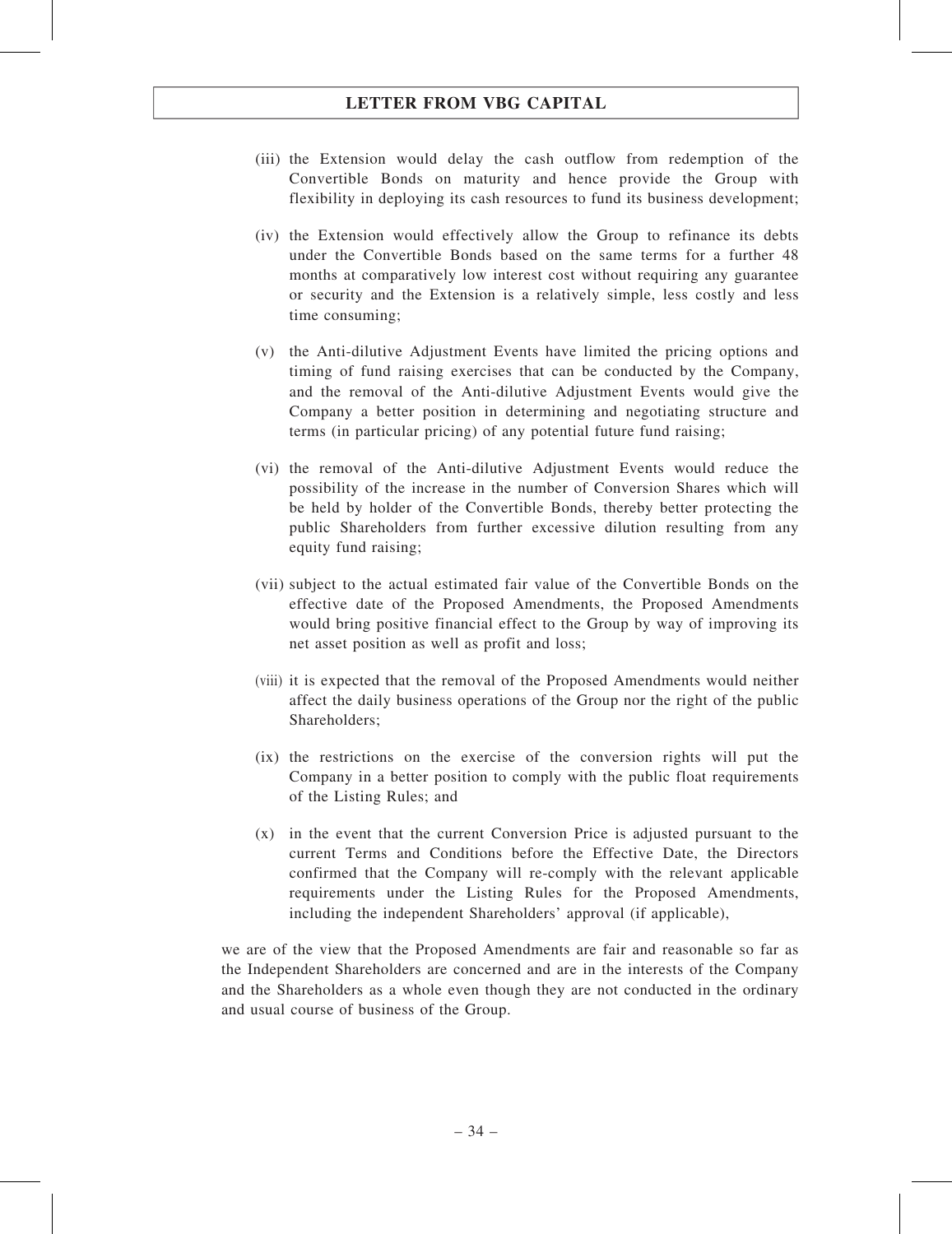#### RECOMMENDATION

Having taken into consideration the aforementioned principal factors and reasons for the Proposed Amendments, we are of the opinion that (i) the 3rd Deed of Amendment is on normal commercial terms and is fair and reasonable so far as the Independent Shareholders are concerned; and (ii) the Proposed Amendments are in the interests of the Company and the Shareholders as a whole even though they are not conducted in the ordinary and usual course of business of the Group. Accordingly, we recommend the Independent Board Committee to advise the Independent Shareholders to vote in favour of the resolution to be proposed at the SGM to approve the 3rd Deed of Amendment, and we recommend the Independent Shareholders to vote in favour of the resolution in this regard.

> Yours faithfully, For and on behalf of VBG Capital Limited Doris Sing Director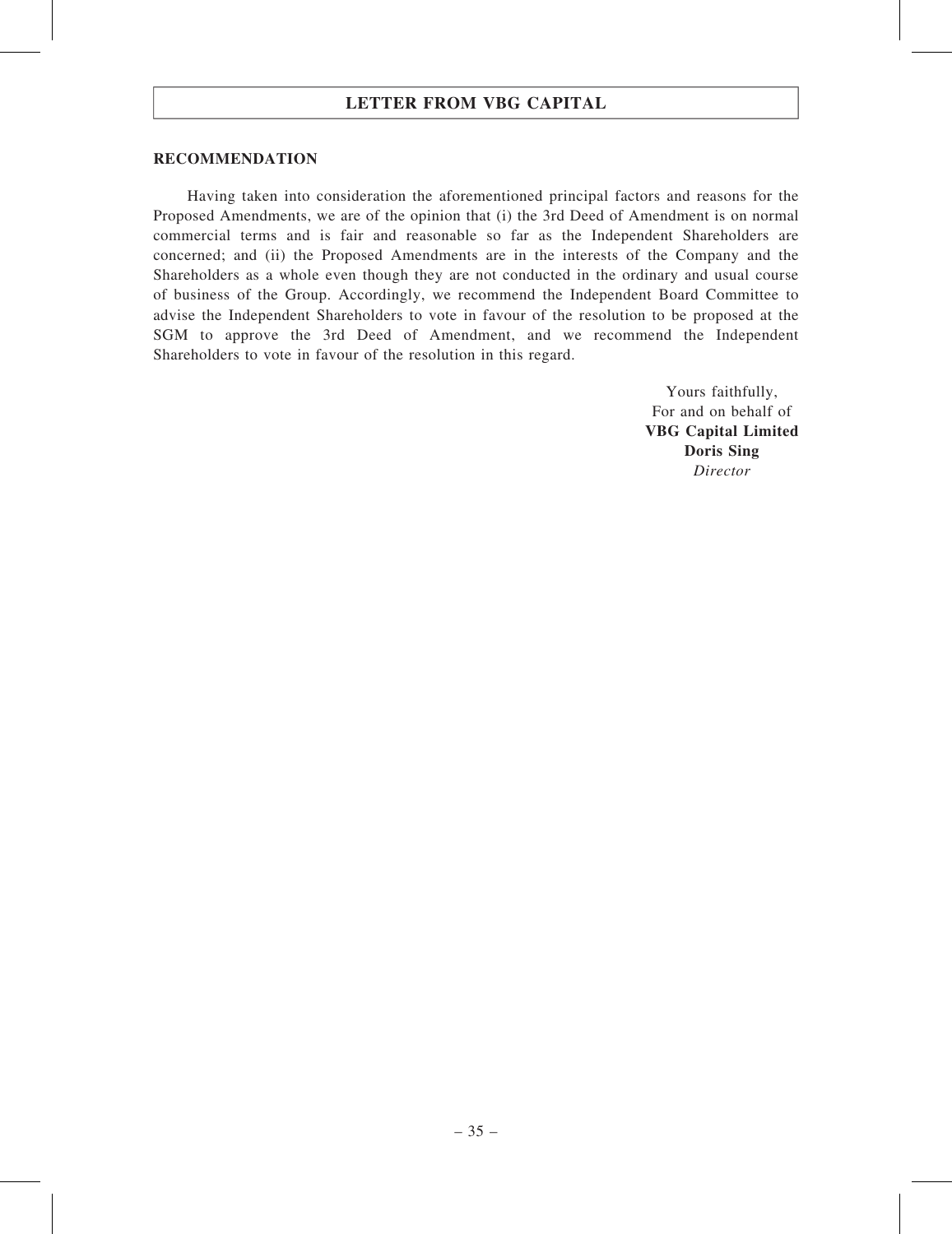#### 1. RESPONSIBILITY STATEMENT

This circular, for which the Directors collectively and individually accept full responsibility, includes the particulars given in compliance with the Listing Rules for the purpose of giving information with regard to the Group. The Directors, having made all reasonable enquiries, confirm that to the best of their knowledge and belief, the information contained in this circular is accurate and complete in all material respects and not misleading or deceptive, and there are no other matters the omission of which would make any statement herein or this circular misleading.

#### 2. DIRECTORS' INTERESTS

#### (1) Interests in the shares, underlying shares and debentures of the Company or any associated corporation

As at the Latest Practicable Date, the interests and/or short positions (as applicable) of the Directors in the shares, underlying shares and debentures of the Company or any of the Company's associated corporations (within the meaning of Part XV of the SFO) which were (i) required to be notified to the Company and the Stock Exchange pursuant to Divisions 7 and 8 of Part XV of the SFO (including interests and/or short positions (as applicable) which they are taken or deemed to have under such provisions of the SFO); or (ii) required, pursuant to Section 352 of the SFO, to be entered in the register referred to therein; or (iii) required, pursuant to the Model Code for Securities Transactions by Directors of Listed Issuers (the ''Model Code'') to be notified to the Company and the Stock Exchange, are as follows:

#### (A) Long positions in the Shares

| <b>Name of Director</b> | <b>Nature of interest</b> | Number of<br>Ordinary<br><b>Shares</b>       | Percentage<br>of the<br>Company's<br>issued shares |
|-------------------------|---------------------------|----------------------------------------------|----------------------------------------------------|
| Wang Jingbo             | Corporate                 | 829,641,578<br>(Note 1)                      | 51.32%                                             |
| Shong Hugo              | Corporate                 | 829,641,578<br>( <i>Notes 1 and 2</i> )      | 51.32%                                             |
| Lin Dongliang           | Corporate Beneficial      | 829,641,578<br>12,910,000<br>(Notes 1 and 3) | 51.32%<br>0.80%                                    |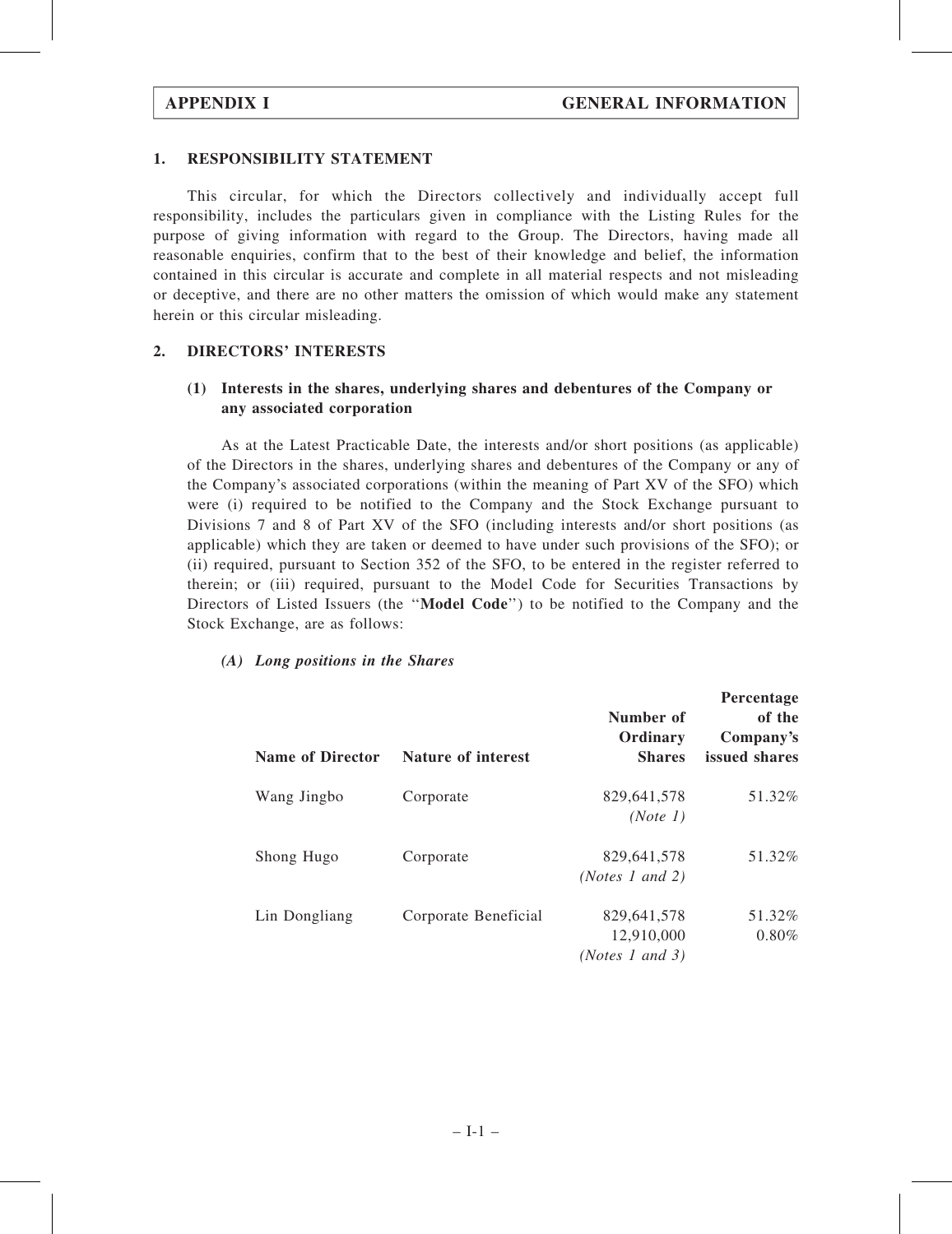#### Notes:

1. These shares are held by Titan Gas, a company which is controlled as to 87.76% by Titan Gas Technology Holdings Limited ("Titan Gas Holdings"), which is in turn owned as to 35.13% by Standard Gas Capital Limited (''Standard Gas''), 49.14% by IDG-Accel China Capital II L.P. (''IDG-Accel Capital II L.P.'') and IDG-Accel China Capital II Investors L.P. (''IDG-Accel Investors II L.P.'') (''IDG Funds''), 8.05% by Mr. Wang Jingbo (''Mr. Wang''), 6.87% by 金世旗國際控股股份有限公司(Kingsbury International Holdings Co., Ltd.\*) (''Kingsbury''), 0.73% by Zhang Weiwei and 0.08% by Bryce Wayne Lee. Under the SFO, Titan Gas Holdings, Standard Gas and IDG Funds are deemed to have interest in the shares in which Titan Gas has beneficial interest.

Standard Gas, Mr. Wang and Kingsbury have entered into an acting in concert arrangement for the purpose of facilitating a more efficient decision-making process in connection with the exercise of their shareholders' rights in Titan Gas Holdings pursuant to which, Standard Gas, Kingsbury and Mr. Wang agree to align with each other in respect of the voting of major actions in respect of Titan Gas Holdings' business and each of Standard Gas, Mr. Wang and Kingsbury will consult with each other and reach agreement on material matters of Titan Gas Holdings before it/he exercises its/his respective voting rights in Titan Gas Holdings, provided that Mr. Wang will have a casting vote and will have the final decision making power in the event that a consensus cannot be reached among Standard Gas, Mr. Wang and Kingsbury. Under the SFO, Mr. Wang is deemed to have interests in the shares in which Titan Gas has interest.

- 2. All the issued voting shares in Standard Gas are held by Blazing Success Limited (''Blazing Success'') which in turn is wholly owned by Lee Khay Kok. Blazing Success has granted a power of attorney to the board of directors of Standard Gas which comprises Mr. Wang, Lin Dongliang and Shong Hugo. Under the SFO, Shong Hugo is deemed to have interest in the shares in which Standard Gas has interest.
- 3. All the issued voting shares in Standard Gas are held by Blazing Success which in turn is wholly owned by Lee Khay Kok. Blazing Success has granted a power of attorney to the board of directors of Standard Gas which comprises Mr. Wang, Lin Dongliang and Shong Hugo. Under the SFO, Lin Dongliang is deemed to have interest in the shares in which Standard Gas has interest.

The 12,910,000 Shares are held by Lin Dongliang beneficially.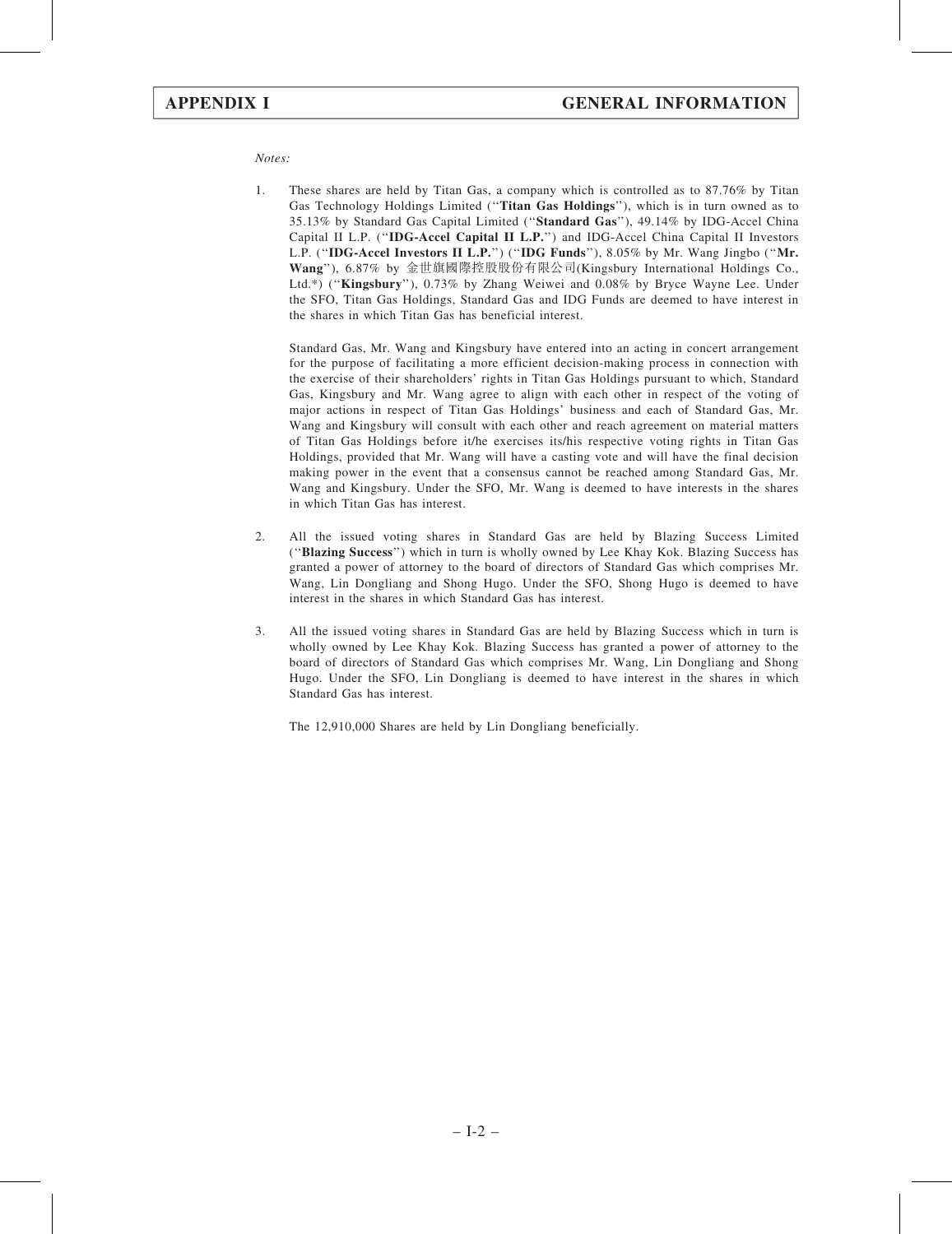#### (B) Long positions in the underlying shares of the Company

| <b>Name of Director</b> | Nature of interest | Number of<br>underlying Shares |
|-------------------------|--------------------|--------------------------------|
| Wang Jingbo             | Corporate          | 1,440,960,208                  |
|                         |                    | 1,854,874,798                  |
|                         |                    | (Note 1)                       |
| Shong Hugo              | Corporate          | 1,440,960,208                  |
|                         |                    | 1,411,505,622                  |
|                         |                    | ( <i>Notes 1 and 2</i> )       |
| Lin Dongliang           | Corporate          | 1,440,960,208                  |
|                         |                    | 1,411,505,622                  |
|                         |                    | ( <i>Notes 1 and 3</i> )       |

#### Notes:

1. The 1,440,960,208 underlying shares represented the new Shares to be issued upon full conversion of the Convertible Bonds with an aggregate principal amount of HK\$96,832,526 held by Titan Gas at a Conversion Price of HK\$0.0672 per Shares issued by the Company. As explained in Note 1 of Section (A) above, under the SFO, Mr. Wang is deemed to have interests in the Convertible Bond in which Titan Gas has interest.

The 1,854,874,798 underlying shares consist of (i) the 1,411,505,622 underlying shares representing the new Shares to be issued upon full conversion of 1,411,505,622 Preferred Shares held by Titan Gas, and (ii) the 443,369,176 underlying shares representing the new Shares to be issued upon full conversion of 443,369,176 Preferred Shares held by Aquarius Growth Investment Limited (''Aquarius Investment''), upon full payment and subject to their terms. Aquarius Investment is accustomed to act in accordance with the instructions of, among others, Mr. Wang. Under the SFO, Mr. Wang is deemed to have interests in the shares in which Aquarius Investment has interest.

2. The 1,440,960,208 underlying shares represented the new Shares to be issued upon full conversion of the Convertible Bonds held by Titan Gas at a Conversion Price of HK\$0.0672 per share issued by the Company.

The 1,411,505,622 underlying shares represented the new Shares to be issued upon full conversion of 1,411,505,622 Preferred Shares held by Titan Gas upon full payment and subject to their terms.

As explained in Notes 1 and 2 of Section (A) above, under the SFO, Shong Hugo is deemed to have interest in the shares in which Standard Gas has interest.

3. The 1,440,960,208 underlying shares represented the new Shares to be issued upon full conversion of the Convertible Bonds held by Titan Gas at a Conversion Price of HK\$0.0672 per share issued by the Company.

The 1,411,505,622 underlying shares represented the new Shares to be issued upon full conversion of 1,411,505,622 Preferred Shares held by Titan Gas upon full payment and subject to their terms.

As explained in Notes 1 and 3 of Section (A) above, under the SFO, Lin Dongliang is deemed to have interest in the shares in which Standard Gas has interest.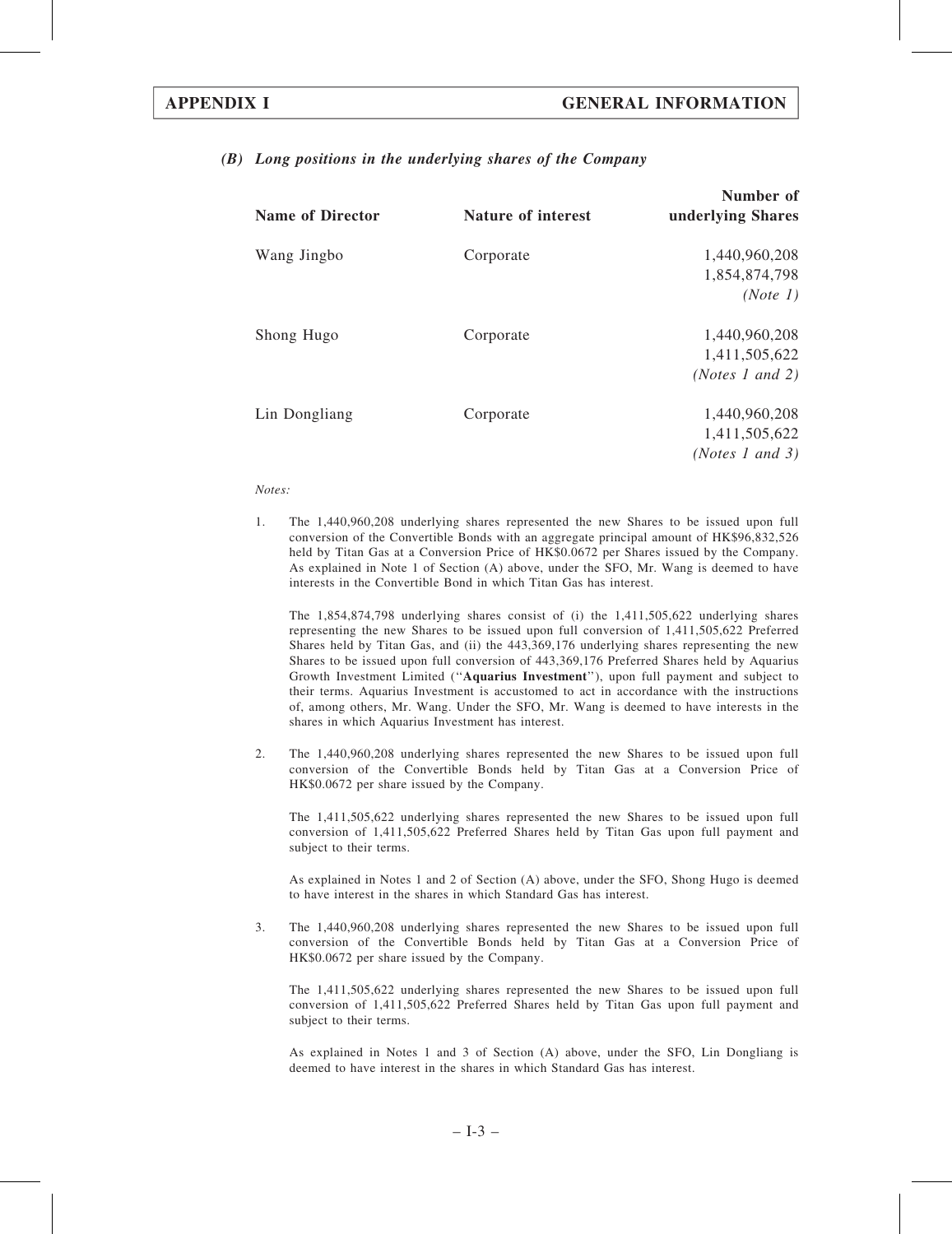#### (C) Interest in associated corporations of the Company

#### (i) Titan Gas Technology Holdings Limited

| Name of Director                                           | Long/short<br>position | Capacity   | <b>Shares</b>                          | Percentage<br>of the<br>associated<br>corporation's<br>Number of issued voting<br>shares |
|------------------------------------------------------------|------------------------|------------|----------------------------------------|------------------------------------------------------------------------------------------|
| Ordinary Shares: Other than pursuant to equity derivatives |                        |            |                                        |                                                                                          |
| Wang Jingbo                                                | Long position          | Corporate  | 13,000,000<br>(Note 1)                 | 65.00%                                                                                   |
|                                                            |                        | Beneficial | 6,418,675                              | 32.09%                                                                                   |
| Shong Hugo                                                 | Long position          | Corporate  | 13,000,000<br>( <i>Notes 1 and 2</i> ) | 65.00%                                                                                   |
| Lin Dongliang                                              | Long position          | Corporate  | 13,000,000<br>(Notes 1 and 3)          | 65.00%                                                                                   |

#### Series A-1 Preferred Shares: Unlisted derivatives — Physically settled options

| Wang Jingbo   | Long position | Corporate | 15,000,000<br>(Note 1)                 | 75.00% |
|---------------|---------------|-----------|----------------------------------------|--------|
| Shong Hugo    | Long position | Corporate | 15,000,000<br>( <i>Notes 1 and 2</i> ) | 75.00% |
| Lin Dongliang | Long position | Corporate | 15,000,000<br>(Notes 1 and 3)          | 75.00% |

#### Notes:

- 1. These shares are held by Standard Gas. All the issued voting shares in Standard Gas are held by Blazing Success which in turn is wholly owned by Lee Khay Kok. Blazing Success has granted a power of attorney to the board of directors of Standard Gas which comprises Mr. Wang, Lin Dongliang and Shong Hugo. Under the SFO, Mr. Wang is deemed to have interest in the shares in which Standard Gas has interest. Mr. Wang, Lin Dongliang and Shong Hugo are also directors of Titan Gas Holdings.
- 2. Please see Note 2 of Section (A) above.
- 3. Please see Note 3 of Section (A) above.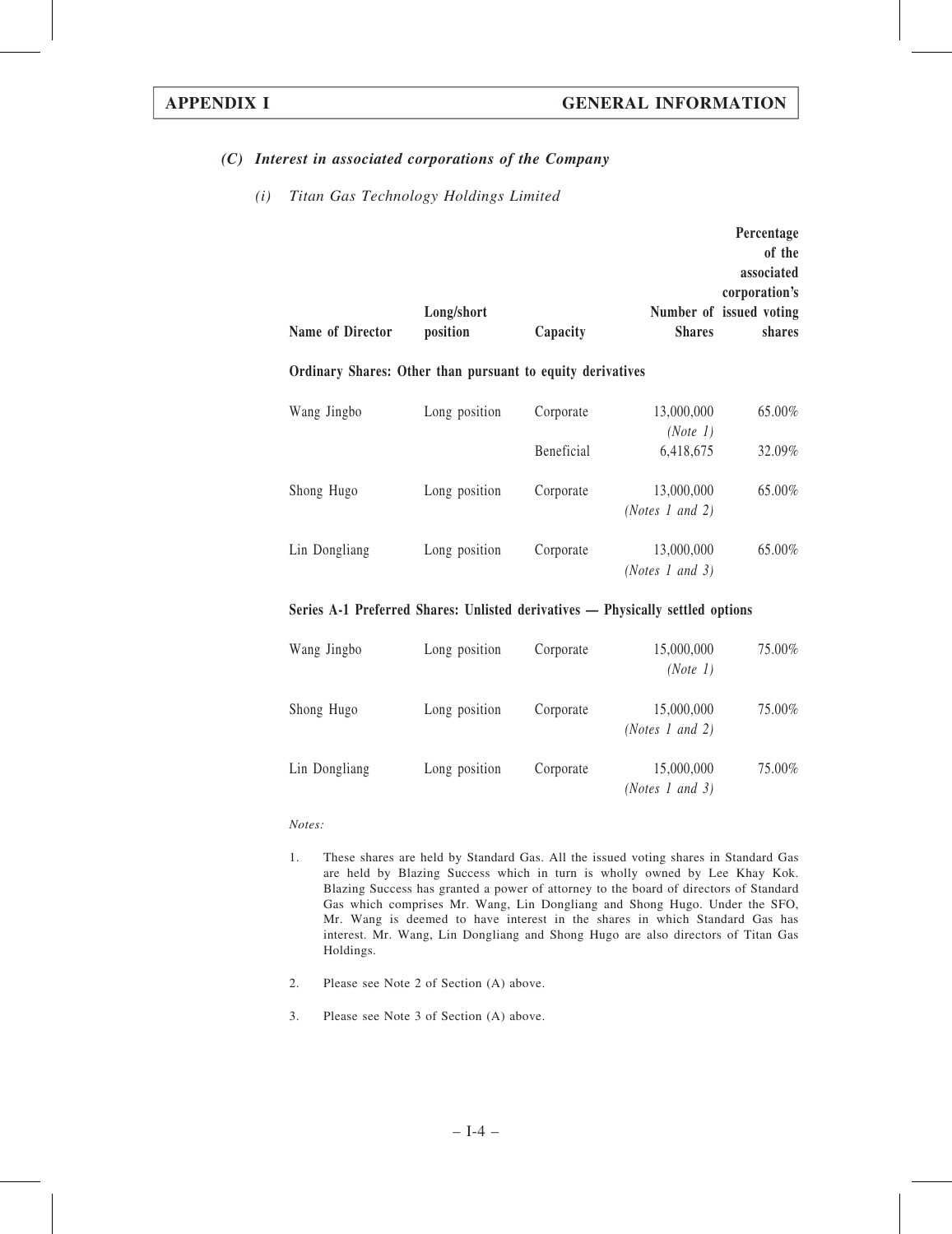| Name of Director       | Long/short<br>position | Capacity  | <b>Shares</b>              | Percentage<br>of the<br>associated<br>corporation's<br>Number of issued voting<br>shares |
|------------------------|------------------------|-----------|----------------------------|------------------------------------------------------------------------------------------|
| <b>Ordinary Shares</b> |                        |           |                            |                                                                                          |
| Wang Jingbo            | Long position          | Corporate | 150,000<br>(Note 1)        | 87.76%                                                                                   |
| Shong Hugo             | Long position          | Corporate | 150,000<br>(Notes 1 and 2) | 87.76%                                                                                   |
| Lin Dongliang          | Long position          | Corporate | 150,000<br>(Notes 1 and 3) | 87.76%                                                                                   |

#### (ii) Titan Gas Technology Investment Limited

#### Notes:

1. These shares are held by Titan Gas Holdings, which is in turn controlled as to 35.13% by Standard Gas. Under the SFO, Standard Gas is deemed to have interest in the shares in which Titan Gas Holdings has beneficial interest.

Standard Gas, Mr. Wang and Kingsbury have entered into an acting in concert arrangement for the purpose of facilitating a more efficient decision-making process in connection with the exercise of their shareholders' rights in Titan Gas Holdings pursuant to which, Standard Gas, Kingsbury and Mr. Wang agree to align with each other in respect of the voting of major actions in respect of Titan Gas Holdings' business and each of Standard Gas, Mr. Wang and Kingsbury will consult with each other and reach agreement on material matters of Titan Gas Holdings before it/he exercises its/his respective voting rights in Titan Gas Holdings, provided that Mr. Wang will have a casting vote and will have the final decision-making power in the event that a consensus cannot be reached among Standard Gas, Mr. Wang and Kingsbury. Under the SFO, Mr. Wang is deemed to have interests in the shares in which Titan Gas Holdings has interest.

- 2. Please see Note 2 of Section (A) above.
- 3. Please see Note 3 of Section (A) above.

#### (2) Directors' service contracts

As at the Latest Practicable Date, none of the Directors had entered or proposed to enter into any service agreement with the Company or any member of the Group (other than contracts expiring or determinable by the employer within one year without payment of compensation other than statutory compensation).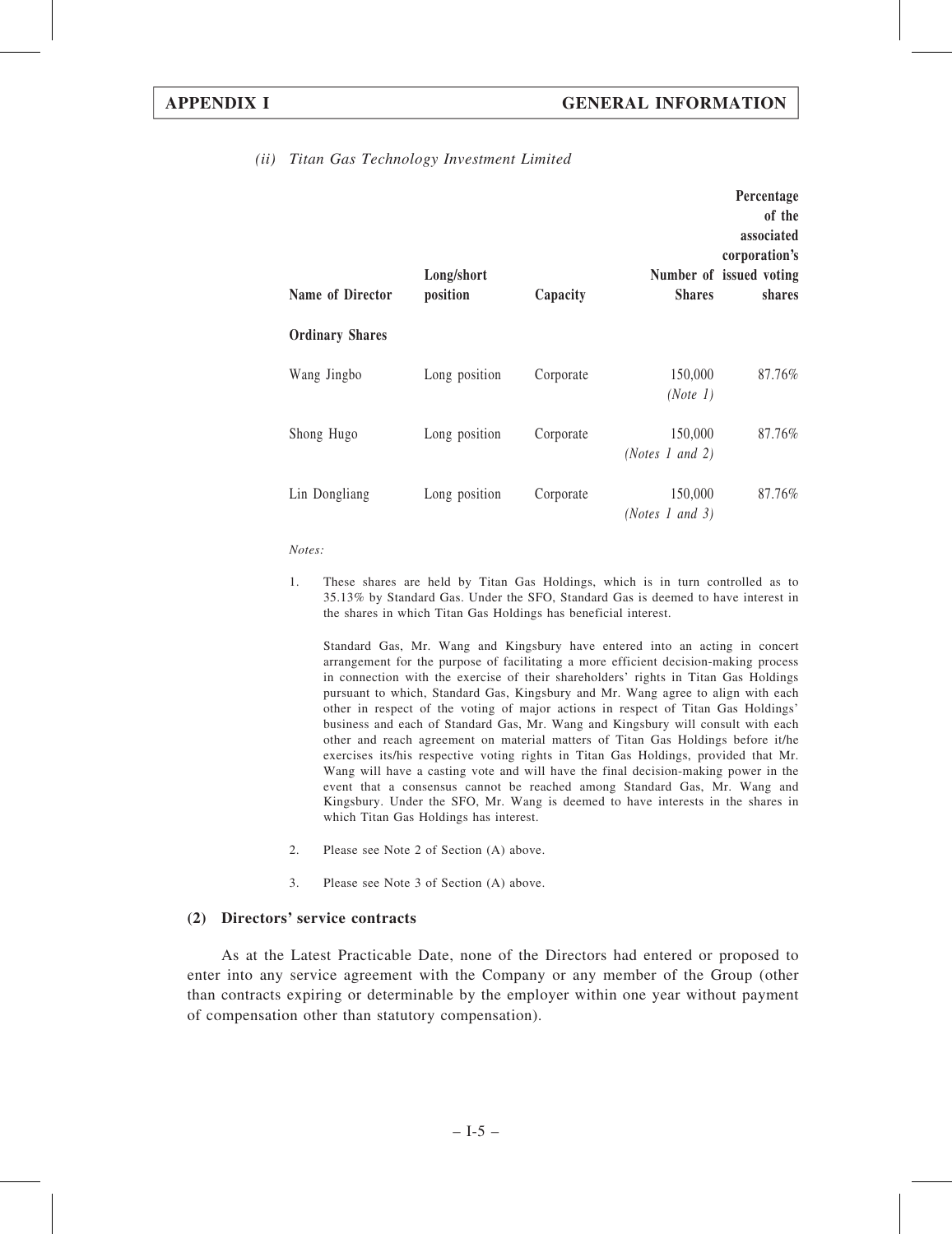#### (3) Competing interest of Directors

As disclosed in the circular of the Company dated 29 June 2016, in relation to, among other things, the previous reverse takeover (the "RTO Circular"), in order to protect the interest of the Company, the Offeror (as defined in the RTO Circular), Mr. Wang Jingbo, Mr. Lin Dongliang (a non-executive Director) and certain other parties (collectively, the ''Covenantors'') has entered into a non-competition deed in favour of the Company (for itself and for the benefit of its subsidiaries) (the ''Non-Competition Deed''). With reference to the RTO Circular, the Company organised a working meeting with the Covenantors in which the Company reviewed their business portfolios and considered that there was no opportunity to operate a Restricted Business (as defined in the RTO Circular).

As disclosed in the annual report of the Company for the year ended 31 March 2017, the Company has received confirmations from each of the Covenantors on full compliance with the Non-Competition Deed for the year ended 31 March 2017. The independent nonexecutive Directors have reviewed the confirmations provided by the Covenantors, and concluded that each of the Covenantors complied with the relevant terms of the Non-Competition Deed for the year ended 31 March 2017.

Save as disclosed above, as at the Latest Practicable Date, none of the Directors and their respective associates (as defined in the Listing Rules) had an interest in a business which competes or may compete with the business of the Group (which would be required to be disclosed under Rule 8.10 of the Listing Rules if each of them was a controlling shareholder of the Company).

#### (4) Other interests

As at the Latest Practicable Date, saved as disclosed in this circular,

- (a) none of the Directors is aware of any other Director who has any interests or short positions in any shares and underlying shares in, and debentures of, the Company or any associated corporation (within the meaning of the SFO) which were required to be notified to the Company and the Stock Exchange under Divisions 7 and 8 of Part XV of the SFO (including interests and short positions which they are taken or deemed to have under such provisions of the SFO), or which were required, under section 352 of the SFO, to be entered in the register referred to in that section, or which were required to be notified to the Company and the Stock Exchange pursuant to the Model Code as at the Latest Practicable Date;
- (b) none of the Directors had any interest, direct or indirect, in any assets which have been acquired or disposed of by or leased to any member of the Group, or were proposed to be acquired or disposed of by or leased to any member of the Group since 31 March 2017, the date to which the latest published audited financial statement of the Group was made up;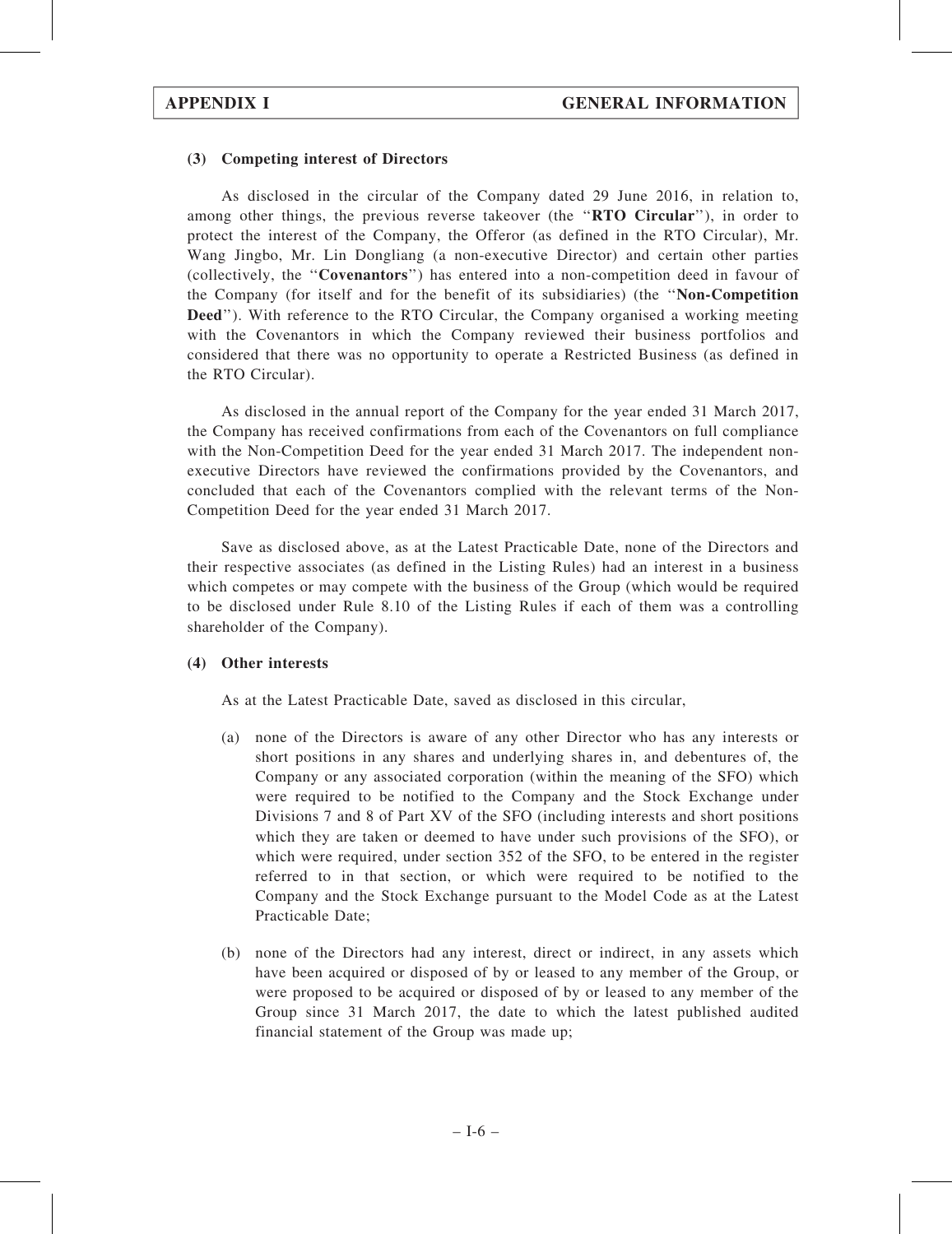- (c) none of the Directors was materially interested in any contract or arrangement entered into by any member of the Group which was significant in relation to the business of the Group; and
- (d) none of the Directors and their respective associates had any interest in a business which competes or may compete with the business of the Group or had any other conflict of interest with the Company.

#### 3. SUBSTANTIAL SHAREHOLDERS' INTERESTS

So far as it is known to the Directors, as at the Latest Practicable Date, the following persons (not being a Director or chief executive of the Company) had an interest or short position in the shares or underlying shares of the Company which were required to be disclosed to the Company and the Stock Exchange under the provisions of Divisions 2 and 3 of Part XV of the SFO:

|                                                                 |                                      |                                                    | Percentage   |
|-----------------------------------------------------------------|--------------------------------------|----------------------------------------------------|--------------|
|                                                                 |                                      | Number of Shares of the Company's<br>or underlying | issued share |
| <b>Name</b>                                                     | Capacity/nature of interest          | <b>Shares</b>                                      | capital      |
|                                                                 |                                      | (Note 1)                                           |              |
| Tanisca Investments Limited<br>(Note 3)                         | Beneficial owner                     | 344,754,077 (L)<br>(Note 2)                        | 21.32%       |
| Aquarius Growth Investment Beneficial owner<br>Limited (Note 5) |                                      | 443,369,176 (L)<br>(Note 4)                        | 27.42%       |
| ZHAO Ming (Note 5)                                              | Interest of a controlled corporation | 443,369,176 (L)<br>(Note 4)                        | 27.42%       |
| Grand Empire Global<br>Limited (Note 6)                         | Beneficial owner                     | 116,736,360 (L)<br>(Note 6)                        | 7.22%        |
| Rexwell Holdings Limited<br>(Note 6)                            | Interest of a controlled corporation | 116,736,360 (L)<br>(Note 6)                        | 7.22%        |
| ZHANG Lu (Note 6)                                               | Interest of controlled corporations  | 116,736,360 (L)<br>(Note 6)                        | 7.22%        |
| League Way Ltd. (Note 7)                                        | Beneficial owner                     | 373,357,228 (L)<br>(Note 7)                        | 23.09%       |
| SHI Jianji (Note 7)                                             | Interest of a controlled corporation | 373,357,228 (L)<br>(Note 7)                        | 23.09%       |
| New Fast Investments<br>Limited (Note 8)                        | Beneficial owner                     | 241,437,675 (L)<br>(Note 8)                        | 14.93%       |
| Gate Success Investments<br>Limited (Note 8)                    | Interest of a controlled corporation | 241,437,675 (L)<br>(Note 8)                        | 14.93%       |
| YU Nan (Note 8)                                                 | Interest of controlled corporations  | 241,437,675 (L)<br>(Note 8)                        | 14.93%       |
| Real Smart Holdings<br>Limited (Note 9)                         | Beneficial owner                     | $166,766,230$ (L)<br>(Note 9)                      | 10.31%       |
| True Vision Global Limited<br>(Note 9)                          | Interest of a controlled corporation | 166,766,230 (L)<br>(Note 9)                        | 10.31%       |
| XU Sa (Note 9)                                                  | Interest of controlled corporations  | $166,766,230$ (L)<br>(Note 9)                      | 10.31%       |
| Sonic Gain Limited<br>(Note 10)                                 | Beneficial owner                     | 319,820,786 (L)<br>(Note 10)                       | 19.78%       |
| KO Chun Shun, Johnson<br>(Note 10)                              | Interest of a controlled corporation | 319,820,786 (L)<br>(Note 10)                       | 19.78%       |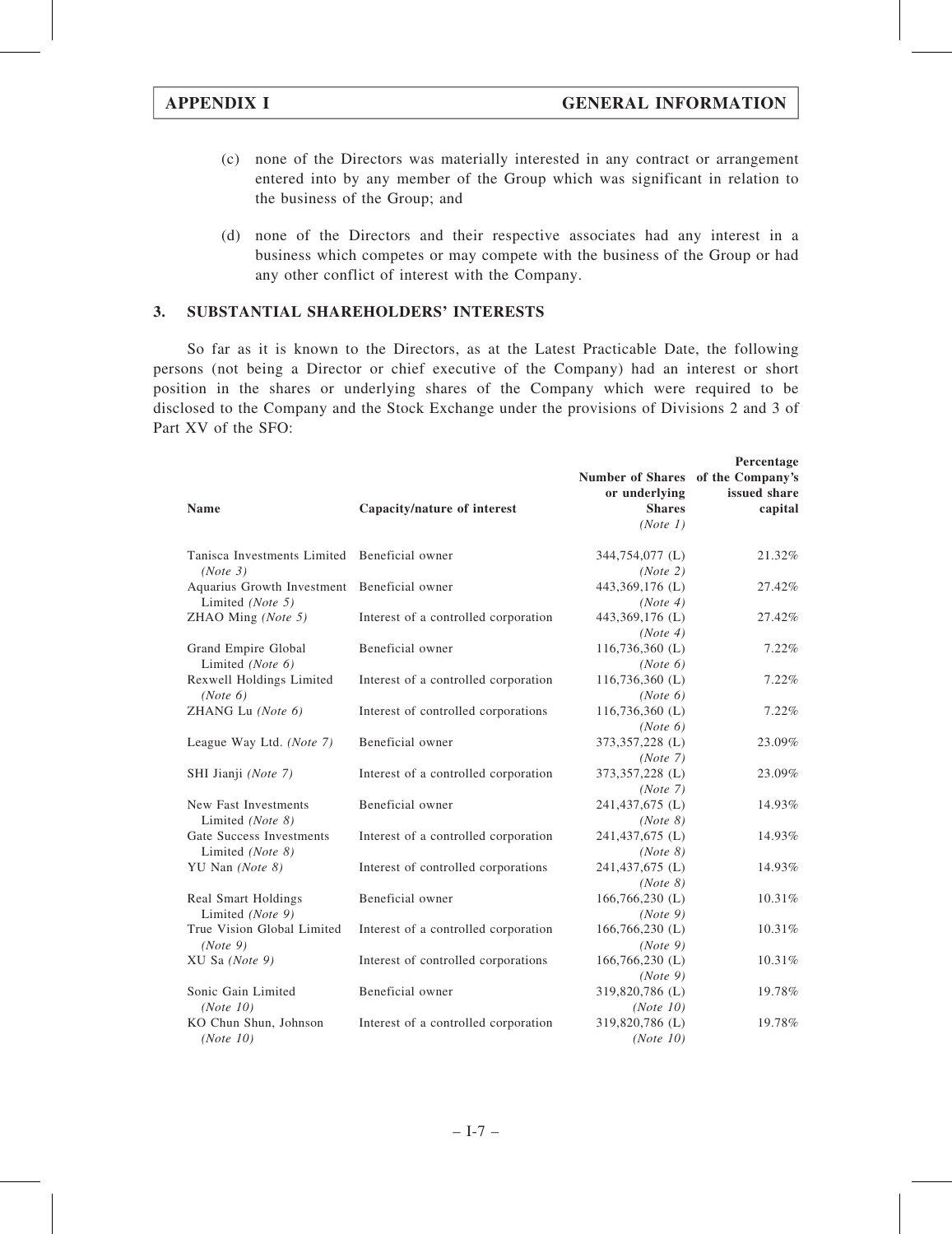#### APPENDIX I GENERAL INFORMATION

| <b>Name</b>                                                                                                                      | Capacity/nature of interest                                    | Number of Shares of the Company's<br>or underlying<br><b>Shares</b><br>(Note 1) | Percentage<br>issued share<br>capital |
|----------------------------------------------------------------------------------------------------------------------------------|----------------------------------------------------------------|---------------------------------------------------------------------------------|---------------------------------------|
| True Success Global Limited Beneficial owner<br>(Note 11)                                                                        |                                                                | $175, 104, 540$ (L)<br>(Note 11)                                                | 11.32%                                |
| KO Wing Yan, Samantha<br>(Note 11)                                                                                               | Interest of a controlled corporation                           | $175, 104, 540$ (L)<br>(Note 11)                                                | 11.32%                                |
| 上海宏流投資管理有限公司<br>(Shanghai Trend Capital<br>Co., Ltd.*) ( <i>Note</i> $12$ )                                                      | Investment manager                                             | 140,382,318 (L)                                                                 | 8.69%                                 |
| 華寶•境外市場投資2號系<br>列 20-6期QDII單一資金<br>信託 (Hwabao.Overseas<br>Investment Series 2 No.<br>20-6 QDII Single Money<br>Trust*) (Note 12) | Beneficiary of a trust                                         | 93,588,212 (L)                                                                  | 5.79%                                 |
| 華寶信託有限責任公司<br>(Hwabao Trust Co., Ltd.)<br>(Note 12)                                                                              | Trustee of a trust                                             | 140,382,318 (L)                                                                 | 8.69%                                 |
| Group Corporation*)<br>(Note 12)                                                                                                 | 寶鋼集團有限公司 (Baosteel Interest of a controlled corporation        | 140,382,318 (L)                                                                 | 8.69%                                 |
| WANG Ruyuan (Note 12)<br>Titan Gas Technology<br><b>Investment Limited</b><br>(Note 13)                                          | Interest of a controlled corporation<br>Beneficial owner       | $140,382,318$ (L)<br>3,682,107,408 (L)                                          | 8.69%<br>227.75%                      |
| Titan Gas Technology<br>Holdings Limited<br>(Note 13)                                                                            | Interest of a controlled corporation                           | 3,682,107,408 (L)                                                               | 227.75%                               |
| Standard Gas Capital<br>Limited (Note 13)                                                                                        | Interest of controlled corporations                            | $3,682,107,408$ (L)                                                             | 227.75%                               |
| 金世旗國際控股股份有限<br>公司 (Kingsbury<br><b>International Holdings</b><br>Co., Ltd.) (Note 13)                                            | Interest of controlled corporations                            | $3,682,107,408$ (L)                                                             | 227.75%                               |
| II Associates Ltd.<br>(Note 17)                                                                                                  | IDG-Accel China Capital GP Interest of controlled corporations | 3,682,107,408 (L)<br>( <i>Notes</i> 13, 15)                                     | 227.75%                               |
| IDG-Accel China Capital II<br>Associates L.P. (Note 18)                                                                          | Interest of controlled corporations                            | 3,682,107,408 (L)<br>( <i>Notes</i> 13, 17)                                     | 227.75%                               |
| IDG-Accel China Capital II<br>L.P. $(Note 18)$                                                                                   | Interest of controlled corporations                            | 3,682,107,408 (L)<br>( <i>Notes</i> 13, 17)                                     | 227.75%                               |
| Ho Chi Sing (Note 17)                                                                                                            | Interest of controlled corporations                            | 3,693,607,408 (L)<br>(Notes 13, 15, 17)                                         | 228.46%                               |
| ZHOU Quan (Note 17)                                                                                                              | Interest of a controlled corporation                           | 3,693,607,408 (L)                                                               | 228.46%                               |
| LUO Yuping                                                                                                                       | Interest of controlled corporations                            | (Notes 13, 15, 17)<br>3,682,107,408 (L)                                         | 227.75%                               |
| ZHANG Chunhua                                                                                                                    | Interest of controlled corporations                            | ( <i>Notes 13</i> , 14, 18)<br>127,681,952 (L)<br>(Note 19)                     | 7.90%                                 |
| Rich Harvest Worldwide<br>Ltd.                                                                                                   | Beneficial owner                                               | 127,681,952 (L)<br>(Note 19)                                                    | 7.90%                                 |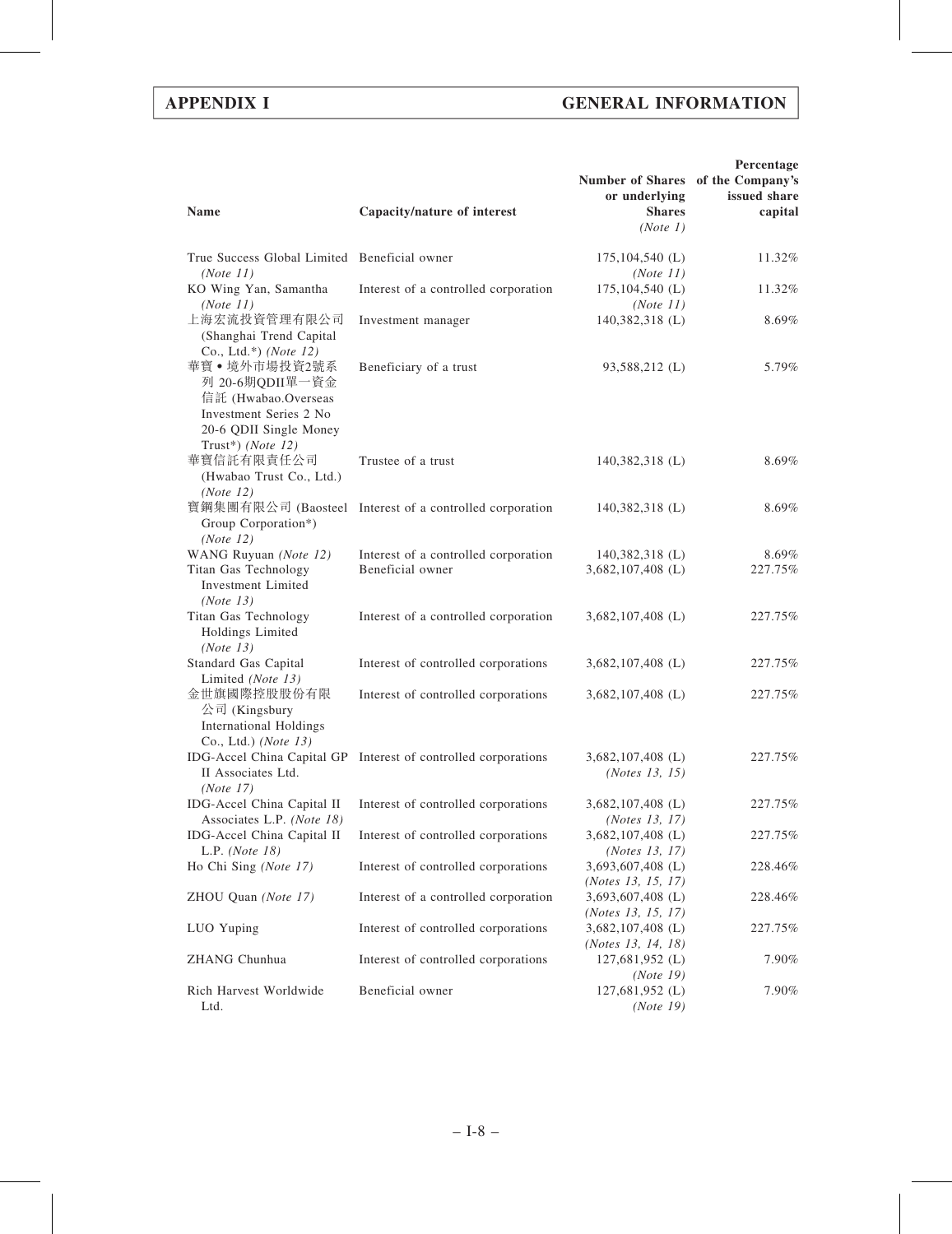Notes:

- 1. The letter ''L'' represents the individual's long position in the shares and the letter ''S'' represents the individual's short position in the shares.
- 2. These interests in the underlying Shares represent the derivative interests under the Convertible Bonds.
- 3. Mr. Mo Tianquan (''Mr. Mo'') has control over 100% interests of Tanisca and Upsky Enterprises Limited. Under the SFO, Mr. Mo is deemed to have interest in the shares in which Tanisca and Upsky Enterprises Limited have interest.
- 4. Aquarius Investment has interests in respect of 443,369,176 underlying Shares through the derivative interests under 443,369,176 Preferred Shares.
- 5. Aquarius Investment is controlled as to 91% by Zhao Ming and as to 9% by Mr. Wang. Under the SFO, Zhao Ming is deemed to have interest in the shares in which Aquarius Investment has interest.
- 6. Grand Empire Global Limited is controlled as to 100% by Rexwell Holdings Limited and Rexwell Holdings Limited is controlled as to 100% by Zhang Lu. Under the SFO, Zhang Lu and Rexwell Holdings Limited are deemed to have interest in the shares in which Grand Empire Global Limited has interest. It has interest in 116,736,360 underlying Shares through derivative interests in 116,736,360 Preferred Shares.
- 7. League Way Ltd. is controlled as to 70% by Shi Jianji. Under the SFO, Shi Jianji is deemed to have interest in the shares in which League Way Ltd. has interest. It has interest in 373,357,228 underlying Shares through derivative interests in the Convertible Note (as defined in the RTO Circular).
- 8. New Fast Investments Limited is controlled as to 100% by Gate Success Investments Limited. Gate Success Investments Limited is controlled as to 100% by Yu Nan. Under the SFO, Yu Nan and Gate Success Investments Limited are deemed to have interest in the shares in which New Fast Investments Limited has interest. It has interest in 116,736,360 underlying Shares through derivative interests in 116,736,360 Preferred Shares.
- 9. Real Smart Holdings Limited is controlled as to 100% by True Vision Global Limited. True Vision Global Limited is controlled as to 100% by Xu Sa. Under the SFO, Xu Sa and True Vision Global Limited are deemed to have interest in the shares in which Real Smart Holdings Limited has interest. It has interest in 116,736,360 underlying Shares through derivative interests in 116,736,360 Preferred Shares.
- 10. Sonic Gain Limited is owned as to 100% by Ko Chun Shun, Johnson. Under the SFO, Ko Chun Shun, Johnson is deemed to have interest in the shares in which Sonic Gain Limited has interest. It has interest in 175,104,540 underlying Shares through derivative interests in 175,104,540 Preferred Shares.
- 11. True Success Global Limited is owned as to 100% by Ko Wing Yan, Samantha. Under the SFO, Ko Wing Yan, Samantha is deemed to have interest in the shares in which True Success Global Limited has interest. It has interest in 175,104,540 underlying Shares through derivative interests in 175,104,540 Preferred Shares.
- 12. 上海宏流投資管理有限公司 (Shanghai Trend Capital Co., Ltd.\*) has beneficial interest in an aggregate of 140,382,318 Shares through 華寶‧境外市場投資2號系列20-6期QDII單一資金信託 (Hwabao.Overseas Investment Series 2 No 20-6 QDII Single Money Trust\*) and 華寶 • 境外市場投資2 號系列20-7期QDII單一資金信託 (Hwabao.Overseas Investment Series 2 No 20-7 QDII Single Money Trust\*). Under the SFO, 華寶信託有限責任公司 (Hwabao Trust Co.,Ltd.), as the trustee of the aforesaid trusts, is deemed to have interest in an aggregate of 140,382,318 Shares in which the aforesaid trusts have interest; Wang Ruyuan, who has control of 66% of the interests of 上海宏流投資管理有限 公司(Shanghai Trend Capital Co., Ltd.\*), is deemed to have interest in 140,382,318 Shares in which  $\pm$ 海宏流投資管理有限公司 (Shanghai Trend Capital Co., Ltd.\*) has beneficial interest; 寶鋼集團有限公 司 (Baosteel Group Corporation\*), which has control over 98% of the interests of 華寶信託有限責任公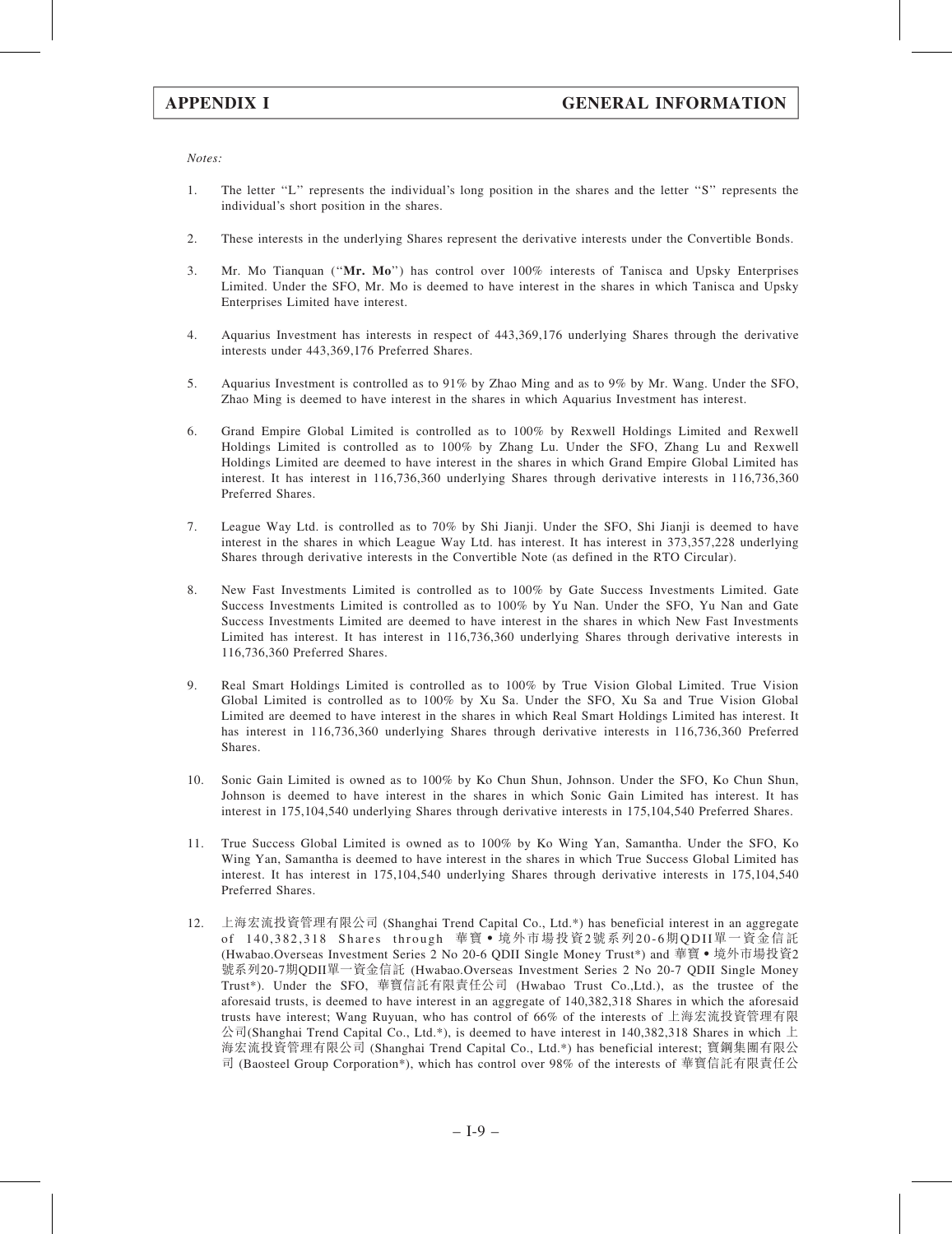司 (Hwabao Trust Co., Ltd.), is deemed to have interest in 140,382,318 Shares in which 華寶信託有限 責任公司(Hwabao Trust Co., Ltd.) has interest in the capacity of a trustee. 華寶 ● 境外市場投資2號系 列20-7期QDII單一資金信託 (Hwabao.Overseas Investment Series 2 No 20-7 QDII Single Money Trust\*) does not in itself have an interest or short position in the Company which was required to be disclosed to the Company or the Stock Exchange under the provisions of Divisions 2 and 3 of Part XV of the SFO.

- 13. Titan Gas is controlled as to 87.76% by Titan Gas Holdings, which is in turn controlled as to 35.13% by Standard Gas, 49.14% by the IDG Funds, 8.05% by Mr. Wang, 6.87% by Kingsbury, 0.73% by Zhang Weiwei and 0.08% by Bryce Wayne Lee. Under the SFO, Titan Gas Holdings, Standard Gas, IDG Funds are deemed to have interest in 3,682,107,408 Shares in which Titan Gas has beneficial interest. Interest in such Shares include interest in 2,852,405,830 underlying Shares through derivative interests in the Convertible Bonds in the principal amount of HK\$96,832,526 and the Preferred Shares that Titan Gas has agreed to subscribe for under the Subscription Agreement (as defined in the RTO Circular). As at the Latest Practicable Date, Mr. Wang, Mr. Lin Dongliang and Mr. Shong Hugo are directors of Titan Gas Holdings.
- 14. Standard Gas, Mr. Wang and Kingsbury have entered into an acting in concert arrangement for the purpose of facilitating a more efficient decision making process in connection with the exercise of their shareholders' rights in Titan Gas Holdings pursuant to which, Standard Gas, Kingsbury and Mr. Wang agree to align with each other in respect of the voting of major actions in respect of Titan Gas Holdings' business and each of Standard Gas, Mr. Wang and Kingsbury will consult with each other and reach agreement on material matters of Titan Gas Holdings before it/he exercises its/his respective voting rights in Titan Gas Holdings, provided that Mr. Wang will have a casting vote and will have the final decision making power in the event that a consensus cannot be reached among Standard Gas, Mr. Wang and Kingsbury. Aquarius Investment is accustomed to act in accordance with the instructions of, among others, Mr. Wang. Under the SFO, Mr. Wang is deemed to have interests in the shares in which Titan Gas or Aquarius Investment has interest on the basis set out above. The Shares and underlying Shares in which Mr. Wang has interest comprise 3,682,107,408 Shares in which Titan Gas has beneficial interest (including derivative interest in 2,852,465,830 underlying Shares) and 443,369,176 underlying Shares in which Aquarius Investment has beneficial interest.
- 15. The IDG Funds is under the control of its ultimate general partner, IDG-Accel Ultimate GP. Under the SFO, IDG-Accel Ultimate GP is deemed to have interest in the shares in which the IDG Funds have interest.
- 16. IDG-Accel China Capital II Associates L.P. has control over IDG-Accel Capital II. Under the SFO, IDG-Accel China Capital II Associates L.P. is deemed to have interest in the shares in which IDG-Accel Capital II has beneficial interest.
- 17. Ho Chi Shing and Zhou Quan are directors of IDG-Accel Ultimate GP and are responsible for decision making matters relating to the IDG Funds and their investments, and hence controls the exercise of voting rights to the shares that the IDG Funds hold in Titan Gas Holdings. Therefore they are deemed to have interest in the shares in which IDG-Accel Ultimate GP has interest.
- 18. Kingsbury is controlled as to 74.8% by Luo Yuping. By virtue of the acting in concert arrangement referred to in Note 14, Luo Yuping is deemed to have interest in the shares in which Titan Gas Holdings has interest.
- 19. Rich Harvest Worldwide Ltd. is controlled as to 100% by Zhang Chunhua. Under the SFO, Zhang Chunhua is deemed to have interests in the shares in which Rich Harvest Worldwide Ltd. has interest. Interest in such Shares include interest in 127,681,952 underlying Shares has interest through derivative interests in 127,681,952 Preferred Shares.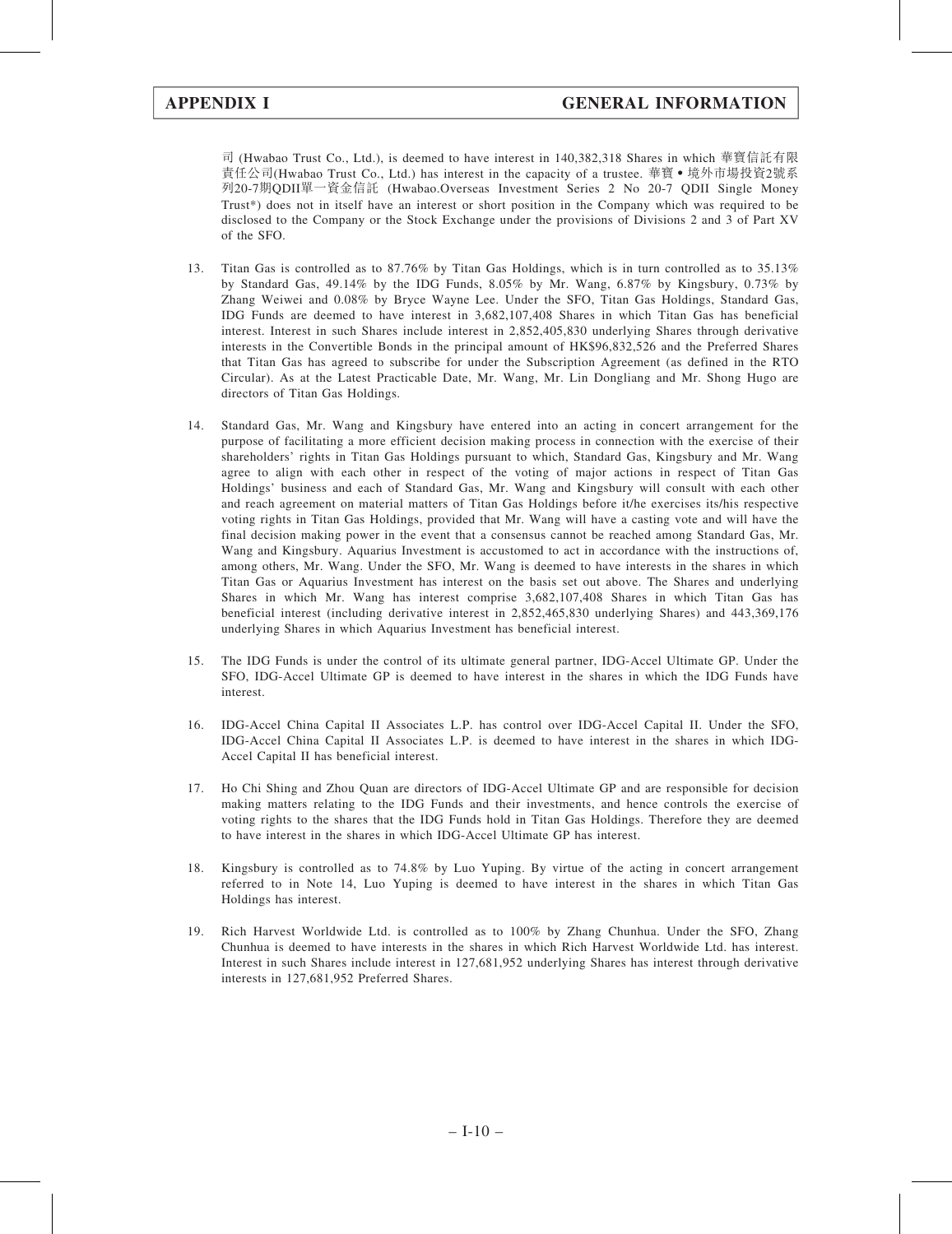#### 4. MATERIAL ADVERSE CHANGE

As at the Latest Practicable Date, the Directors are not aware of any material adverse change in the financial or trading position of the Group since 31 March 2017, being the date to which the latest published audited financial statements of the Group were made up.

#### 5. QUALIFICATIONS OF EXPERT

The following are the qualifications of the expert who has given its opinion or advice which are contained in this circular:

| <b>Expert</b>      | <b>Qualification</b>                                                                                             |  |  |
|--------------------|------------------------------------------------------------------------------------------------------------------|--|--|
| <b>VBG</b> Capital | a corporation licensed to carry out Type 1 (dealing in<br>securities) and Type 6 (advising on corporate finance) |  |  |
|                    | regulated activities as defined under the SFO                                                                    |  |  |

VBG Capital has given and has not withdrawn its written consent to the issue of this circular with the inclusion therein of its letter dated 16 August 2017 and the references to its name in the form and context in which they appear.

As at the Latest Practicable Date, VBG Capital was not beneficially interested in the share capital of any member of the Group nor did they have any right (whether legally enforceable or not) to subscribe for or to nominate persons to subscribe for securities in any member of the Group.

As at the Latest Practicable Date, VBG Capital did not directly or indirectly have any interest in any assets which had since 31 March 2017 (being the date to which the latest published audited financial statements of the Company were made up) been acquired or disposed of by or leased to any member of the Group, or are proposed to be acquired or disposed of by or leased to any member of the Group.

#### 6. MISCELLANEOUS

- (1) The registered office of the Company is at Clarendon House, 2 Church Street, Hamilton HM11, Bermuda.
- (2) The Company's Hong Kong branch share registrar and transfer office is maintained by Computershare Hong Kong Investor Services Limited at Shops 1712-1716, 17th Floor, Hopewell Centre, 183 Queen's Road East, Wanchai, Hong Kong.
- (3) The English text of this circular shall prevail over the Chinese text, in case of any inconsistency.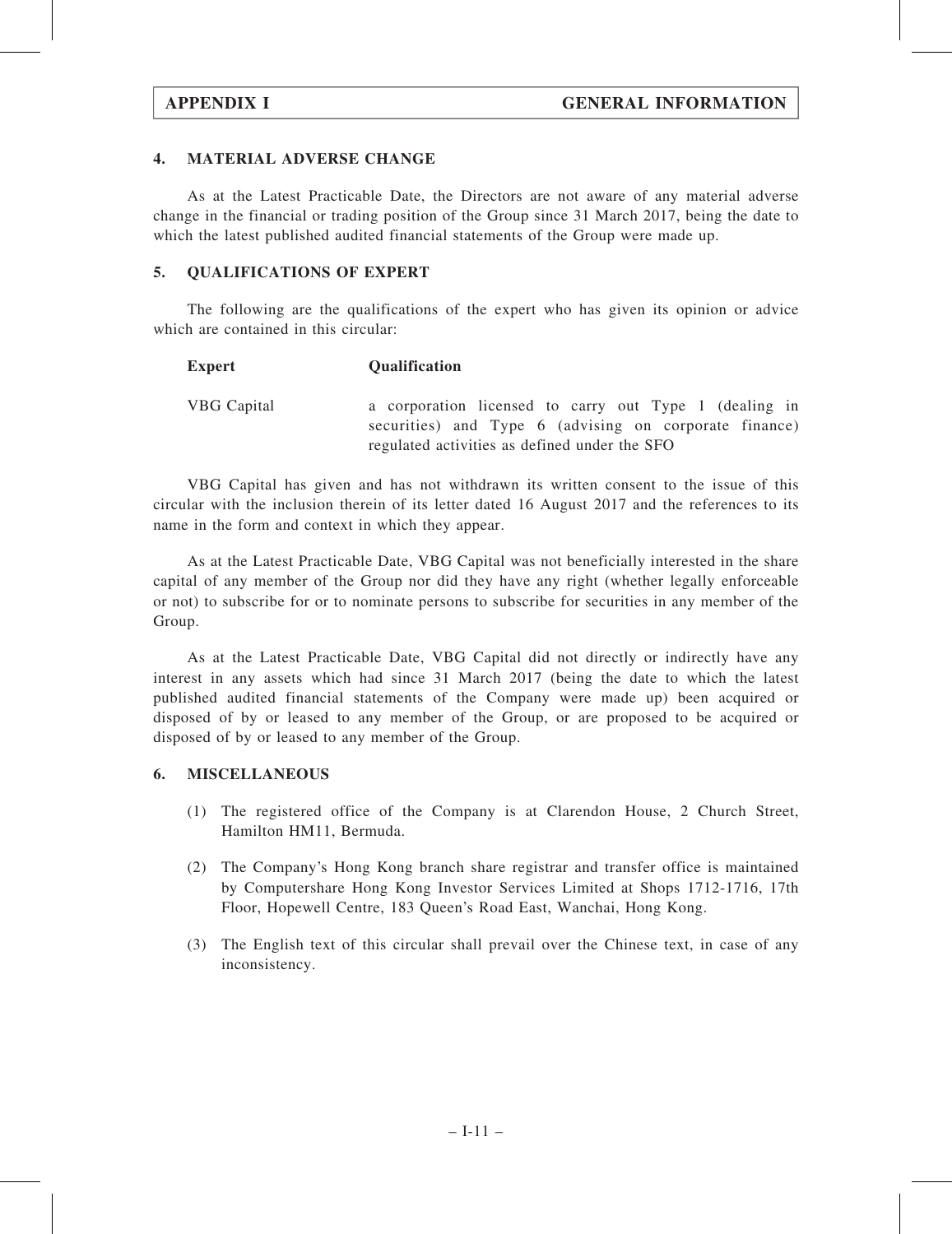#### 7. DOCUMENTS AVAILABLE FOR INSPECTION

Copies of the following documents are available for inspection at the office of the Company at Suite 2302, Wing On Centre, 111 Connaught Road Central, Hong Kong during normal business hours on any weekday (Saturdays and public holidays excluded) from the date of this circular up to and including the date of the SGM:

- (a) the memorandum of association and the bye-laws of the Company;
- (b) the letter from the Board, the text of which is set out in the section headed ''Letter from the Board'' in this circular;
- (c) the annual reports of the Company for each of the three years ended 31 March 2017;
- (d) the 1st Deed of Amendment;
- (e) the 2nd Deed of Amendment;
- (f) the 3rd Deed of Amendment;
- (g) the Terms and Conditions;
- (h) the Subscription Agreement;
- (i) the letter of advice to the Independent Board Committee and the Independent Shareholders from VBG Capital dated 16 August 2017; and
- (j) this circular.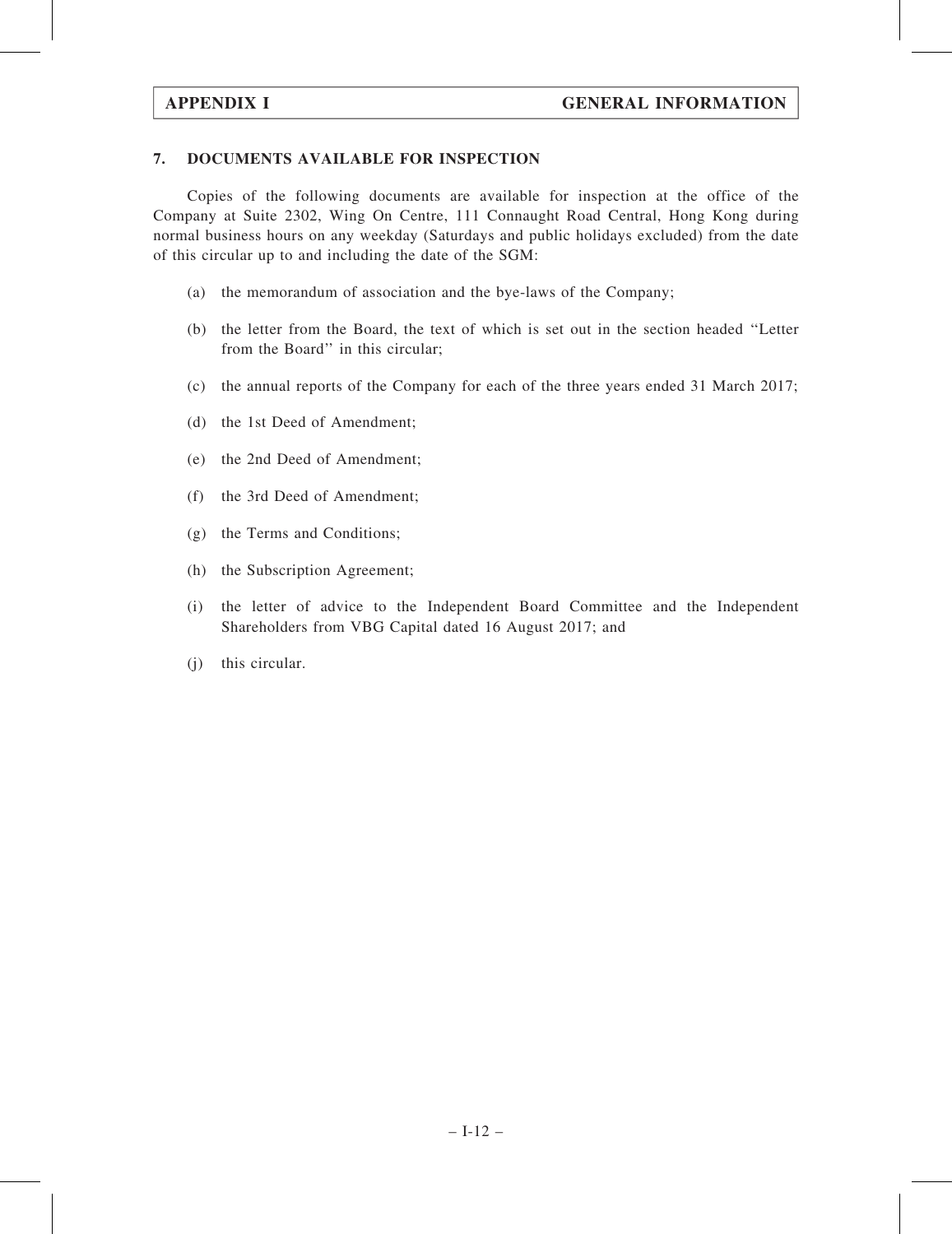# **IDG Energy** IDG ENERGY INVESTMENT GROUP LIMITED IDG 能 源 投 資 集 團 有 限 公 司\*

(formerly known as ''Shun Cheong Holdings Limited 順昌集團有限公司\*'') (Incorporated in Bermuda with limited liability) (Stock Code: 650)

### NOTICE OF SPECIAL GENERAL MEETING

NOTICE IS HEREBY GIVEN that a special general meeting (the ''Meeting'') of the Company will be held at United Conference Centre Limited — Room 4, 10/F., United Centre, 95 Queensway, Admiralty, Hong Kong on Friday, 1 September 2017 at 10 a.m. to consider and, if thought fit, pass the following resolution:

Unless otherwise indicated, capitalised terms used in this notice and the following resolution shall have the same meanings as those defined in the circular of the Company dated 16 August 2017 (the ''Circular'').

#### ORDINARY RESOLUTION

#### ''THAT:

The signing of the 3rd Deed of Amendment dated 15 August 2017, a copy of which has been produced to the SGM marked ''A'' and signed by the chairman of the SGM for identification purpose, the Proposed Amendments and the execution of the 3rd Deed of Amendment and any documents and agreements incidental thereto under the common seal of the Company by any two directors or any person appointed by the board of the Company on behalf of the Company be and are hereby confirmed, approved, authorized and ratified in all respect; and

Any two directors or any person appointed by the board of the Company be and is/are hereby authorized for and on behalf of the Company to execute (and, if necessary, affix the common seal of the Company to) any such other documents, instruments and agreements and to do any such acts or things as may be deemed by him/her/them in his/ her/their absolute discretion to be necessary or incidental to, ancillary to or in connection with the matters contemplated in the 3rd Deed of Amendment and the Proposed Amendments.''

> By Order of the Board IDG Energy Investment Group Limited Wang Jingbo Chairman and Chief Executive Officer

Hong Kong, 16 August 2017

<sup>\*</sup> For identification purposes only